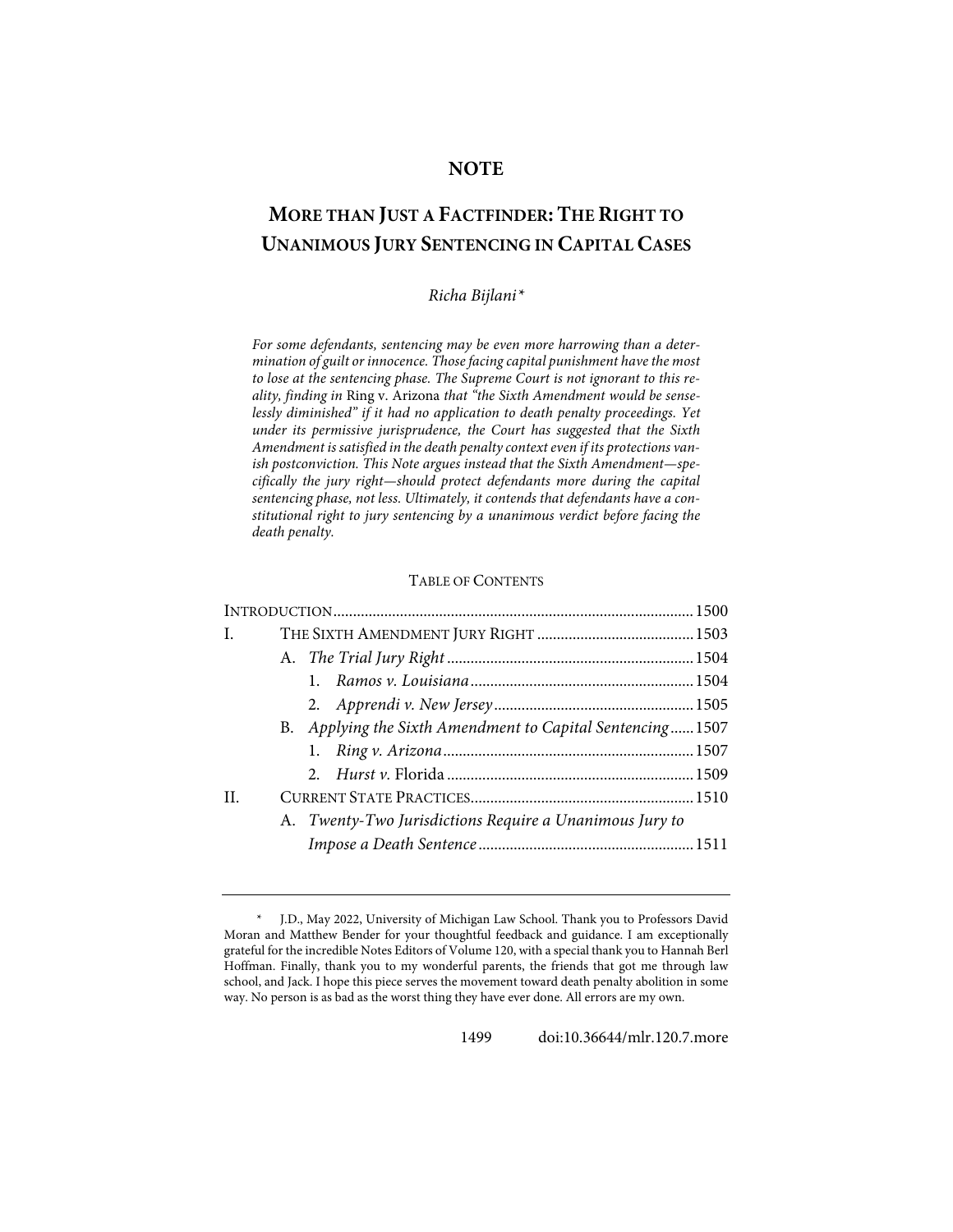| 1500 |           | Michigan Law Review                                         | [Vol. 120:1 |  |  |
|------|-----------|-------------------------------------------------------------|-------------|--|--|
|      | B.        | Two States Permit Judges to Make Final Capital              |             |  |  |
|      |           |                                                             |             |  |  |
|      |           | 1.                                                          |             |  |  |
|      |           | 2.                                                          |             |  |  |
|      |           | C. Two States Permit the Trial Judge to Impose a Death      |             |  |  |
|      |           | Sentence When the Jury Is Deadlocked 1514                   |             |  |  |
|      |           | $\mathbf{1}$ .                                              |             |  |  |
|      |           | 2.                                                          |             |  |  |
|      |           | D. Alabama Permits a Nonunanimous Jury with at Least        |             |  |  |
|      |           |                                                             |             |  |  |
|      | E.        |                                                             |             |  |  |
| III. |           | EXPANDING THE ROLE OF CAPITAL JURIES UNDER THE SIXTH        |             |  |  |
|      |           |                                                             |             |  |  |
|      |           |                                                             |             |  |  |
|      |           | Who Should We Trust with Our Lives?  1520<br>$\mathbf{1}$   |             |  |  |
|      |           | Common Law, Originalism, and Historical Practice.1522<br>2. |             |  |  |
|      |           | 3.                                                          |             |  |  |
|      | <b>B.</b> |                                                             |             |  |  |
|      |           | 1.                                                          |             |  |  |
|      |           | 2.                                                          |             |  |  |
|      | C.        | Reforming Current Capital Sentencing Schemes 1529           |             |  |  |
|      |           | 1.                                                          |             |  |  |
|      |           | $\overline{2}$ .                                            |             |  |  |
|      |           | 3.                                                          |             |  |  |
|      |           |                                                             |             |  |  |

# <span id="page-1-1"></span>**INTRODUCTION**

At least fourteen people wanted Nathaniel Woods dead: ten out of the twelve jurors, three widows, and the prosecutor. At trial, a different set of twelve jurors convicted Mr. Woods of killing three police officers in Alabama.<sup>[1](#page-1-0)</sup> The only question left was whether Mr. Woods should die at the hands of the State. The prosecution made Mr. Woods out to be a crack cocaine dealer, police hater, and criminal mastermind who lured police officers into a house and

<span id="page-1-0"></span> <sup>1.</sup> *See* Rick Rojas, *2 Jurors Voted to Spare Nathaniel Woods's Life. Alabama Executed Him.*, N.Y. TIMES (Mar. 5, 2020)[, https://www.nytimes.com/2020/03/05/us/nathaniel-woods-al](https://www.nytimes.com/2020/03/05/us/nathaniel-woods-alabama.html)[abama.html](https://www.nytimes.com/2020/03/05/us/nathaniel-woods-alabama.html) [\[perma.cc/X856-2PVN\]](https://perma.cc/X856-2PVN).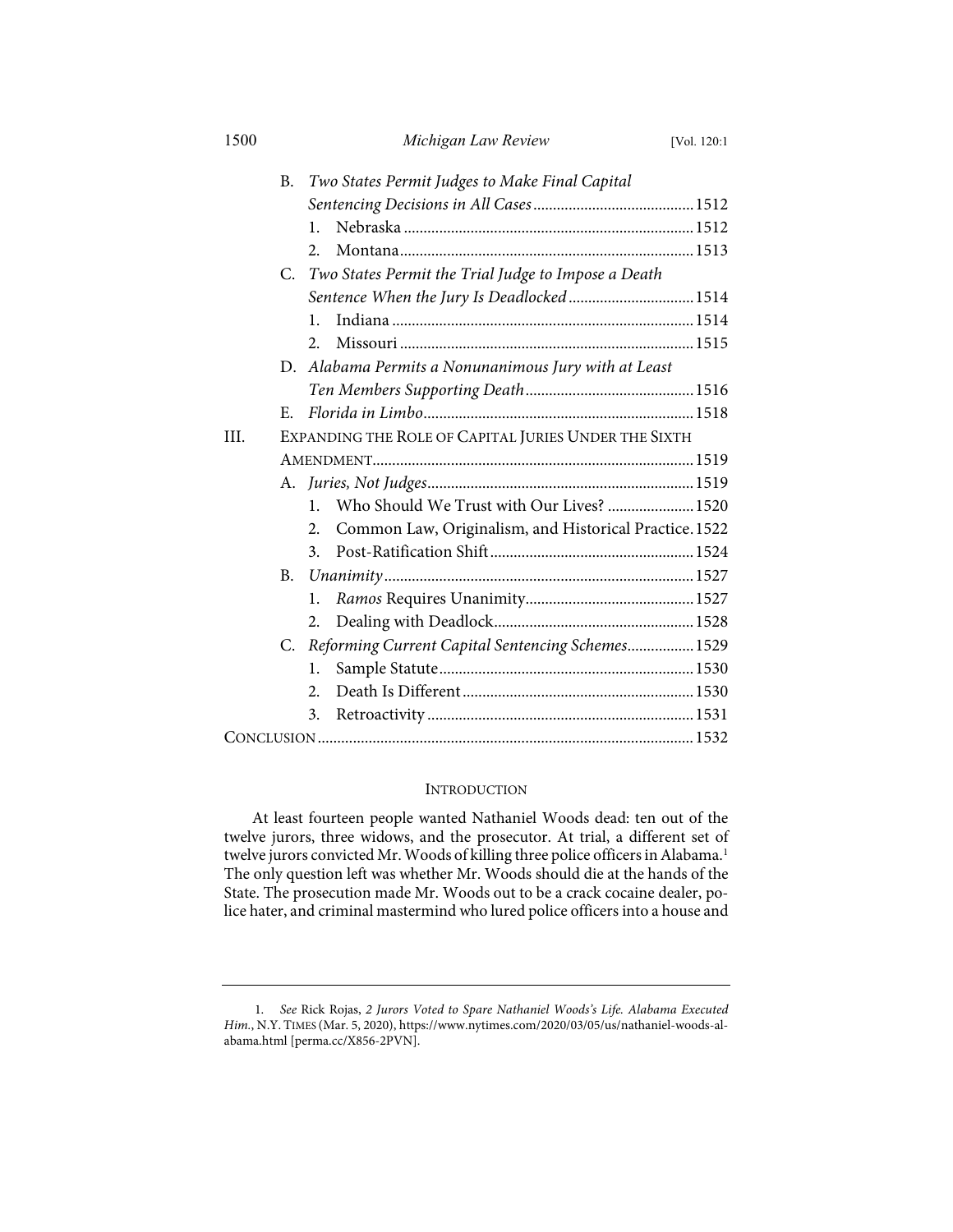<span id="page-2-0"></span>helped kill three of them; for this, the officers' widows and the prosecution believed he ought to die.<sup>[2](#page-2-1)</sup>

But two jurors did not agree that Mr. Woods, a twenty-eight-year-old Black man, deserved death.<sup>[3](#page-2-2)</sup> These jurors may have been troubled by the pros-ecution's failure to show that Mr. Woods plotted to ambush the officers.<sup>[4](#page-2-3)</sup> Evidence revealed not only that Mr. Woods never fired a weapon that day but also that his co-defendant confessed to being the sole triggerman.<sup>[5](#page-2-4)</sup> Nonetheless, Alabama executed Mr. Woods over the objections of two jurors just for being an accomplice.<sup>[6](#page-2-5)</sup>

Today, if Mr. Woods had received the same verdict in any neighboring state, he would still be alive.[7](#page-2-6) But in Alabama, two holdouts are still as good as none: state law permits a trial judge to impose a death sentence when at least ten jurors vote in its favor.<sup>[8](#page-2-7)</sup> In every jurisdiction in the United States, the Sixth Amendment requires that a jury unanimously agrees on a guilty verdict to convict a defendant.[9](#page-2-8) Yet in Alabama, this right to a unanimous verdict does not extend to sentencing decisions.[10](#page-2-9)

<span id="page-2-12"></span>This Alabama law makes clear that legislatures and courts do not believe that the Constitution affords defendants facing capital punishment the same rights during sentencing as during trial. And the United States Supreme Court has seemingly endorsed this approach, noting that capital sentencing does not "implicate the entire panoply of criminal trial procedural rights."<sup>[11](#page-2-10)</sup> Treating sentencing as constitutionally distinct from trial means that defendants like Mr. Woods do not receive the Sixth Amendment's full protection. The result is that over ten percent of the individuals on death row in the United States could have had their cases decided by one person acting alone or over the ob-jections of up to two jurors.<sup>[12](#page-2-11)</sup>

- 3. Rojas, *supra* not[e 1.](#page-1-1)
- 4. *See id.*
- 5. Ortiz, *supra* not[e 2.](#page-2-0)
- 6. *Id.*

<span id="page-2-7"></span><span id="page-2-6"></span><span id="page-2-5"></span><span id="page-2-4"></span><span id="page-2-3"></span> 7. *See* MISS. CODE ANN. § 99-19-101 (2020); TENN. CODE ANN. § 39-13-204 (Supp. 2021); GA. CODE ANN. § 17-10-31 (2020); FLA. STAT. § 921.141 (2021).

- 8. ALA. CODE § 13A-5-46 (LexisNexis Supp. 2020).
- 9. Ramos v. Louisiana, 140 S. Ct. 1390 (2020).
- 10. § 13A-5-46.

<span id="page-2-10"></span><span id="page-2-9"></span><span id="page-2-8"></span>11. John G. Douglass, *Confronting Death: Sixth Amendment Rights at Capital Sentencing*, 105 COLUM. L.REV. 1967, 1969 (2005) (quoting Gardner v. Florida, 430 U.S. 349, 358 n.9 (1977)).

<span id="page-2-11"></span>12. *See* DEBORAH FINS, NAACP LEGAL DEF. & EDUC. FUND, INC., DEATH ROW U.S.A.: FALL 2021, at 37–38 (2021). As of this writing, 2,459 individuals across the country are incarcerated on death row. Of these 2,459 individuals, 249 were sentenced to death in states that permit either judges or nonunanimous juries to make the final sentencing decision. *Id.* Another 333

<span id="page-2-13"></span><span id="page-2-2"></span><span id="page-2-1"></span> <sup>2.</sup> *Id.*; Eric Ortiz, *Alabama Inmate Nathaniel Woods Executed for 2004 Police Murders*, NBC NEWS (Mar. 6, 2020, 7:34 AM)[, https://www.nbcnews.com/news/us-news/supreme-court](https://www.nbcnews.com/news/us-news/supreme-court-temporarily-halts-execution-alabama-inmate-nathaniel-woods-n1150711)[temporarily-halts-execution-alabama-inmate-nathaniel-woods-n1150711](https://www.nbcnews.com/news/us-news/supreme-court-temporarily-halts-execution-alabama-inmate-nathaniel-woods-n1150711) [\[perma.cc/3SQG-](https://perma.cc/3SQG-RWH5)[RWH5\]](https://perma.cc/3SQG-RWH5).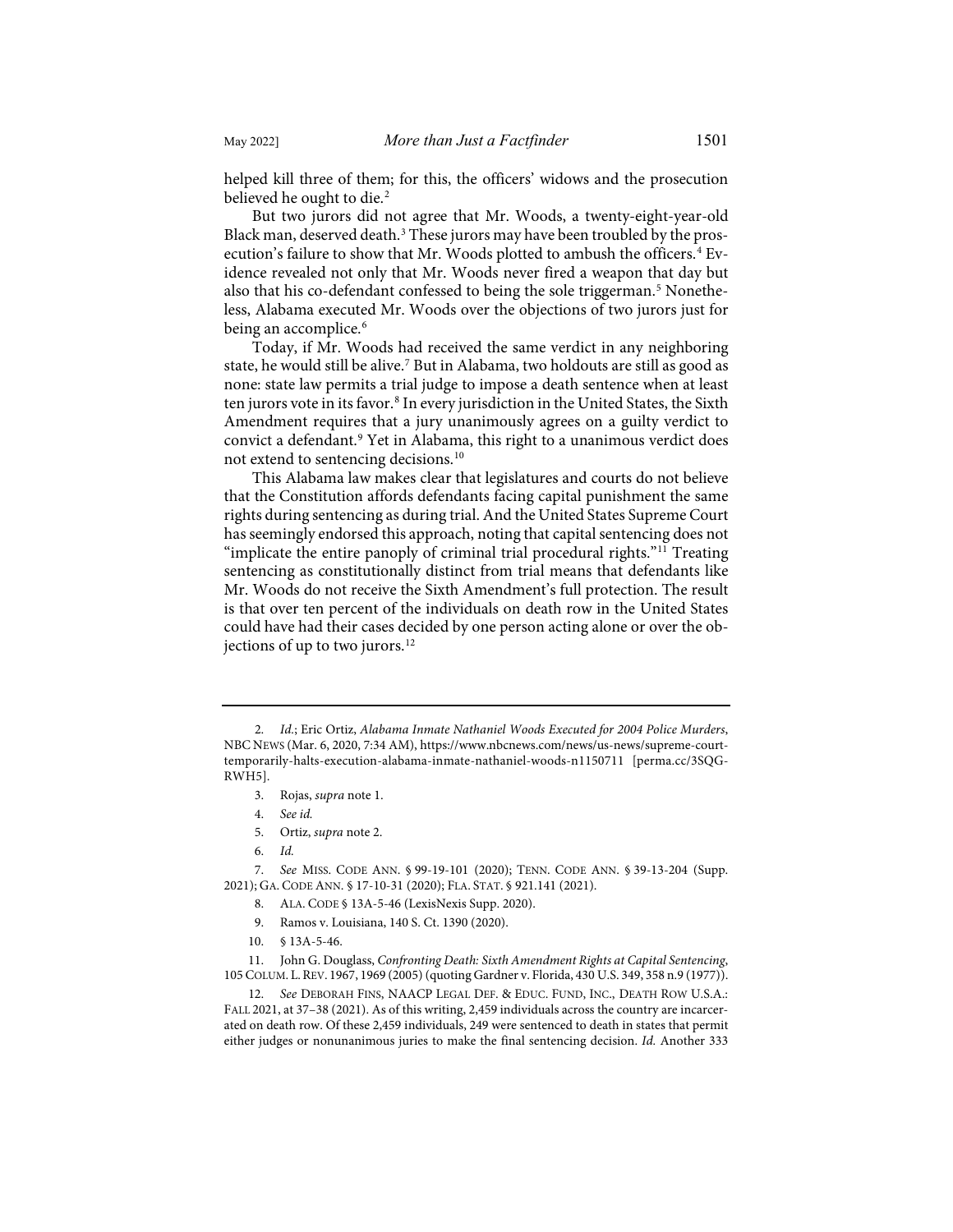The proffered reason for drawing this line in the sand is often the same: this is how we've always done it.<sup>13</sup> The Court has even gone so far as to suggest that defendants actually *benefit* from the limitation of some constitutional rights, like the confrontation right at trial.<sup>[14](#page-3-1)</sup> Because of a shift in focus from retribution to reformation and rehabilitation in sentencing, the Court stated that "by careful study of the lives and personalities of convicted offenders[,] many could be less severely punished and restored sooner to complete freedom and useful citizenship."[15](#page-3-2) This justification for distinguishing between constitutional rights at trial and those at sentencing, however, is less convincing when applied to a purely retributive sentence: death.

For defendants, the sentencing phase can be more harrowing than a determination of guilt or innocence. And those facing capital punishment have the most to lose. While the Court has recognized this reality by calling for "heightened safeguards in accordance with the Sixth Amendment" in the death penalty context, it has thus far accepted that these safeguards promptly vanish after a conviction.<sup>[16](#page-3-3)</sup>

<span id="page-3-5"></span>In contrast, this Note argues that the Sixth Amendment guarantees a constitutional right to sentencing by a unanimous jury verdict in death penalty cases. The uniqueness of death penalty sentencing requires that the Sixth Amendment confer more protection to defendants facing capital punishment, not less.[17](#page-3-4) Part I analyzes the Court's recent efforts to clarify the extent of the Sixth Amendment jury right. It reveals not only the difficulty the Court has with drawing bright-line rules in this area but also the steady expansion of the Sixth Amendment's scope. Part II describes current state practices and explains how the doctrine as it stands may authorize such unconstitutional sentencing schemes. Part III then presents two arguments: first, that the Sixth Amendment requires juries to be the ones to impose death sentences; second,

individuals were sentenced to death in Florida, where state law currently requires jury sentencing in capital cases, though the state's highest court has recently held that the state constitution does not require as much. *Id.*; *see also infra* Part II.E.

<span id="page-3-0"></span><sup>13.</sup> *See, e.g.*, Williams v. New York, 337 U.S. 241, 246 (1949) (discussing the lack of strict evidentiary procedural limitations during the sentencing phase through history).

<span id="page-3-1"></span><sup>14.</sup> The Court has stated that applying strict evidentiary rules to trial ensures that factfinders are prevented from considering irrelevant and unreliable evidence while determining guilt. *Id.* at 246–47. During sentencing, though, the Court reasoned that "rigid adherence to restrictive rules of evidence" would hinder the judge's ability to select an appropriate sentence given the defendant's "life and habits." *Id.*

<sup>15.</sup> *Id.* at 249.

<span id="page-3-3"></span><span id="page-3-2"></span><sup>16.</sup> Thomas Aumann, Note, *Death by Peers: The Extension of the Sixth Amendment to Capital Sentencing in* Ring v. Arizona, 34 LOY. U. CHI. L.J. 845, 846 (2003) (citing Ring v. Arizona, 536 U.S. 584, 609 (2002)).

<span id="page-3-4"></span><sup>17.</sup> Some scholars have argued that the whole of the rights conferred by the Sixth Amendment should extend to the sentencing phase of capital proceedings. *See e.g.*, Douglass, *supra* note [11](#page-2-12) (arguing that confrontation rights should be extended to capital sentencing phase). This Note focuses only on the Sixth Amendment right to a unanimous jury verdict that must extend to the sentencing phase in capital cases. Other Sixth Amendment rights, such as the right to confront, serve different purposes for the accused and are, therefore, beyond the scope of this Note.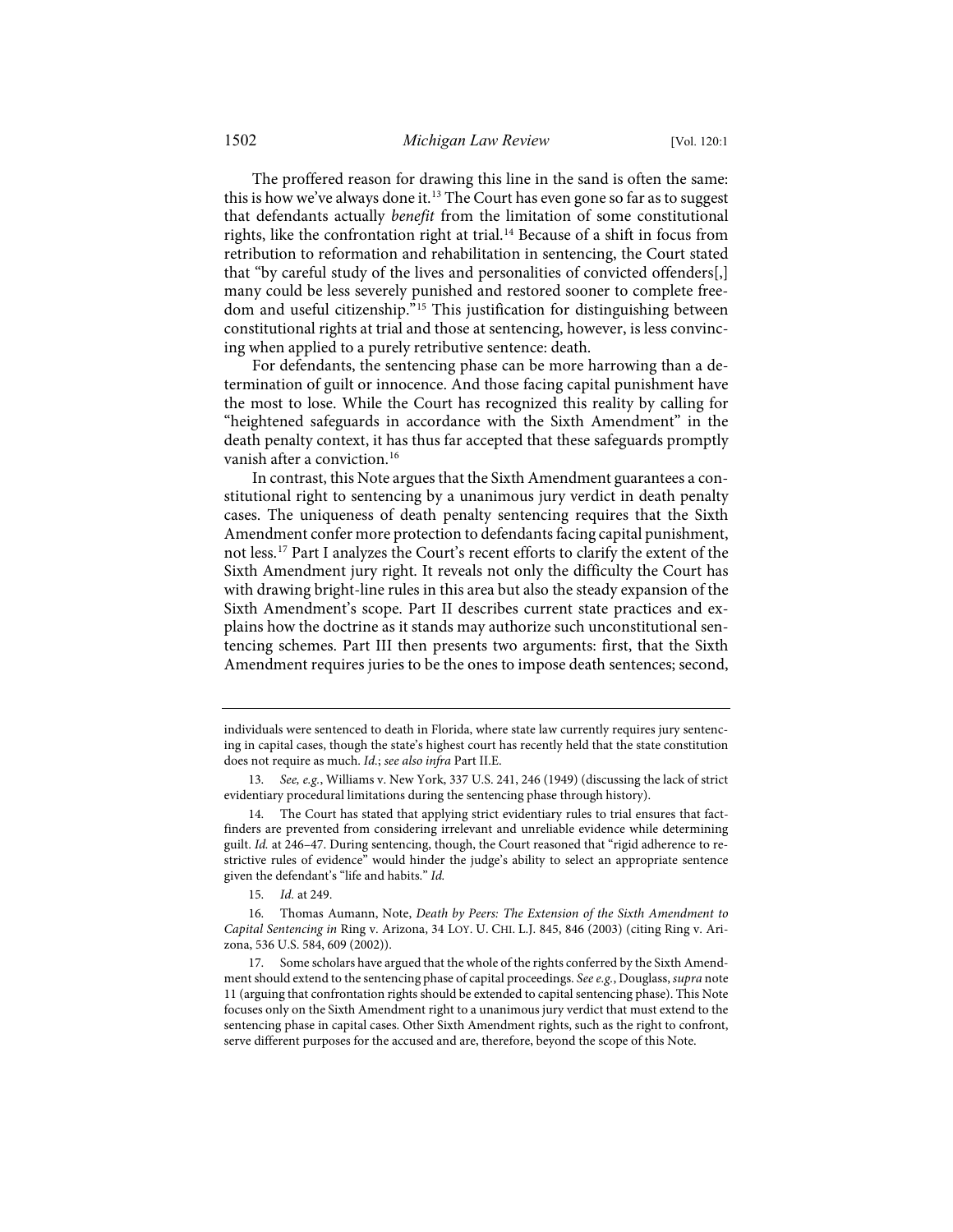that the Sixth Amendment prohibits the imposition of a death sentence following a nonunanimous verdict. Finally, Part III explains why juries are better positioned than judges to make these decisions and proposes language for jurisdictions that choose to retain the death penalty.[18](#page-4-0)

#### I. THE SIXTH AMENDMENT JURY RIGHT

The right to a trial by jury in criminal prosecutions is a right so nice, they named it twice: the Constitution's Framers enshrined it in both Article III, Section 2 and the Sixth Amendment.<sup>[19](#page-4-1)</sup> The text of the Constitution alone, however, hardly explains the extent of this right.<sup>[20](#page-4-2)</sup> The Supreme Court has developed an extensive body of case law defining when and how the Sixth Amendment applies.<sup>[21](#page-4-3)</sup> These cases highlight the importance of the Sixth Amendment's jury right in the guilt-innocence phase of certain criminal trials.[22](#page-4-4) The Court's Sixth Amendment jurisprudence, however, significantly

<span id="page-4-1"></span>19. U.S. CONST. art. III, § 2 ("The Trial of all Crimes, except in Cases of Impeachment, shall be by Jury."); U.S. CONST. amend. VI ("In all criminal prosecutions, the accused shall enjoy the right to a speedy and public trial, by an impartial jury of the State and district wherein the crime shall have been committed . . . .").

<span id="page-4-2"></span>20. This Note will focus only on the Sixth Amendment right that simply guarantees that "the accused shall enjoy the right to a . . . trial, by an impartial jury of the State and district wherein the crime shall have been committed . . . ." U.S. CONST. amend. VI.

<span id="page-4-3"></span>21. *See, e.g.*, Rothgery v. Gillespie Cnty., 554 U.S. 191, 194, 212 (2008) (reaffirming that the Sixth Amendment right to counsel attaches at first appearance and holding that the right applies at all critical stages); Klopfer v. North Carolina, 386 U.S. 213, 223 (1967) (incorporating the Sixth Amendment right to a speedy trial against the states); Bruton v. United States, 391 U.S. 123, 126 (1968) (holding that the Sixth Amendment's confrontation clause was violated when the prosecution admitted the confession of a co-defendant when the co-defendant invoked his Fifth Amendment right against self-incrimination).

<span id="page-4-0"></span><sup>18.</sup> To be clear, I oppose the death penalty on moral, constitutional, and practical grounds. This Note calls for reforming existing state capital sentencing schemes to ensure that defendants' Sixth Amendment rights are protected while the death penalty remains in place. Despite the Supreme Court's decision upholding the constitutionality of the death penalty in *Gregg v. Georgia*, many scholars have already argued that the death penalty itself is unconstitutional or proposed creative ways to eliminate it. 428 U.S. 153, 206–07 (1976); *see, e.g.*, Joseph Blocher, Online Essay, *The Death Penalty and the Fifth Amendment*, 111 NW. L. REV. 275 (2016) (arguing that the Fifth Amendment does not support the constitutionality of the death penalty); William W. Berry III, *Ending Death by Dangerousness: A Path to the De Facto Abolition of the Death Penalty*, 52 ARIZ. L. REV. 889 (2010) (advocating for the exclusion of the concept of dangerousness from capital cases as a path toward de facto abolition of the death penalty). Should the death penalty be abolished nationwide, the reform proposed in this Note would no longer be necessary.

<span id="page-4-4"></span><sup>22.</sup> *See, e.g.*, Duncan v. Louisiana, 391 U.S. 145, 145, 159 (1968) (incorporating the Sixth Amendment right to an impartial jury against the states for non-petty offenses); Baldwin v. New York, 399 U.S. 66, 69 (1970) (holding that the right to a jury trial applies to defendants facing a possible sentence of six months or longer); Taylor v. Louisiana, 419 U.S. 522, 525–26 (1975) (holding that a state jury selection system that disproportionately excluded women violated petitioner's Sixth Amendment right to an impartial jury trial because the jury was not representative of the community where the crime was allegedly committed).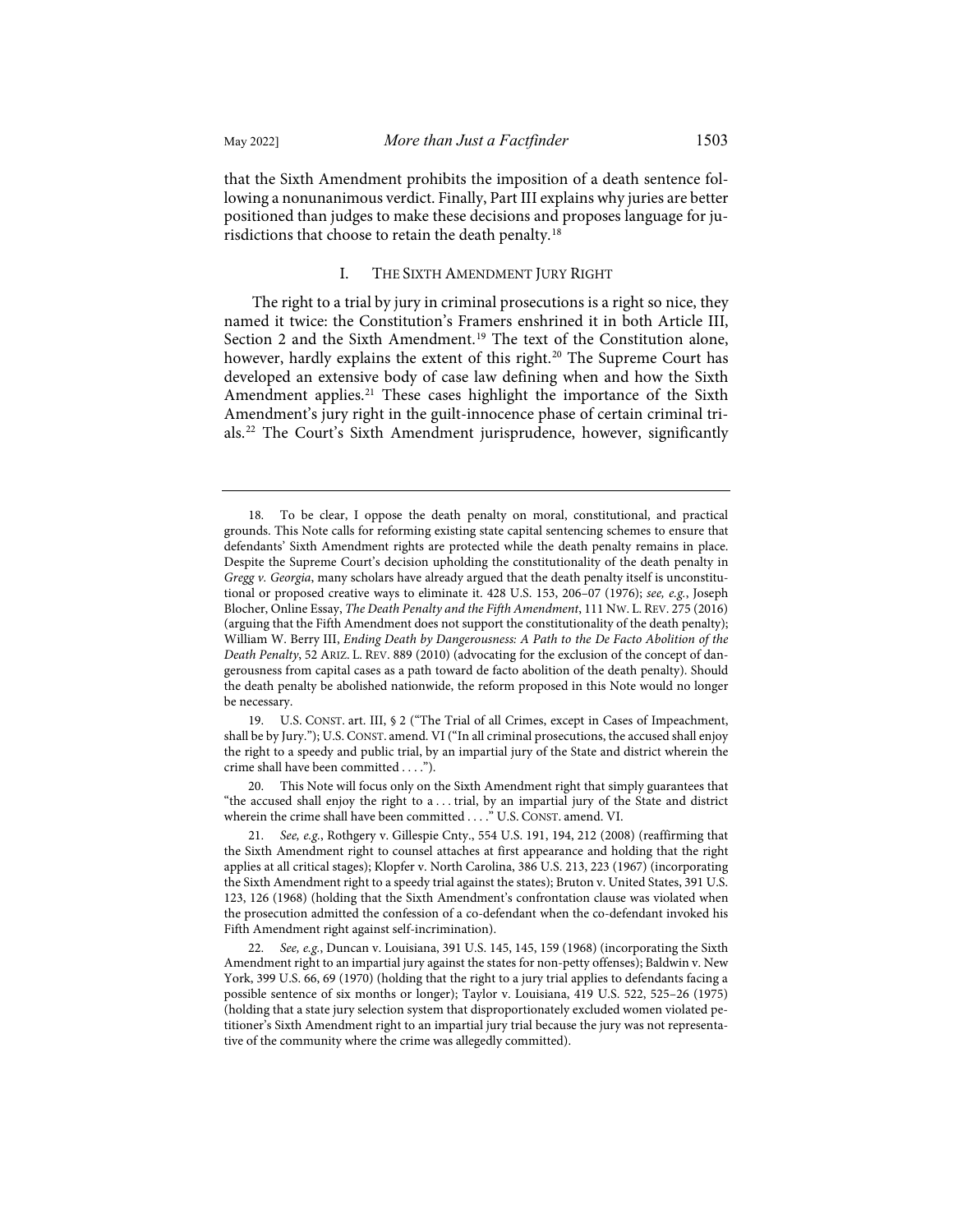limits these rights at sentencing.[23](#page-5-0) This Part first discusses how *Ramos v. Louisiana* and *Apprendi v. New Jersey* together require a unanimous jury to determine the accused's guilt or innocence and therefore the appropriate sentencing range based on those verdicts; second, how *Ring v. Arizona* and *Hurst v. Florida* built on this momentum by requiring the same for findings that would make a defendant eligible for death.

## A. *The Trial Jury Right*

#### 1. *Ramos v. Louisiana*

In a jury trial, a defendant must receive a unanimous guilty verdict from the jurors before they can receive any sentence.<sup>[24](#page-5-1)</sup> This procedure, however, was not always the case. In 1972, the Court considered Oregon and Louisiana laws permitting convictions of serious crimes by a nonunanimous jury.<sup>[25](#page-5-2)</sup> Such laws do not directly contradict the text of the Constitution, as the Sixth Amendment does not expressly require unanimity.<sup>[26](#page-5-3)</sup> The Supreme Court therefore upheld the Oregon and Louisiana laws.<sup>[27](#page-5-4)</sup>

These cases paved the way for Evangelisto Ramos's conviction in June 2016: ten Louisiana jurors sitting on a twelve-person jury found Mr. Ramos guilty of second-degree murder.<sup>[28](#page-5-5)</sup> The remaining two jurors voted to acquit Mr. Ramos because the State failed to meet its burden of proving guilt beyond a reasonable doubt.<sup>[29](#page-5-6)</sup> Under the Louisiana state constitution, only those ten guilty votes mattered.<sup>[30](#page-5-7)</sup> Mr. Ramos was sentenced to life without parole.<sup>[31](#page-5-8)</sup>

When Mr. Ramos challenged his conviction,<sup>32</sup> Louisiana asked the Court to follow the four-justice plurality in *Apodaca v. Oregon*, which applied a cost-

- 26. U.S. CONST. amend. VI.
- 27. *Apodaca*, 406 U.S. at 404; *Johnson*, 406 U.S. at 356.
- 28. State v. Ramos, 231 So. 3d 44, 46 (La. Ct. App. 2017).
- 29. *Ramos*, 140 S. Ct. at 1394.

<span id="page-5-0"></span><sup>23.</sup> *See* Alan C. Michaels, *Trial Rights at Sentencing*, 81 N.C. L. REV. 1771, 1787–1854 (2003) (cataloguing which constitutional trial rights apply at sentencing). *See generally* Douglass, *supra* not[e 11 \(](#page-2-12)arguing that all Sixth Amendment trial rights should apply to capital sentencing).

<sup>24.</sup> Ramos v. Louisiana, 140 S. Ct. 1390, 1395 (2020).

<span id="page-5-2"></span><span id="page-5-1"></span><sup>25.</sup> Apodaca v. Oregon, 406 U.S. 404 (1972); Johnson v. Louisiana, 406 U.S. 356 (1972); LA. CONST. art. 1, § 17 (amended 2018); OR. CONST. art. I, § 11. In November 2018, Louisiana voters amended their state constitution to end the practice of conviction by nonunanimous juries. Julia O'Donoghue, *Louisiana Approves Unanimous Jury Requirement, Scrapping Jim Crow-Era Law*, NOLA.COM (Nov. 7, 2018, 4:03 PM) [https://www.nola.com/news/crime\\_police/arti](https://www.nola.com/news/crime_police/article_cae52b78-3812-57ae-8676-ea4dc3a5d3d0.html)[cle\\_cae52b78-3812-57ae-8676-ea4dc3a5d3d0.html](https://www.nola.com/news/crime_police/article_cae52b78-3812-57ae-8676-ea4dc3a5d3d0.html) [\[perma.cc/98NF-J9AG\]](https://perma.cc/98NF-J9AG).

<span id="page-5-9"></span><span id="page-5-8"></span><span id="page-5-7"></span><span id="page-5-6"></span><span id="page-5-5"></span><span id="page-5-4"></span><span id="page-5-3"></span><sup>30.</sup> LA. CONST. art. 1, § 17 ("A case for an offense committed prior to January 1, 2019, in which the punishment is necessarily confinement at hard labor shall be tried before a jury of twelve persons, ten of whom must concur to render a verdict.").

<sup>31.</sup> State v. Ramos, 231 So. 3d at 46.

<sup>32.</sup> *Ramos*, 140 S. Ct. at 1395.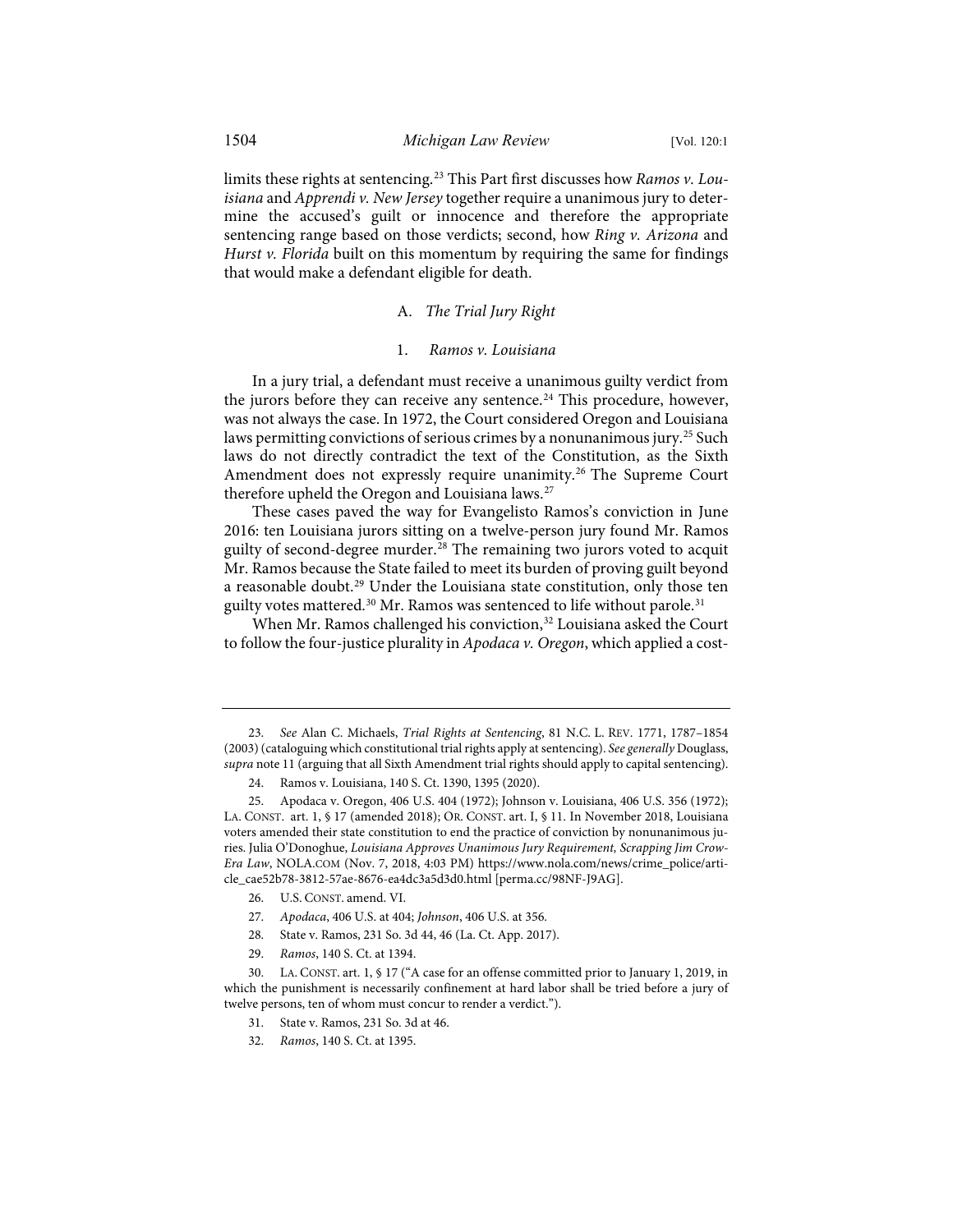benefit analysis to the nonunanimous jury verdict rules.<sup>[33](#page-6-0)</sup> But the Supreme Court held that the Sixth Amendment's promise of a "trial by an impartial jury" required a unanimous jury verdict in order to convict Mr. Ramos.[34](#page-6-1) In overturning *Apodaca*, the majority rejected the dissent's argument that Mr. Ramos's conviction should be affirmed based on the doctrine of *stare decisis*. [35](#page-6-2)

Justice Gorsuch, writing for the majority, disagreed with the State in part because "[l]ost in the accounting are the racially discriminatory *reasons* that Louisiana and Oregon adopted their peculiar rules in the first place."[36](#page-6-3) While the dissent criticized the majority justices in *Ramos* for acknowledging the racist history of the nonunanimous verdict laws,<sup>[37](#page-6-4)</sup> Justice Gorsuch asked, "how can that analysis proceed to ignore the very functions those rules were adopted to serve?"[38](#page-6-5)

Ultimately, the majority held that the right to a unanimous jury verdict, an "ancient guarantee," cannot be subjected to the Court's "functionalist as-sessment."<sup>[39](#page-6-6)</sup> The Court, using English common law,<sup>40</sup> state practices,<sup>[41](#page-6-8)</sup> and other documents written contemporaneously with the ratification of the Sixth Amendment,<sup>[42](#page-6-9)</sup> concluded that convicting a criminal defendant of a felony requires unanimity.[43](#page-6-10) Because the Court found that this right is "fundamental to the American scheme of justice," it is incorporated against the states by the Due Process Clause of the Fourteenth Amendment.<sup>[44](#page-6-11)</sup> The willingness of a majority of the Court to overturn precedent to reach this conclusion highlights the significance of unanimity in jury verdicts.

## 2. *Apprendi v. New Jersey*

When the accused exercises their right to a jury trial, the Constitution requires jurors to play an important role in determining sentencing ranges. In *Apprendi v. New Jersey*, the Supreme Court considered the constitutionality of applying a sentence-enhancing statute without a jury determination of the relevant facts beyond a reasonable doubt[.45](#page-6-12) Charles Apprendi was arrested for

<sup>33.</sup> *Id.* at 1401–02.

<sup>34.</sup> *Id.* at 1395, 1397 (quoting U.S. CONST. amend. VI).

<span id="page-6-5"></span><span id="page-6-4"></span><span id="page-6-3"></span><span id="page-6-2"></span><span id="page-6-1"></span><span id="page-6-0"></span><sup>35.</sup> *Id.* at 1404–05 ("[I]t's just an implacable fact that the [*Apodaca*] plurality spent almost no time grappling with the historical meaning of the Sixth Amendment's jury trial right, this Court's long-repeated statements that it demands unanimity, or the racist origins of Louisiana's and Oregon's laws.").

<sup>36.</sup> *Id.* at 1401.

<sup>37.</sup> *Id.* at 1401 n.44, 1425.

<sup>38.</sup> *Id.* at 1401 n.44.

<span id="page-6-6"></span><sup>39.</sup> *Id.* at 1401–02.

<sup>40.</sup> *Id.* at 1395.

<span id="page-6-9"></span><span id="page-6-8"></span><span id="page-6-7"></span><sup>41.</sup> *Id.* at 1396.

<sup>42.</sup> *Id.*

<span id="page-6-10"></span><sup>43.</sup> *Id.* at 1395.

<span id="page-6-11"></span><sup>44.</sup> *Id.* at 1397 (quoting Duncan v. Louisiana, 391 U.S. 145, 149 (1968)).

<span id="page-6-12"></span><sup>45. 530</sup> U.S. 466, 469 (2000).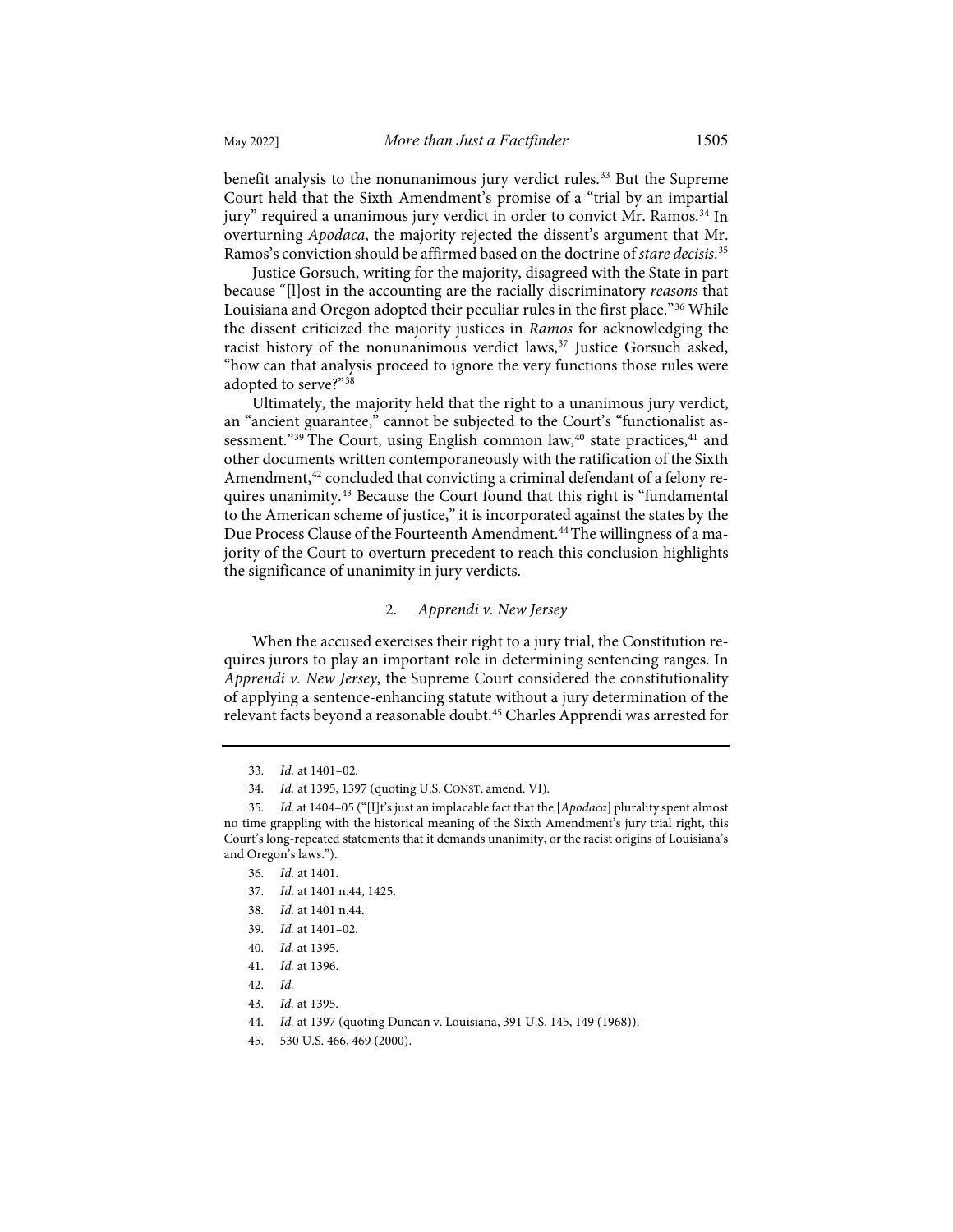firing several shots into the home of an African American family in New Jersey.[46](#page-7-0) As part of Mr. Apprendi's plea agreement, the State reserved the right to request that the trial judge impose an enhanced sentence under New Jer-sey's hate crime statute.<sup>[47](#page-7-1)</sup> The state's hate crime statute allows trial judges to impose an enhanced sentence if the judge finds, by a preponderance of the evidence, that the defendant committed the offense with the purpose to intimidate a person or group based on race.<sup>48</sup> Finding that the evidentiary standard was met, the trial judge held that Mr. Apprendi's actions were taken "with a purpose to intimidate" and thus fell under New Jersey's hate crime statute.<sup>[49](#page-7-3)</sup>

On appeal to the Supreme Court, Mr. Apprendi argued that the Due Process Clause requires a jury to make a finding of bias beyond a reasonable doubt before the hate crime enhancement can apply.<sup>[50](#page-7-4)</sup> The State, however, argued that the trial judge's application of the hate crime statute was proper because the determination as to whether Mr. Apprendi's actions were taken with a "purpose to intimidate" was a "sentencing factor" rather than an "element" of the offense.<sup>[51](#page-7-5)</sup>

The Court rejected this argument.<sup>[52](#page-7-6)</sup> Applying a functional approach to the hate crime statute, the Court concluded that "the relevant inquiry is one not of form, but of effect" and asked if the finding "expose[d] the defendant to a greater punishment than that authorized by the jury's guilty verdict."<sup>[53](#page-7-7)</sup> Writing for the majority, Justice Stevens invoked the "historical foundation" of these rights under the Fourteenth and Sixth Amendments, which "extends down centuries into the common law" and limits judges' discretion to operate within the statutory penalties.<sup>[54](#page-7-8)</sup> As a result, the Court reversed the lower court's decision and remanded Mr. Apprendi's case for resentencing.<sup>55</sup>

<span id="page-7-9"></span><span id="page-7-8"></span><span id="page-7-7"></span><span id="page-7-6"></span><span id="page-7-5"></span><span id="page-7-4"></span>53. *Id.* at 494. Justice Stevens additionally noted that any distinction between a "sentencing factor" and an "element" of an offense was "unknown to the practice of criminal indictment, trial by jury, and judgment by court as it existed during the years surrounding our Nation's founding." *Id.* at 478.

<sup>46.</sup> *Apprendi*, 530 U.S. at 469.

<sup>47.</sup> *Id.* at 470.

<span id="page-7-3"></span><span id="page-7-2"></span><span id="page-7-1"></span><span id="page-7-0"></span><sup>48.</sup> N.J. STAT. ANN. § 2C:16–1 (West Supp. 2021); *Apprendi*, 530 U.S. at 468–696. The trial judge's determination of a biased purpose was critical: such a finding controlled whether Mr. Apprendi received an aggregate sentence of twenty years or a maximum of thirty years with fifteen years of parole ineligibility. *Apprendi*, 530 U.S. at 470.

<sup>49.</sup> *Id.* at 471.

<sup>50.</sup> *Id.*

<sup>51.</sup> *Id.* at 492–93.

<sup>52.</sup> *Id.*

<sup>54.</sup> *Id.* at 477, 479.

<sup>55.</sup> *Id.* at 497.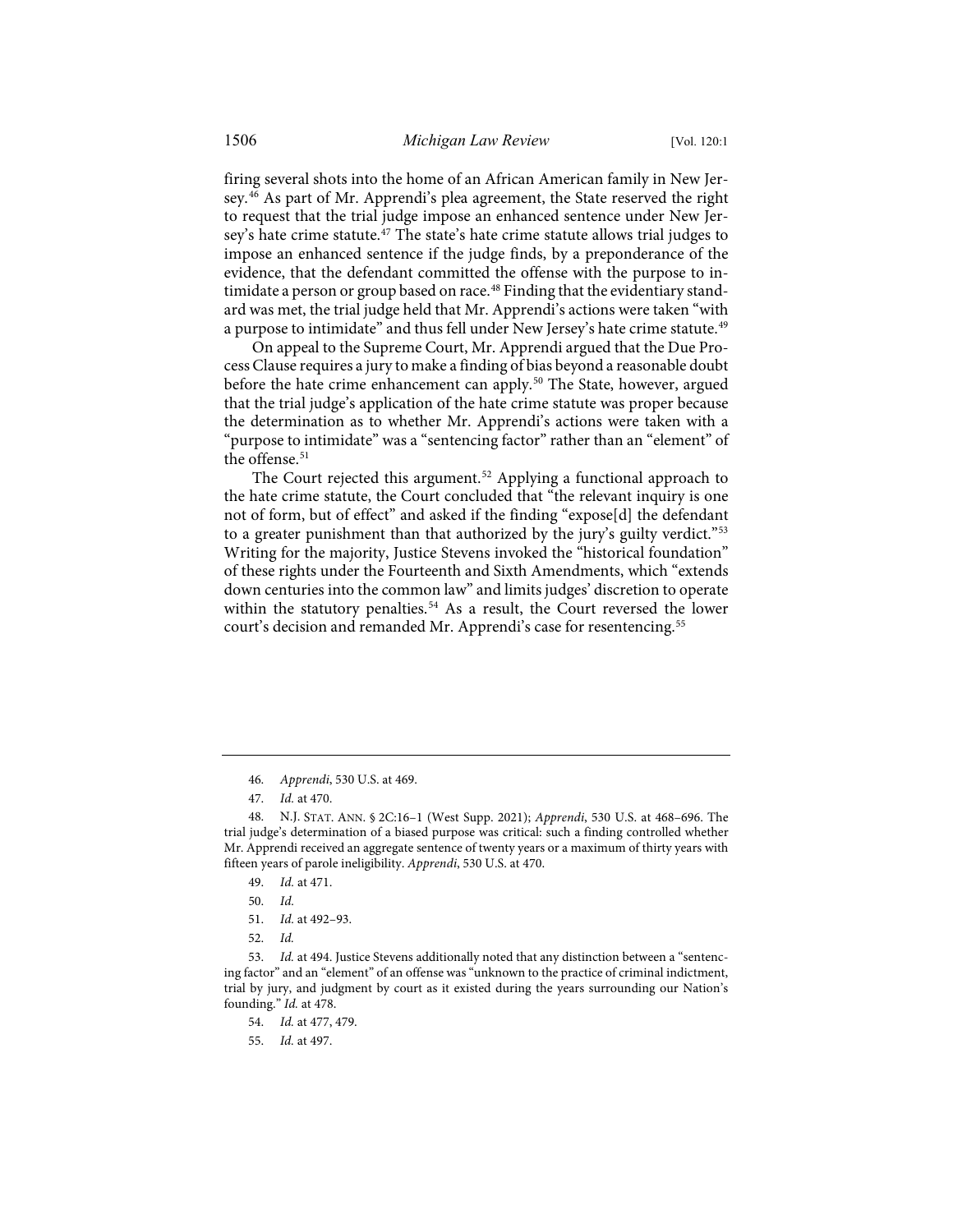## B. *Applying the Sixth Amendment to Capital Sentencing*

In addition to cases like *Ramos* and *Apprendi*, the Court has also considered Sixth Amendment sentencing cases where the defendant received the ultimate punishment: death. These cases follow the Court's long-held belief that the Constitution affords defendants facing capital punishment at least the same extent of constitutional rights as other criminal defendants.<sup>[56](#page-8-0)</sup>

# 1. *Ring v. Arizona*

In *Ring v. Arizona*, the Court invalidated Arizona's use of judges to deter-mine the presence of aggravating factors necessary to trigger the death penalty.<sup>[57](#page-8-1)</sup> Timothy Ring's jury found him guilty of felony murder occurring in the course of an armed robbery.[58](#page-8-2) Under Arizona law at the time, a defendant convicted of felony murder could only receive the death penalty if they were the victim's actual killer and if the judge found at least one aggravating factor and no mitigating factors.<sup>[59](#page-8-3)</sup> The judge found that Mr. Ring was the actual killer, that the offense was committed for pecuniary gain (an aggravating factor), and that Mr. Ring's minimal criminal record (a mitigating factor) did not call for leniency.<sup>[60](#page-8-4)</sup> Accordingly, the judge sentenced Mr. Ring to death.<sup>[61](#page-8-5)</sup>

On appeal, Mr. Ring argued that Arizona's capital sentencing scheme violated his Sixth Amendment right under *Apprendi* because it gave the trial judge sole authority to determine both aggravating and mitigating factors.<sup>[62](#page-8-6)</sup> The State countered that the Court had previously upheld Arizona's capital sentencing scheme in a case called *Walton v. Arizona*, [63](#page-8-7) and the *Apprendi* Court had declined to overrule that precedent.<sup>[64](#page-8-8)</sup>

Writing for the majority, Justice Ginsburg found the two decisions "irreconcilable" and overruled *Walton*. [65](#page-8-9) The Court stated that "the Sixth Amendment would be senselessly diminished if it encompassed the factfinding

<span id="page-8-9"></span><span id="page-8-8"></span>64. *Ring*, 536 U.S. at 595–96 (citing Apprendi v. New Jersey, 530 U.S. 466, 538 (2000) (O'Connor, J., dissenting)).

65. *Id.* at 589.

<span id="page-8-1"></span><span id="page-8-0"></span><sup>56.</sup> *See, e.g.*, United States v. Jackson, 390 U.S. 570 (1968) (arguing that the imposition of the death penalty only when defendants exercise their right to a jury trial is unconstitutional because it forces defendants to give up their constitutional right to avoid the death penalty); Ring v. Arizona, 536 U.S. 584, 609 (2002) ("[T]he Sixth Amendment would be senselessly diminished if it encompassed the factfinding necessary to increase a defendant's sentence by two years, but not the factfinding necessary to put him to death.").

<sup>57.</sup> *Ring*, 536 U.S. at 588–89.

<sup>58.</sup> *Id.* at 584.

<sup>59.</sup> *Id.*

<sup>60.</sup> *Id.* at 594–95.

<sup>61.</sup> *Id.* at 594.

<sup>62.</sup> *Id.* at 595.

<span id="page-8-7"></span><span id="page-8-6"></span><span id="page-8-5"></span><span id="page-8-4"></span><span id="page-8-3"></span><span id="page-8-2"></span><sup>63. 497</sup> U.S. 639, 648 (1990) ("[T]he Sixth Amendment does not require that the specific findings authorizing the imposition of the sentence of death be made by the jury." (quoting Hildwin v. Florida, 490 U.S. 638, 640–41 (1989) (per curiam))).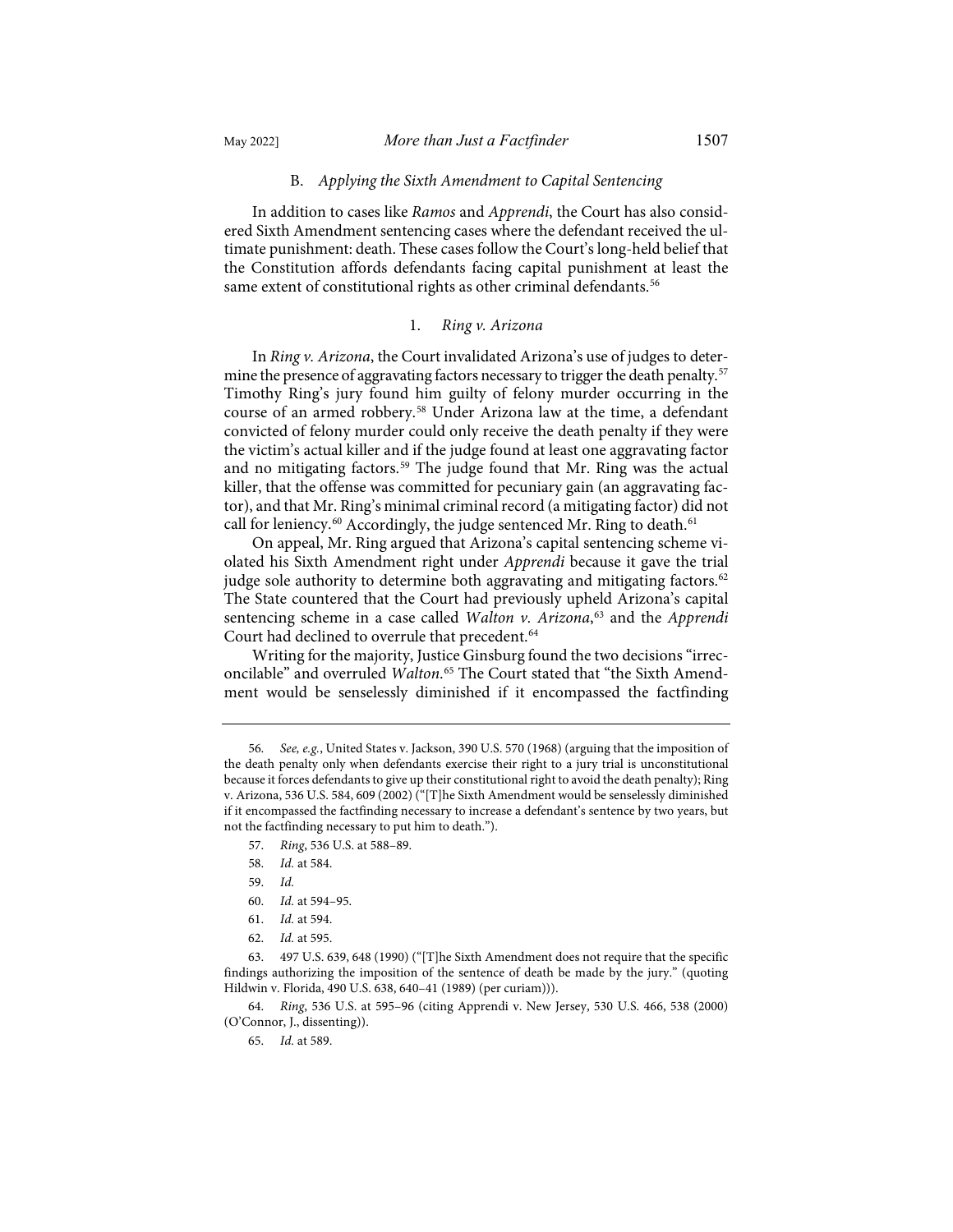necessary to increase a defendant's sentence by two years, but not the factfinding necessary to put him to death."[66](#page-9-0) In reaching this conclusion, the Court relied in part on original practice and meaning[.67](#page-9-1) Under *Apprendi*, convicted defendants have the right to a jury determination of any facts that increase the maximum punishment.[68](#page-9-2) *Ring* essentially found that eligibility for the death penalty requires the same standard.[69](#page-9-3) In applying *Apprendi*, the Court held that the jury must make the factual findings that turn a crime into a capital offense.<sup>[70](#page-9-4)</sup>

The Court rejected the State's argument that defendants were at risk of arbitrary imposition of the death penalty because judges are better suited than juries to make these findings.<sup>[71](#page-9-5)</sup> Instead, it reasoned that there was no conclusive evidence establishing that judges are more equipped to make death penalty determinations.[72](#page-9-6)

Despite this apparent consensus, Justice Scalia made clear in his concurrence that he believed that judges may continue making the ultimate sentencing decision.[73](#page-9-7) Justice Breyer came to a different conclusion than Justices Scalia and Thomas but used different reasoning from the majority. He would have held that the Eighth Amendment mandates jury sentencing in capital cases.[74](#page-9-8) This concurrence left open the question of whether Justice Breyer disagreed with the majority opinion because it failed to require jury sentencing or because he believed the majority did require jury sentencing but under the Sixth Amendment instead of the Eighth Amendment.

- 68. *Ring*, 536 U.S. at 602 (citing *Apprendi*, 530 U.S. at 482–83).
- 69. *Id.* at 609.

<span id="page-9-4"></span><span id="page-9-3"></span><span id="page-9-2"></span>70. *Id. Apprendi* did not specify the scope of *Ring*'s application to prior cases. Two years later, though, the Court determined that its decision, being a "procedural rule," would not apply retroactively. Schriro v. Summerlin, 542 U.S. 348 (2004). By consequence, dozens of death row inmates could not challenge their judge-imposed sentences because their cases were not in the first stages of their appeals. *U.S. Supreme Court:* Ring v. Arizona, DEATH PENALTY INFO. CTR., <https://deathpenaltyinfo.org/stories/u-s-supreme-court-ring-v-arizona>[\[perma.cc/T598-L2C3\]](https://perma.cc/T598-L2C3).

71. *Ring*, 536 U.S. at 607.

<span id="page-9-6"></span><span id="page-9-5"></span>72. *Id.* (stating that the superiority of a judge's factfinding ability was not clearly evident). At that time, twenty-nine of the thirty-eight states that permitted the death penalty required the jury to make all relevant findings and impose a death sentence. *Id.* at 608 n.6. This practice indicated to the Court that states reached a consensus that juries are actually better suited for this job. *Id.* at 607–08.

<span id="page-9-8"></span><span id="page-9-7"></span>73. *Id.* at 612–13 (Scalia, J., concurring) ("Those States that leave the ultimate life-ordeath decision to the judge may continue to do so—by requiring a prior jury finding of aggravating factor in the sentencing phase or, more simply, by placing the aggravating-factor determination (where it logically belongs anyway) in the guilt phase.").

74. *Id.* at 614 (Breyer, J., concurring).

<sup>66.</sup> *Id.* at 609.

<span id="page-9-1"></span><span id="page-9-0"></span><sup>67.</sup> *See id.* at 599 ("[T]he jury's role in finding facts that would determine a homicide defendant's eligibility for capital punishment was particularly well established." (emphasis omitted) (quoting *Walton*, 497 U.S. at 710–11 (Stevens, J., dissenting))). Justice Stevens also insisted that the Framers adopted the Bill of Rights with full knowledge of this role played by the jury. *Walton*, 497 U.S. at 711.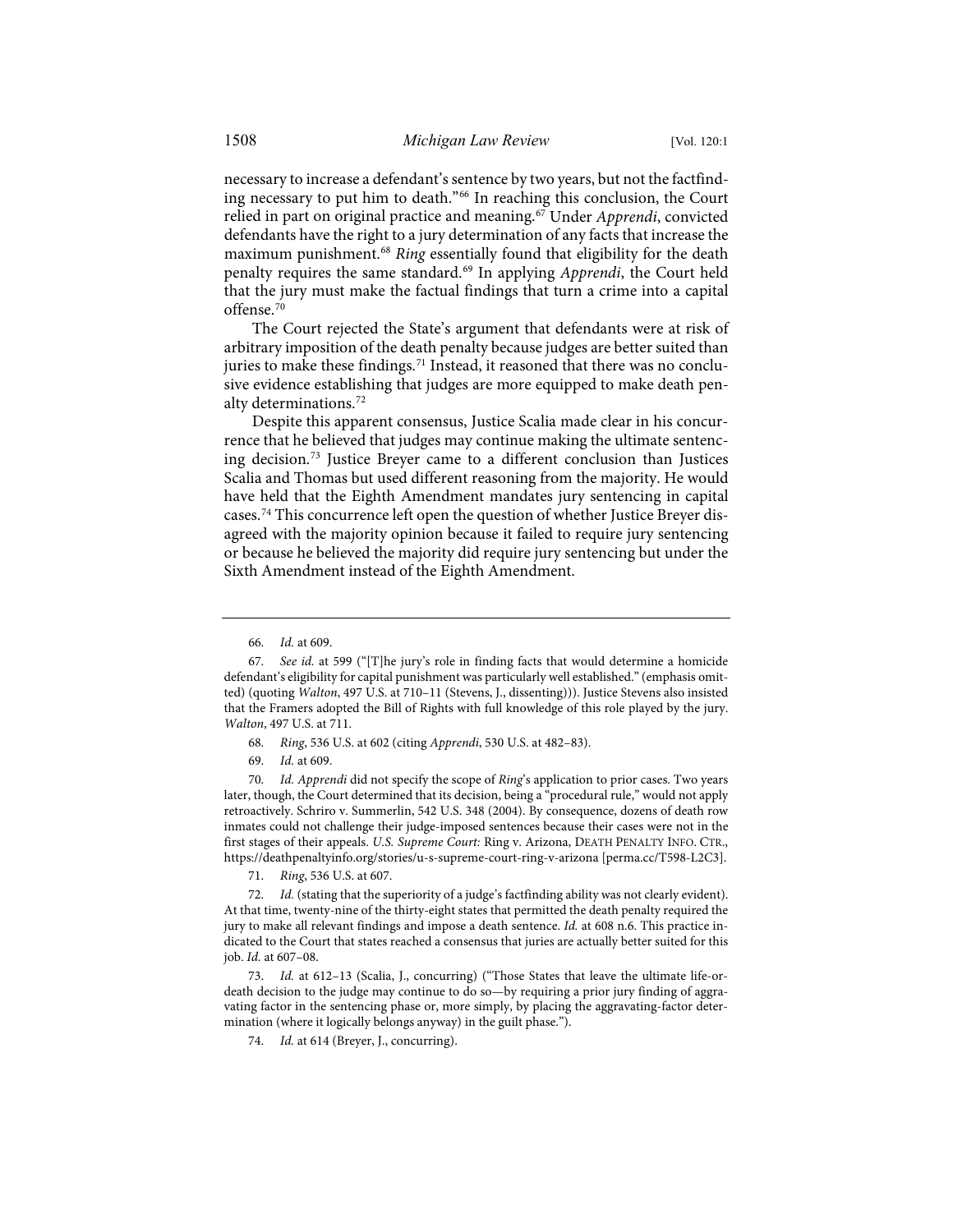## <span id="page-10-10"></span>2. *Hurst v. Florida*

In *Hurst v. Florida*, the Court again expressed concern with the constitu-tionality of trial judges making a necessary finding to impose a death sentence.<sup>[75](#page-10-0)</sup> *Hurst* struck down a statute in which the final determination about whether the defendant would be subjected to the death penalty was left up to the judge.[76](#page-10-1) A Florida jury convicted Timothy Hurst of first-degree murder and recommended the death penalty.<sup>[77](#page-10-2)</sup> Following state law, Mr. Hurst's trial judge independently weighed the aggravating and mitigating factors after the jury's recommendation and sentenced Mr. Hurst to death[.78](#page-10-3) On appeal, the court granted Mr. Hurst a new sentencing hearing.<sup>[79](#page-10-4)</sup> Again, the jury recommended death, and the judge found the facts necessary to sentence Mr. Hurst to death.<sup>[80](#page-10-5)</sup>

In light of *Ring*, Mr. Hurst then challenged Florida's capital sentencing scheme before the Supreme Court.<sup>[81](#page-10-6)</sup> Even though the jury in Mr. Hurst's case recommended a death sentence, the Court took issue with the way Florida law allowed judges to authorize the death penalty even over a jury's recommendation of a life sentence.[82](#page-10-7) Like the Arizona statute, this statute also required the judge to weigh aggravating factors against mitigating factors and make the final decision regarding the death penalty.[83](#page-10-8) Thus, the Court declared Florida's scheme unconstitutional and held that "[t]he Sixth Amendment requires a jury, not a judge, to find each fact necessary to impose a sentence of death."[84](#page-10-9)

<span id="page-10-3"></span><span id="page-10-2"></span><span id="page-10-1"></span>76. *Hurst*, 577 U.S. at 95–96. Under Florida's sentencing scheme, the jury rendered merely an "advisory sentence." *Id.* (citing FLA. STAT. § 921.141(2) (2010)).

- 77. *Id.* at 94.
- 78. *Id.*
- 79. *Id.* at 96.
- 80. *Id.*
- 81. *Id.* at 96–97.

<span id="page-10-7"></span><span id="page-10-6"></span><span id="page-10-5"></span><span id="page-10-4"></span>82. *See id.* at 100 ("The State cannot now treat the advisory recommendation by the jury as the necessary factual finding that *Ring* requires."). The Court found that "Florida fail[ed] to appreciate the judge's central and singular role under Florida law, which makes the court's findings necessary to impose death and makes the jury's function advisory only." *Id.* at 93. To reach this holding, the Court overruled two cases in which the Court had previously upheld Florida's sentencing scheme. Spaziano v. Florida, 468 U.S. 447 (1984) (holding that the Sixth Amendment does not require the jury to make findings necessary to impose a death sentence); Hildwin v. Florida, 490 U.S. 638 (1989) (per curiam) (holding the same); *Hurst*, 577 U.S. at 101 ("We now expressly overrule *Spaziano* and *Hildwin* in relevant part."). The Court was not bound by *stare decisis* because it found those cases irreconcilable with *Apprendi*. *Hurst*, 577 U.S. at 93, 101.

83. *Hurst*, 577 U.S. at 95–96.

<span id="page-10-9"></span><span id="page-10-8"></span>84. *Id.* at 94. For Justice Breyer, the Florida statute—which left the "job" of sentencing defendants to death up "to Florida's judges"—violated the Eighth Amendment. *Id.* at 103 (Breyer, J., concurring). He would have held that the Eighth Amendment requires the jury to make the ultimate decision to sentence a defendant to death. *Id.* While some lower courts agree with Justice Breyer, under either the Sixth or Eighth Amendments, not all jurisdictions require jury sentencing in capital cases. *See infra* Part II.

<span id="page-10-0"></span><sup>75. 577</sup> U.S. 92 (2016); *see* Carissa Byrne Hessick & William W. Berry III, *Sixth Amendment Sentencing After* Hurst, 66 UCLA L. REV. 448, 462 (2019).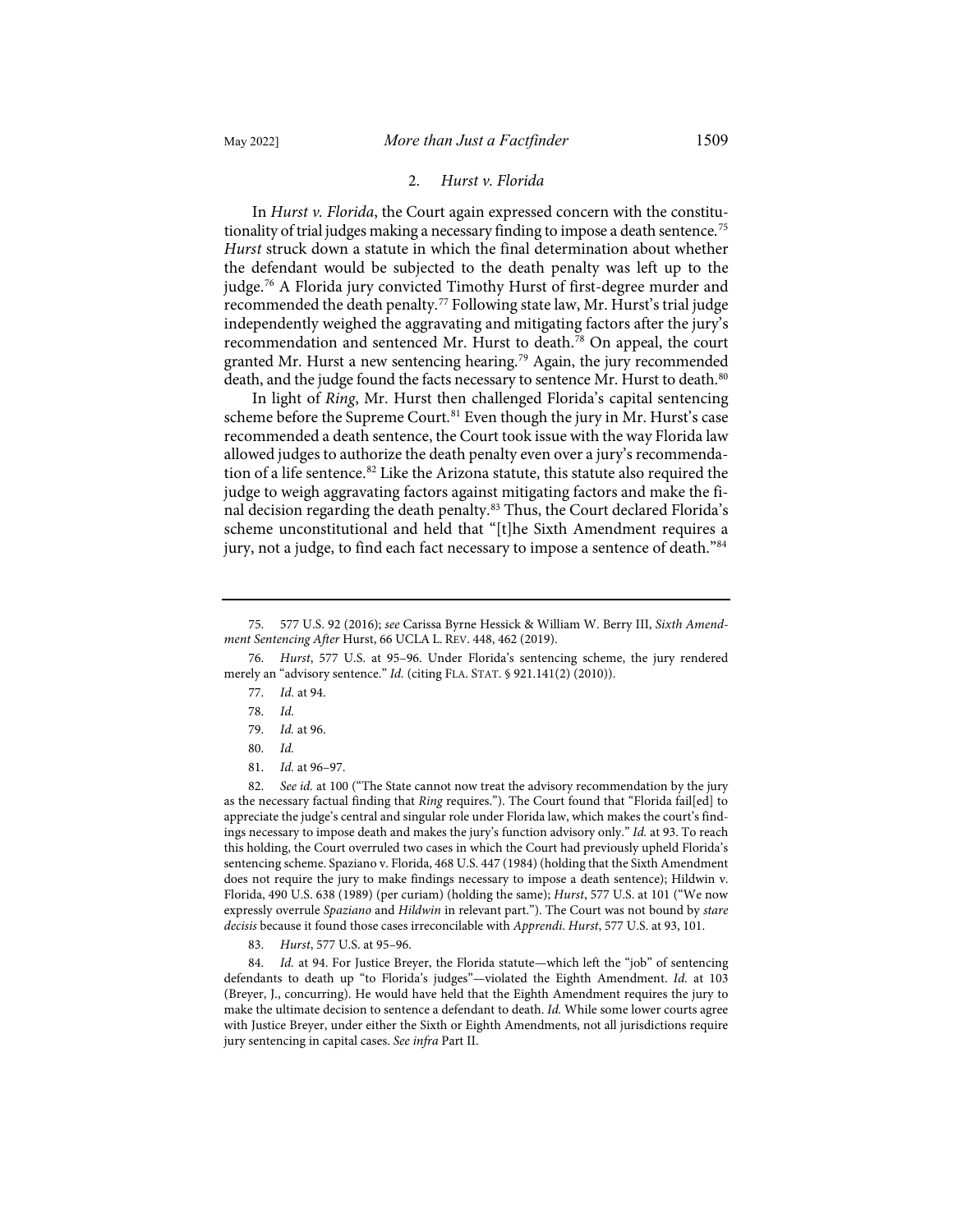## <span id="page-11-7"></span>II. CURRENT STATE PRACTICES

Lower courts and state legislatures have not settled on a uniform interpretation of the Supreme Court's somewhat uncertain jurisprudence in this area: different jurisdictions have adopted capital sentencing schemes that involve juries to varying degrees. All death penalty jurisdictions use bifurcated proceedings,[85](#page-11-0) separating capital cases into a "guilt" phase and a "penalty" phase.[86](#page-11-1) During the penalty phase, the defendant can typically be sentenced to death, life in prison, or a lesser penalty. An elaborate body of Sixth Amend-ment and Eighth Amendment case law governs this phase.<sup>[87](#page-11-2)</sup> Determining the defendant's sentence requires at least two steps: "eligibility" and "selection."[88](#page-11-3)

First, the factfinder must determine whether the defendant is "eligible" for the death penalty. This step involves considering the list of statutory aggravating factors that legislatures use to define serious and reprehensible circumstances that make the defendant "especially deserving of death."[89](#page-11-4) For example, Georgia's capital sentencing statute includes as aggravating factors the existence of a prior conviction for a capital felony, the receipt of monetary compensation for committing the crime, and the use of a dangerous weapon during the commission of the crime, among others.<sup>[90](#page-11-5)</sup> A finding of one or more such factors makes a defendant eligible for a death sentence.<sup>[91](#page-11-6)</sup>

<span id="page-11-0"></span><sup>85.</sup> Douglass, *supra* not[e 11,](#page-2-12) at 1995 (citing Beth S. Brinkmann, Note, *The Presumption of Life: A Starting Point for a Due Process Analysis of Capital Sentencing*, 94 YALE L.J. 351, 366 (1984)).

<sup>86.</sup> This Note uses the terms "penalty phase" and "sentencing phase" interchangeably.

<span id="page-11-2"></span><span id="page-11-1"></span><sup>87.</sup> *See, e.g.*, *Hildwin*, 490 U.S. 638 (holding that the Sixth Amendment does not require that a jury make the specific findings authorizing the death penalty); *Hurst*, 277 U.S. 92 (holding that Florida's capital sentencing scheme violates the Sixth Amendment); Furman v. Georgia, 408 U.S. 238 (1972) (per curiam) (holding that the imposition of the death penalty constituted cruel and unusual punishment when state statutes failed to supply guidelines to protect against the capricious or discriminatory administration of capital punishment); Gregg v. Georgia, 428 U.S. 153 (1976) (upholding the validity of the death penalty under the Eighth and Fourteenth Amendments).

<span id="page-11-3"></span><sup>88.</sup> Douglass, *supra* note [11,](#page-2-12) at 1994–95. While most states address both eligibility and selection in a single penalty phase, this second phase can be further broken down. *Id.* at 1971; Marc R. Shapiro, Note, *Re-Evaluating the Role of the Jury in Capital Cases After* Ring v. Arizona, 59 N.Y.U. ANN. SURV. AM. L. 633, 647–51 (2004) (discussing *Ring*'s impact on states formerly employing "strict judicial sentencing" and "hybrid sentencing schemes"); *see infra* Part III.

<span id="page-11-4"></span><sup>89.</sup> Chelsea Creo Sharon, Note, *The "Most Deserving" of Death: The Narrowing Requirement and the Proliferation of Aggravating Factors in Capital Sentencing Statutes*, 46 HARV. C.R.- C.L. L. REV. 223, 225 (2011).

<sup>90.</sup> GA. CODE ANN. § 17-10-30 (2020) (listing aggravating factors).

<span id="page-11-6"></span><span id="page-11-5"></span><sup>91. § 17-10-31 (&</sup>quot;[A] sentence of death shall not be imposed unless the jury verdict includes a finding of at least one statutory aggravating circumstance and a recommendation that such sentence be imposed.").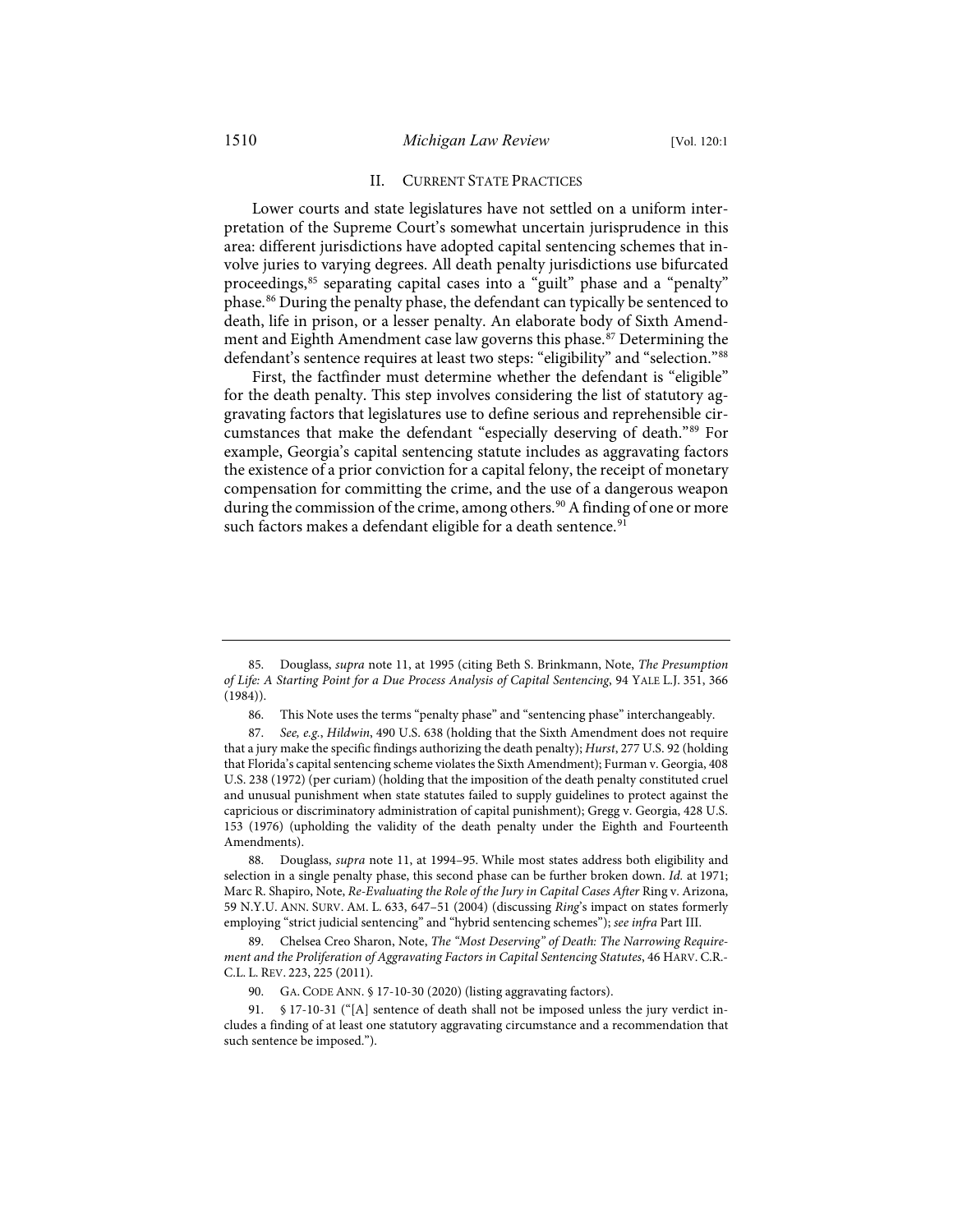The second step in capital sentencing requires the factfinder to consider mitigating evidence proffered by the defendant and weigh it against the aggra-vating factor(s).<sup>[92](#page-12-0)</sup> Federal law, for instance, requires the factfinder to consider factors like the defendant's background and criminal record among the other enumerated mitigating circumstances.<sup>[93](#page-12-1)</sup>

After the Court's decisions in *Ring* and *Hurst*, all death penalty jurisdictions must require the jury to find beyond a reasonable doubt all facts relevant to capital sentencing.<sup>94</sup> While findings of aggravating and mitigating factors are accepted as factual in nature,<sup>[95](#page-12-3)</sup> not every court gives them equal weight.<sup>[96](#page-12-4)</sup> Despite inconsistencies in how these factors are weighed, most jurisdictions require the jury—not the judge—to make the ultimate sentencing decision.

Section II.A describes how many jurisdictions require a unanimous jury verdict to impose a death sentence. Yet six states continue to deny defendants this constitutional safeguard. Section II.B examines two states—Nebraska and Montana—that allow judges to make final capital sentencing decisions in all cases. Next, Section II.C considers Indiana and Missouri laws which require the judge to determine the sentence when a capital jury deadlocks. Section II.D highlights the only state that permits a nonunanimous jury to impose a death sentence: Alabama. Finally, Section II.E analyzes a recent Florida Supreme Court decision that threatens to upend the practice of requiring unanimous jury sentencing in capital cases.

# A. *Twenty-Two Jurisdictions Require a Unanimous Jury to Impose a Death Sentence*

Most death penalty jurisdictions require a unanimous jury verdict at both the guilt and punishment phases.<sup>[97](#page-12-5)</sup> Judges, though, can continue to play an important role even in jurisdictions that leave the ultimate sentencing deci-sion to the jury.<sup>[98](#page-12-6)</sup> Unlike the Florida statute that the Court found unconstitutional in *Hurst*, California's sentencing scheme does not allow the judge to

<span id="page-12-0"></span><sup>92.</sup> *See* Woodson v. North Carolina, 428 U.S. 280, 304–05 (1976) (striking down mandatory death penalties and requiring consideration of each individual defendant's character and circumstance on a case-by-case basis).

<span id="page-12-1"></span><sup>93. 18</sup> U.S.C. § 3592(a) (listing mitigating circumstances as impaired capacity, duress, minor participation, equally culpable defendants, no prior criminal record, disturbance, victim's consent, and "other factors").

<sup>94.</sup> Ring v. Arizona, 536 U.S. 584, 609 (2002); Hurst v. Florida, 577 U.S. 92, 94, 97 (2016).

<span id="page-12-3"></span><span id="page-12-2"></span><sup>95.</sup> *E.g.*, *Hurst*, 577 U.S. at 98–99 ("It is true that in Florida the jury recommends a sentence, but it does not make specific factual findings with regard to the existence of mitigating or aggravating circumstances." (quoting Walton v. Arizona, 497 U.S. 639, 648 (1990))).

<sup>96.</sup> *See* discussion *infra* Section II.C.2.

<span id="page-12-5"></span><span id="page-12-4"></span><sup>97.</sup> *See* Ramos v. Louisiana, 140 S. Ct. 1390, 1394, 1397 (2020) (requiring unanimous jury verdicts for a conviction). For example, Oregon's statute mandates that the jury must unanimously decide that the defendant should receive a death sentence. OR. REV. STAT.  $$163.150(1)(b)-(c)(2019).$ 

<span id="page-12-6"></span><sup>98.</sup> In California, for example, after a jury returns a unanimous verdict or finding imposing the death penalty, "the judge . . . shall make a determination as to whether the jury's findings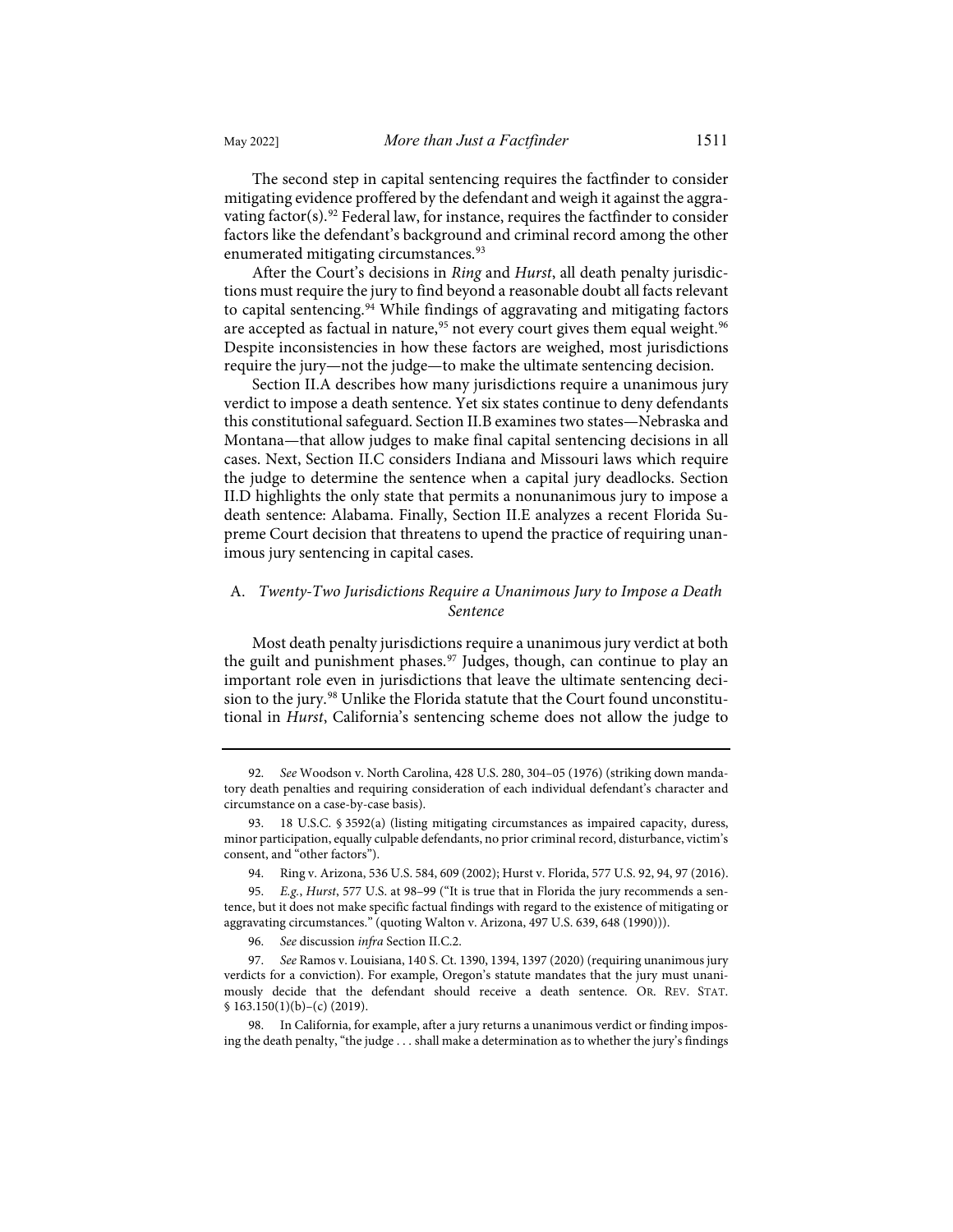impose a death sentence when a jury recommends life in prison.<sup>[99](#page-13-0)</sup> Instead, a judge may only *prevent* the imposition of the death penalty when they find that the jury's verdict is contrary to the law or the evidence presented.<sup>[100](#page-13-1)</sup> Similarly, judges in many jurisdictions are forbidden from imposing the death penalty when the jury fails to unanimously agree on a sentence.<sup>[101](#page-13-2)</sup>

# B*. Two States Permit Judges to Make Final Capital Sentencing Decisions in All Cases*

By contrast, two states—Nebraska and Montana—have effectively transformed bifurcated capital proceedings (conviction and sentencing) into trifurcated proceedings.[102](#page-13-3) Following the Court's decision in *Ring*, these states split their sentencing procedures to allocate the eligibility determination to the jury and the penalty determination to judges.<sup>[103](#page-13-4)</sup>

## 1. Nebraska

When aggravating factors exist, murder may be punishable by death in Nebraska.[104](#page-13-5) While a jury determines the presence of aggravating and mitigat-ing factors, a panel of three judges determines the final sentence.<sup>[105](#page-13-6)</sup> To impose a death sentence, the panel must reach a unanimous agreement.<sup>[106](#page-13-7)</sup> Otherwise, the judges must fix the sentence at life imprisonment.<sup>[107](#page-13-8)</sup> Nebraska is the only state that uses a three-judge panel to impose a death sentence.<sup>[108](#page-13-9)</sup>

and verdicts . . . are contrary to law or the evidence presented." CAL. PENAL CODE § 190.4(e) (West 2014). California has been under a governor-imposed moratorium on the death penalty since 2019. *History of Capital Punishment in California*, CAL. DEP'T OF CORR. & REHABILITATION, [https://www.cdcr.ca.gov/capital-punishment/history](https://www.cdcr.ca.gov/capital-punishment/history/) [\[perma.cc/MC3E-KQR4\]](https://perma.cc/MC3E-KQR4).

<span id="page-13-0"></span><sup>99.</sup> *Compare* Hurst v. Florida, 577 U.S. 92, 98–99 (2016) (citing FLA. STAT. § 921.141(3) (2010)), *with* PENAL § 190.4(e).

<sup>100.</sup> PENAL § 190.4(e).

<span id="page-13-2"></span><span id="page-13-1"></span><sup>101.</sup> In North Carolina, for example, if the jury cannot reach a unanimous decision as to a sentencing recommendation, the judge is required to impose a sentence of life imprisonment: "[t]he judge shall in no instance impose the death penalty when the jury cannot agree unanimously to its sentence recommendation." N.C. GEN. STAT. § 15A-2000(b) (2019); *see also* OR. REV. STAT. § 163.150 (2019).

<sup>102.</sup> Douglass, *supra* not[e 11,](#page-2-12) at 1971 n.25.

<span id="page-13-4"></span><span id="page-13-3"></span><sup>103.</sup> *Id.* (citing Shapiro, *supra* not[e 88,](#page-11-7) at 650–51). The Delaware Supreme Court struck down a similar state statute in 2016, making Montana and Nebraska the only states to still apply this sentencing scheme. Rauf v. State, 145 A.3d 430 (Del. 2016) (holding that under *Hurst* and the Sixth Amendment, Delaware's capital sentencing scheme violated defendants' right to have a jury determine the critical facts necessary to impose a death sentence).

<sup>104.</sup> NEB. REV. STAT. § 29-2523 (2021).

<sup>105.</sup> *Id.* § 29-2520.

<sup>106.</sup> *Id.*

<sup>107.</sup> *Id.* § 29-2522.

<span id="page-13-9"></span><span id="page-13-8"></span><span id="page-13-7"></span><span id="page-13-6"></span><span id="page-13-5"></span><sup>108.</sup> *See* Maria T. Kolar, *"Finding" a Way to Complete the* Ring *of Capital Jury Sentencing*, 95 DENV. L. REV. 671, 700–01 (2018).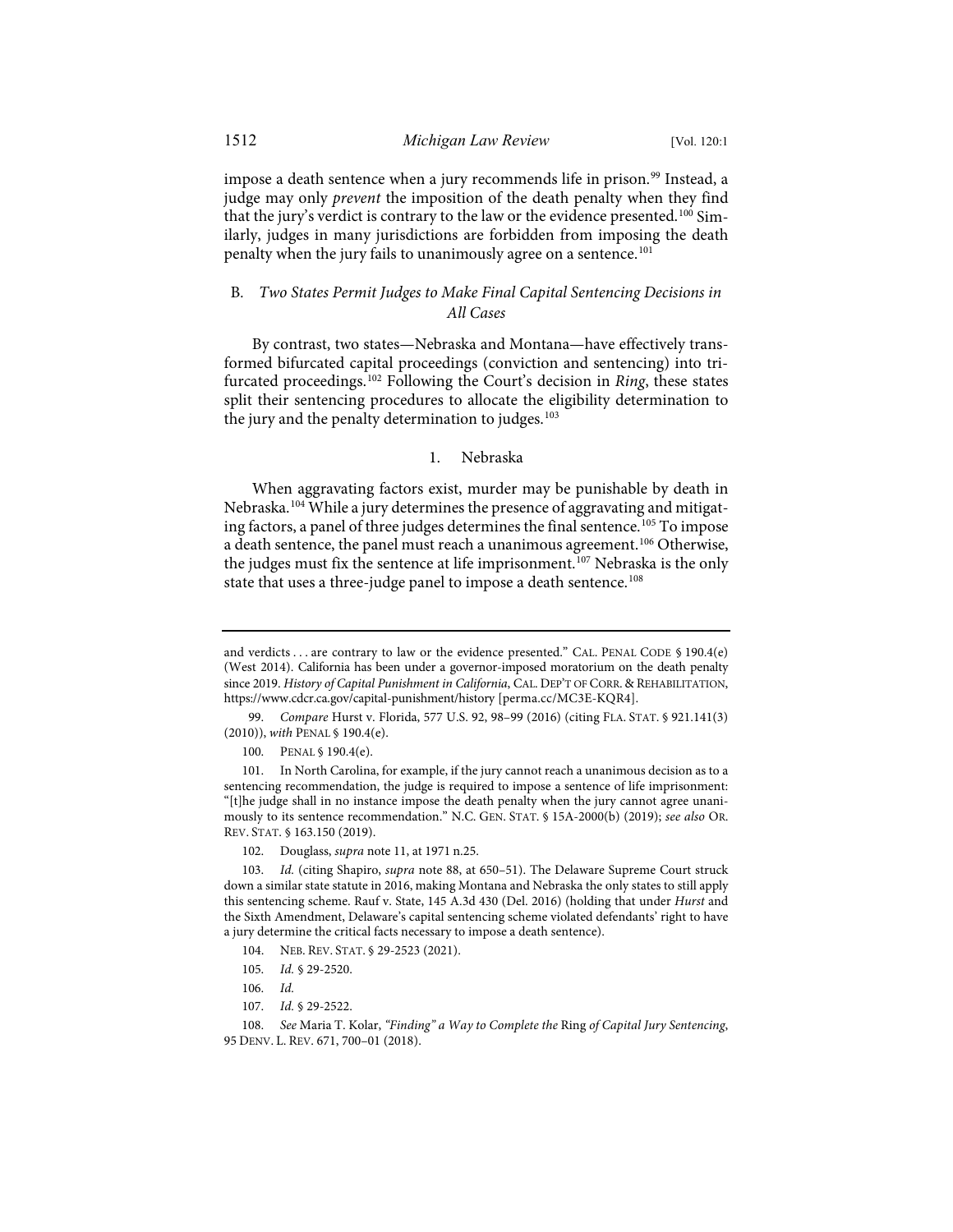In 2003, the Nebraska Supreme Court upheld this death-penalty sentencing scheme in *State v. Gales*.<sup>[109](#page-14-0)</sup> Mr. Gales argued that permitting the threejudge panel to impose a death sentence violated his Sixth Amendment rights under *Apprendi* and *Ring*. [110](#page-14-1) The court distinguished Nebraska's law from the statute considered in *Ring* by dividing the state's sentencing scheme into two phases: (1) "death eligibility" and (2) "selection decision."[111](#page-14-2)

In the "death eligibility" phase, the jury unanimously determines whether the applicable aggravating factors exist.<sup>[112](#page-14-3)</sup> If not, the defendant automatically receives a life sentence.<sup>113</sup> But if the jury finds at least one aggravating circum-stance, the case proceeds to the "selection decision" phase.<sup>[114](#page-14-5)</sup> The panel weighs the aggravating and mitigating circumstances to determine whether a death sentence is appropriate.<sup>[115](#page-14-6)</sup> While the Nebraska Supreme Court agreed that Mr. Gales had a Sixth Amendment right to a jury finding in the "death eligibility" phase, it declined to extend this right to the "selection decision" phase.[116](#page-14-7)

To date, Nebraska has a death row population of twelve individuals who were all sentenced to capital punishment not by their peers but by a panel of judges.<sup>[117](#page-14-8)</sup> While the Nebraska courts have yet to assess the statute post-*Hurst*, [118](#page-14-9) it would likely survive a constitutional challenge because *Hurst* requires juries to make the necessary eligibility findings but does not go so far as to prohibit judges from imposing a death sentence.<sup>119</sup>

## 2. Montana

Somewhat similarly, in a Montana murder trial, the jury must be the one to find an aggravating factor in order to trigger the possibility of a death sen-tence.<sup>[120](#page-14-11)</sup> During the sentencing phase, the jury must find at least one aggravating circumstance beyond a reasonable doubt for the defendant to be eligible for death.<sup>[121](#page-14-12)</sup> Following that determination, the judge—not the jury—

<span id="page-14-8"></span><span id="page-14-7"></span><span id="page-14-6"></span><span id="page-14-5"></span><span id="page-14-4"></span>117. *See Nebraska*, DEATH PENALTY INFO. CTR., [https://deathpenaltyinfo.org/state-and](https://deathpenaltyinfo.org/state-and-federal-info/state-by-state/nebraska)[federal-info/state-by-state/nebraska](https://deathpenaltyinfo.org/state-and-federal-info/state-by-state/nebraska) [\[perma.cc/6X3C-EWKZ\]](https://perma.cc/6X3C-EWKZ).

<span id="page-14-9"></span>118. Hessick & Berry, *supra* note [75,](#page-10-10) at 508 ("To date, the only post-*Hurst* challenge to Nebraska's capital sentencing scheme came in *State v. Vela*. Vela, however, did not raise the claim in his petition for postconviction relief in the state district court, so the Nebraska Supreme Court declined to consider it on appeal." (citing State v. Vela, 900 N.W.2d 8 (Neb. 2017))).

- 119. *See* discussion *supra* Section I.B.2.
- 120. MONT. CODE ANN. § 46-18-305 (2021).

<span id="page-14-12"></span><span id="page-14-11"></span><span id="page-14-10"></span>121. *Id.*; *see* Ring v. Arizona, 536 U.S. 584, 589, 612 (2002) (requiring a jury finding of any fact that makes the defendant eligible for death).

<span id="page-14-0"></span><sup>109. 658</sup> N.W.2d 604 (Neb. 2003).

<span id="page-14-1"></span><sup>110.</sup> *Id.* at 626.

<span id="page-14-3"></span><span id="page-14-2"></span><sup>111.</sup> *Id.* at 626–27.

<sup>112.</sup> NEB. REV. STAT. § 29-2520 (2021).

<sup>113.</sup> *Id.*

<sup>114.</sup> *Id.*

<sup>115.</sup> *Id.* § 29-2521.

<sup>116.</sup> *Gales*, 658 N.W.2d at 626.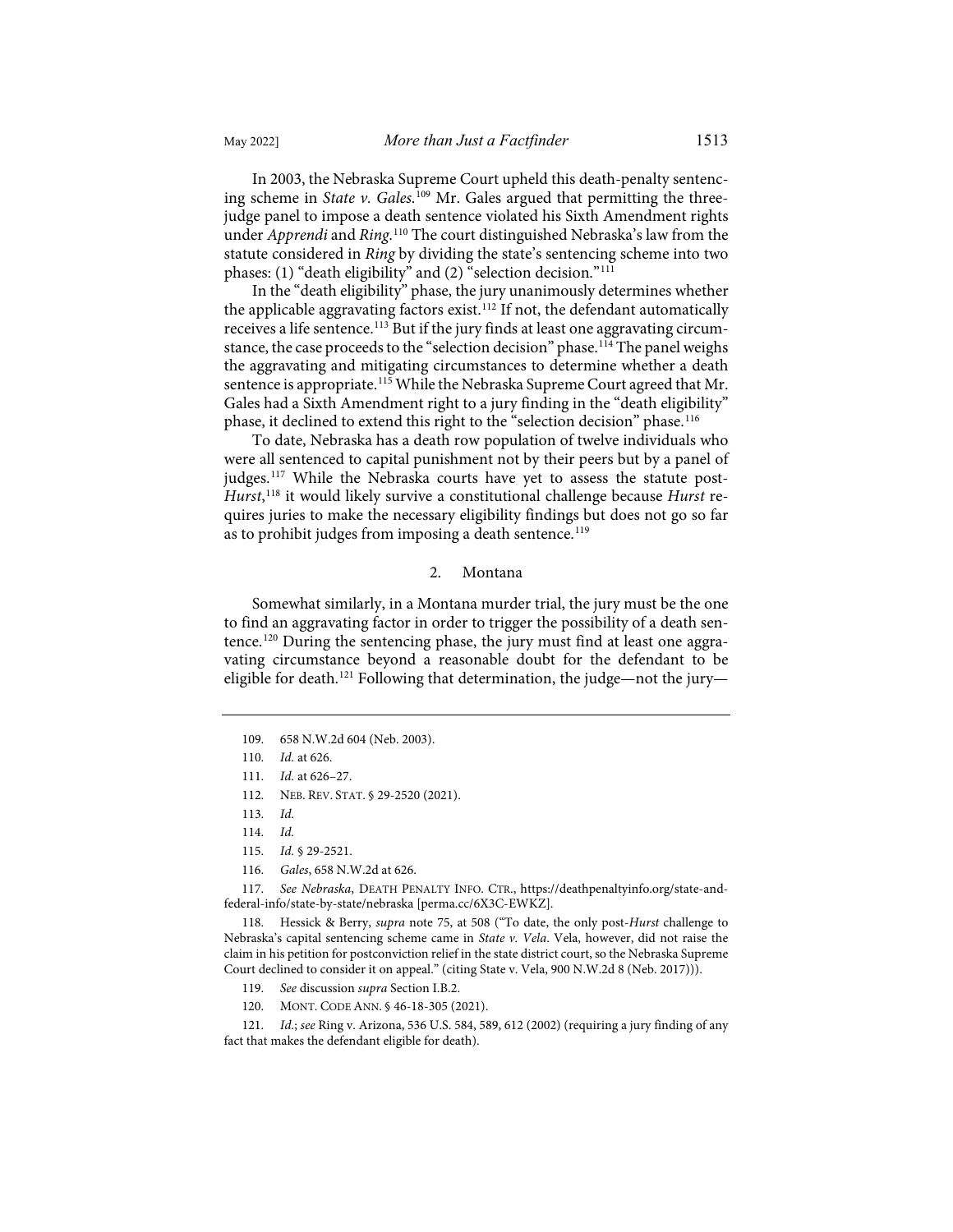then considers mitigating evidence and weighs it against the aggravating circumstance(s).[122](#page-15-0) The trial judge, acting alone, may then sentence the defendant to death, life imprisonment, or any term of imprisonment authorized by the relevant statute.<sup>[123](#page-15-1)</sup>

Montana is the only state that permits the trial judge to unilaterally sen-tence a defendant to death.<sup>[124](#page-15-2)</sup> While the state has not sentenced a defendant to death since 1996,<sup>[125](#page-15-3)</sup> two individuals sentenced solely by a judge remain on death row as of this writing.[126](#page-15-4) These defendants did not have the opportunity to challenge the state's death-sentencing statute after the Court's decisions in *Ring* and *Hurst*. As a result, Montana courts have not recently considered the constitutionality of death sentences imposed by judges alone.<sup>[127](#page-15-5)</sup> Regardless, under the Court's current precedent, Montana's statute likely passes constitutional muster because it requires a jury to make the factual finding necessary to increase the possible punishment to death.<sup>[128](#page-15-6)</sup>

# C. *Two States Permit the Trial Judge to Impose a Death Sentence When the Jury Is Deadlocked*

# <span id="page-15-10"></span>1. Indiana

In capital cases, Indiana law permits juries to recommend the death pen-alty, life imprisonment without parole, or neither.<sup>[129](#page-15-7)</sup> But when a jury is unable to agree on a sentencing recommendation, an Indiana trial judge alone decides either to preserve life or to end one.[130](#page-15-8) Indiana courts have not yet had the chance to substantively evaluate the statute's constitutionality. When asked to consider the issue, the state's highest court declined to do so because the defendant in question had not yet stood trial or been sentenced to death under Indiana's statute.<sup>[131](#page-15-9)</sup>

<span id="page-15-5"></span><span id="page-15-4"></span>126. *Montana*, DEATH PENALTY INFO. CTR., [https://deathpenaltyinfo.org/state-and-fed](https://deathpenaltyinfo.org/state-and-federal-info/state-by-state/montana)[eral-info/state-by-state/montana](https://deathpenaltyinfo.org/state-and-federal-info/state-by-state/montana) [\[perma.cc/5SDS-DWWX\]](https://perma.cc/5SDS-DWWX).

127. Hessick & Berry, *supra* not[e 75,](#page-10-10) at 478.

- 128. § 46-18-305.
- 129. IND. CODE § 35-50-2-9(e) (2021).

<span id="page-15-8"></span><span id="page-15-7"></span><span id="page-15-6"></span>130. *Id.* § 35-50-2-9(f). The state was one of four (alongside Alabama, Delaware, and Florida) that allowed a judge to override a jury's recommendation of a life sentence to the death penalty or the death penalty to a life sentence in these capital murder cases. Michael L. Radelet & G. Ben Cohen, *The Decline of the Judicial Override*, 15 ANN. REV. L. & SOC. SCI. 539, 545 (2019). This override statute was abolished in 2002. *See id.*

<span id="page-15-9"></span>131. Becky Jacobs, *Higher Court Denies Vann's Appeal to Examine Death Penalty Statute*, CHI. TRIB. (Apr. 25, 2017, 7:28 PM)[, https://www.chicagotribune.com/suburbs/post-tribune/ct-](https://www.chicagotribune.com/suburbs/post-tribune/ct-ptb-vann-appeal-denied-st-0426-20170425-story.html)

<sup>122. § 46-18-305.</sup>

<sup>123.</sup> *Id.*

<sup>124.</sup> *See id.*

<span id="page-15-3"></span><span id="page-15-2"></span><span id="page-15-1"></span><span id="page-15-0"></span><sup>125.</sup> *Montana Prosecutors Drop Death Penalty Against Mentally Ill Defendant*, DEATH PENALTY INFO. CTR. (July 26, 2018), [https://deathpenaltyinfo.org/news/montana-prosecutors](https://deathpenaltyinfo.org/news/montana-prosecutors-drop-death-penalty-against-mentally-ill-defendant)[drop-death-penalty-against-mentally-ill-defendant](https://deathpenaltyinfo.org/news/montana-prosecutors-drop-death-penalty-against-mentally-ill-defendant) [\[perma.cc/9VWT-5LR2\]](https://perma.cc/9VWT-5LR2).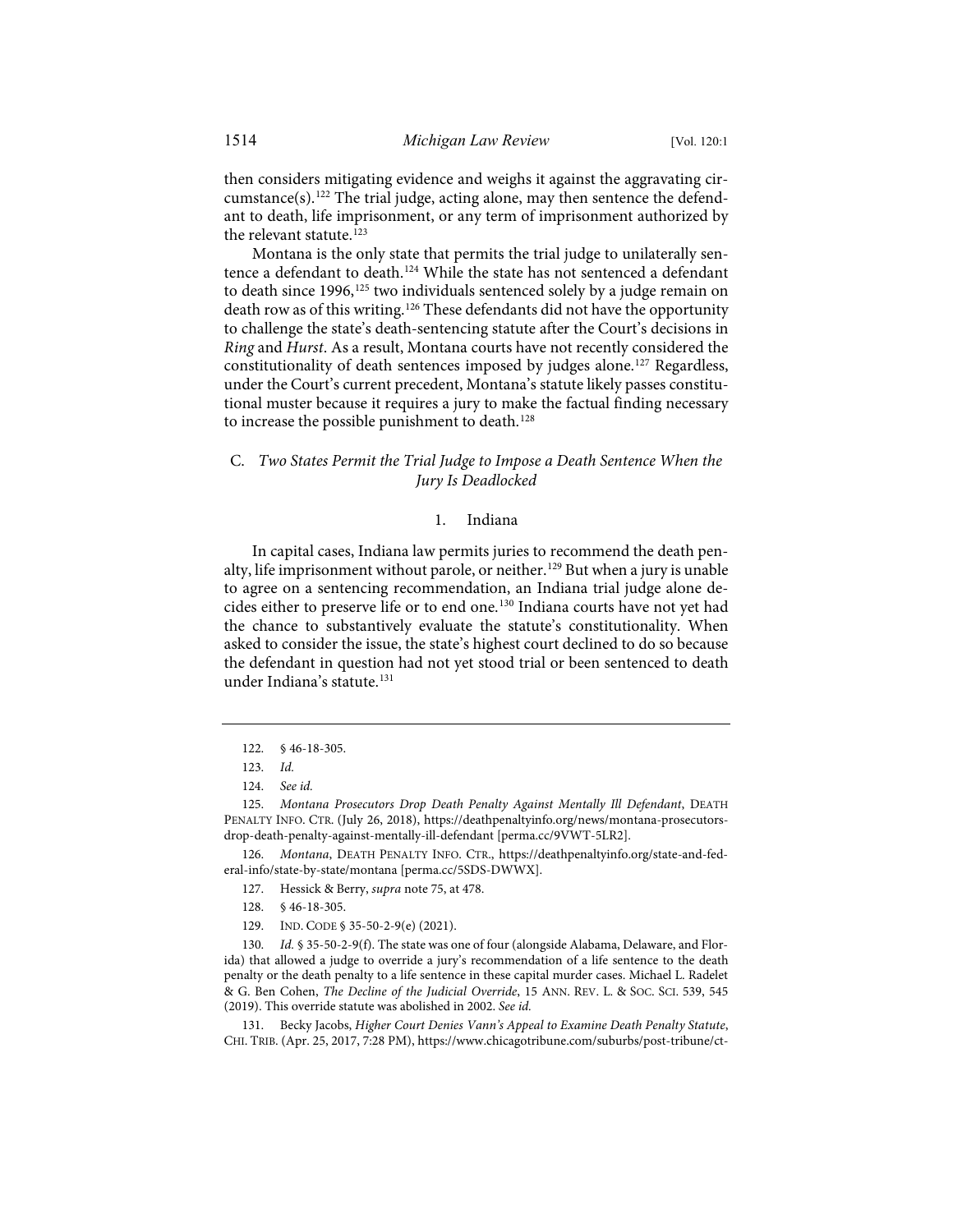As of this writing, Indiana has a death row population of eight individuals.[132](#page-16-0) Even if these individuals received their sentences after *Ring* and *Hurst*, it is not clear whether the Court's decisions afford them constitutional protections beyond those already codified in Indiana law.

# 2. Missouri

Missouri permits the imposition of the death penalty for first-degree murder with aggravating circumstances, treason, and placing a bomb near a bus terminal.<sup>[133](#page-16-1)</sup> Under Missouri law, if a jury is "unable to decide or agree upon the punishment the court shall assess and declare the punishment at life imprisonment without eligibility for probation, parole, or release except by act of the governor or death."[134](#page-16-2)

In a 2019 case, *State v. Wood*, the Supreme Court of Missouri considered the constitutionality of the state's law permitting trial judges to independently evaluate the evidence and determine the sentence when the jury cannot do so unanimously—this time after *Hurst*. [135](#page-16-3) Mr. Wood argued that, although he had been convicted of capital murder by a jury, his Sixth Amendment right to trial by jury was violated when the trial judge sentenced him to death.<sup>[136](#page-16-4)</sup> In its 4–3 decision, the majority relied on a pre-*Hurst* Missouri case, which held that the Sixth Amendment does not prohibit a court from resolving jury deadlock

<span id="page-16-0"></span>132. *Indiana*, DEATH PENALTY INFO. CTR., [https://deathpenaltyinfo.org/state-and-fed](https://deathpenaltyinfo.org/state-and-federal-info/state-by-state/indiana)[eral-info/state-by-state/indiana](https://deathpenaltyinfo.org/state-and-federal-info/state-by-state/indiana) [\[perma.cc/W2KX-6KS7\]](https://perma.cc/W2KX-6KS7).

[ptb-vann-appeal-denied-st-0426-20170425-story.html](https://www.chicagotribune.com/suburbs/post-tribune/ct-ptb-vann-appeal-denied-st-0426-20170425-story.html) [\[perma.cc/G233-UTGX\]](https://perma.cc/G233-UTGX).In 2016, Daren Vann was charged with seven counts of capital murder in Indiana. *See* Motion to Declare Ind. Code § 35-50-2-9 Unconstitutional at 1–2, State v. Vann, Nos. 45G04-1512-MR-00009, 45G04- 1603-MR-00002 (Ind. Super. Ct. Aug. 5, 2016)[, https://secure.in.gov/ipdc/files/Ring-Hurst-mo](https://secure.in.gov/ipdc/files/Ring-Hurst-motion.pdf)[tion.pdf](https://secure.in.gov/ipdc/files/Ring-Hurst-motion.pdf) [\[perma.cc/55A3-7N95\]](https://perma.cc/55A3-7N95). Mr. Vann challenged Indiana's death penalty statute as unconstitutional in response. *See id.* After the Indiana Supreme Court refused to consider the issue on the merits, Mr. Vann pleaded guilty to all charged counts of murder and received seven concurrent life sentences without parole. Becky Jacobs, *Darren Vann Pleads Guilty to Murdering 7 Women, Avoids Possible Death Sentence*, CHI. TRIB. (May 4, 2018, 5:10 PM), [https://www.chicagotrib](https://www.chicagotribune.com/suburbs/post-tribune/ct-ptb-darren-vann-guilty-st-0505-story.html)[une.com/suburbs/post-tribune/ct-ptb-darren-vann-guilty-st-0505-story.html](https://www.chicagotribune.com/suburbs/post-tribune/ct-ptb-darren-vann-guilty-st-0505-story.html) [\[perma.cc/BD8B-](https://perma.cc/BD8B-RA94)[RA94\]](https://perma.cc/BD8B-RA94).

<span id="page-16-1"></span><sup>133.</sup> MO.REV. STAT. § 565.030 (2016) (first-degree murder trial procedure); Melissa Meister, Note, *Murdering Innocence: The Constitutionality of Capital Child Rape Statutes*, 45 ARIZ. L. REV. 197, 211 (2003) (treason and placing bombs near bus terminals).

<span id="page-16-2"></span><sup>134. § 565.030.</sup> The Supreme Court of Missouri upheld this sentencing scheme (before *Hurst*) in *State v. McLaughlin*. 265 S.W.3d 257, 262–64 (Mo. 2008) (en banc). In *McLaughlin*, the jury was unable to agree unanimously on punishment. *Id.* at 261. The trial court considered all of the evidence and sentenced Mr. McLaughlin to death. *Id.* at 261–62. While Missouri's state Supreme Court precedent properly mandated that the jury make the required factual findings to increase the punishment from a life sentence to death, *Ring* did not prohibit the judge from deciding Mr. McLaughlin's punishment under Missouri law. *See* State v. Whitfield, 107 S.W.3d 253, 261-62 (Mo. 2003), *abrogated by* State v. Wood, 580 S.W.3d 566 (Mo. 2019) (en banc).

<span id="page-16-4"></span><span id="page-16-3"></span><sup>135. 580</sup> S.W.3d 566 (Mo. 2019).

<sup>136.</sup> *Id.* at 581.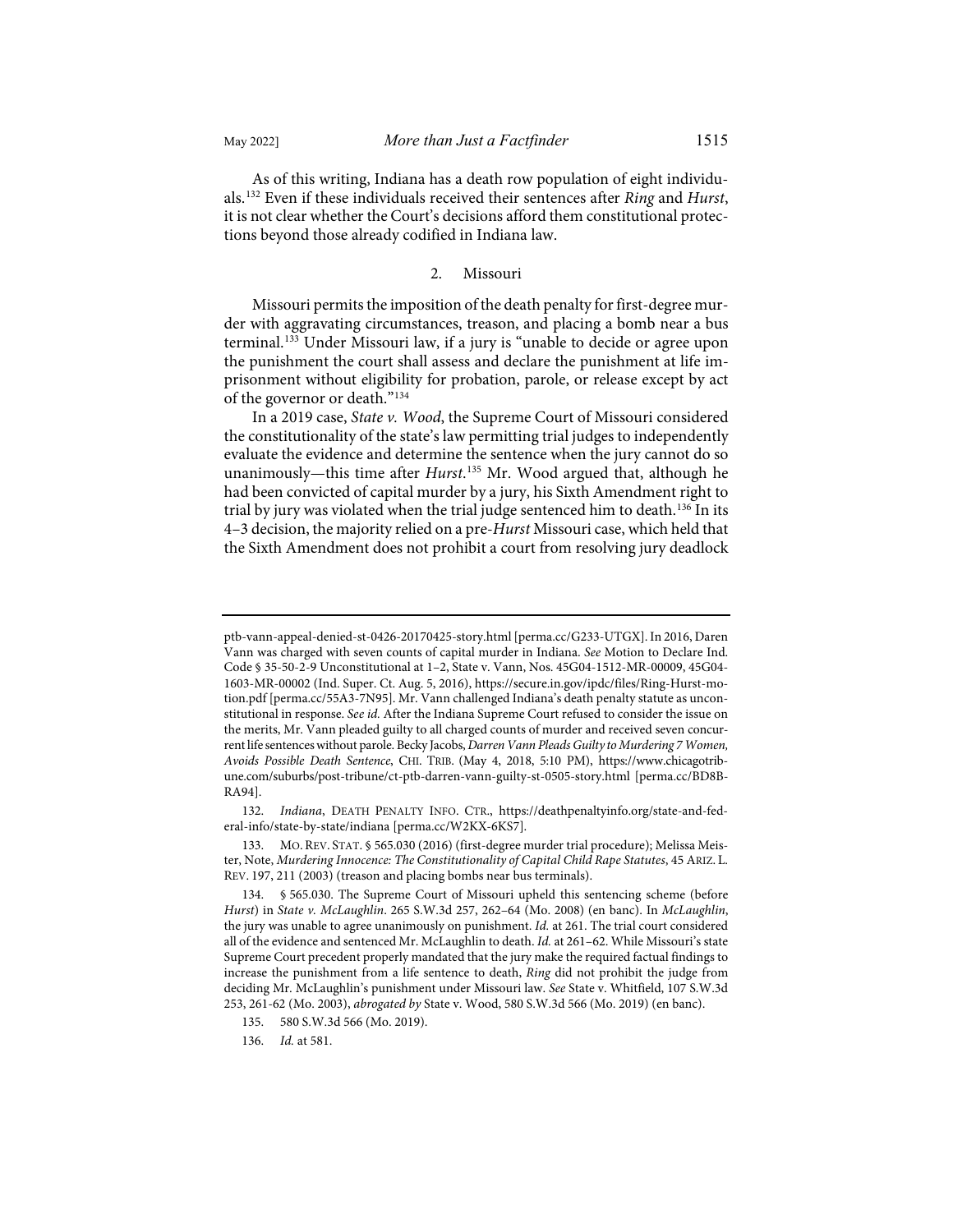by imposing the death penalty.[137](#page-17-2) Thus, the court characterized the weighing of aggravating and mitigating circumstances—which the jury could not do unanimously—as a sentencing factor and not a fact requiring jury determina- $tion.<sup>138</sup>$  $tion.<sup>138</sup>$  $tion.<sup>138</sup>$ 

<span id="page-17-1"></span>While Missouri applies the death penalty more conservatively today than it has in the past,<sup>[139](#page-17-4)</sup> judges retain the ability to unilaterally sentence an individual to death even after a jury fails to agree that death is the appropriate punishment. In the past five years, only two death sentences have been imposed in Missouri.<sup>140</sup> Both of these sentences were decided by judges, not juries.<sup>[141](#page-17-6)</sup> Missouri's current death row population is twenty-one individuals.<sup>[142](#page-17-7)</sup>

# <span id="page-17-0"></span>D. *Alabama Permits a Nonunanimous Jury with at Least Ten Members Supporting Death*

A defendant may be sentenced to death in Alabama if a jury finds them guilty of murder committed with aggravating circumstances.<sup>[143](#page-17-8)</sup> The jury also determines the appropriate sentence.<sup>[144](#page-17-9)</sup> Until relatively recently, Alabama judges were free to disregard the jury's majority vote to sentence the defendant

142. *Missouri*, *supra* not[e 139.](#page-17-1) 

<span id="page-17-2"></span><sup>137.</sup> *Id.* at 582 (stating that as long as "the jury finds the facts making a defendant eligible for a death sentence, the Sixth Amendment does not prohibit the circuit court from resolving the jury's penalty phase deadlock by imposing a death sentence" (reaffirming State v. Shockley, 410 S.W.3d 179, 198–99 (Mo. 2013) (en banc))). Since the jury in Mr. Wood's case unanimously found the existence of aggravating factors, the jury satisfied that requirement. *Id.* at 584–85.

<span id="page-17-3"></span><sup>138.</sup> *Id.* at 588; *see also* Jeffrey Wermer, *The Jury Requirement in Death Sentencing After*  Hurst v. Florida, 94 DENV. L. REV. 385, 402–03 (2017) ("[A] state, like Missouri . . . can sidestep the Sixth Amendment by merely characterizing mitigating circumstances as 'sentencing factors' notwithstanding *Apprendi*'s disapproval of such tactics."). The dissenting judges would have held that weighing the aggravating and mitigating circumstances is necessarily a factfinding function for the jury to determine beyond a reasonable doubt. *Wood*, 580 S.W.3d at 597 (Stith, J., dissenting) ("The jury determination whether there is evidence in mitigation sufficient to outweigh evidence in aggravation is a factual finding[.]" (cleaned up)). "[B]alancing and weighing of evidence to reach a verdict has historically been the province of the jury," they wrote. *Id.* at 599. "[J]urors are asked to balance the evidence in making factual determinations every day." *Id.* at 598.

<span id="page-17-4"></span><sup>139.</sup> Since the death penalty was reinstated in Missouri in 1977, death sentences peaked around 1987 and have followed a general downward trajectory from 1987–2021. *See Missouri*, DEATH PENALTY INFO. CTR., [https://deathpenaltyinfo.org/state-and-federal-info/state-by-state/](https://deathpenaltyinfo.org/state-and-federal-info/state-by-state/missouri) [missouri](https://deathpenaltyinfo.org/state-and-federal-info/state-by-state/missouri) [\[perma.cc/D9EC-UDTA\]](https://perma.cc/D9EC-UDTA).

<span id="page-17-5"></span><sup>140.</sup> *Id.*; Dan Margolies, *Missouri Supreme Court to Decide Whether a Part of the State's Death Penalty Law Is Unconstitutional*, ST. LOUIS PUB. RADIO (Jan. 22, 2019, 4:30 PM) [https://news.stlpublicradio.org/2019-01-22/missouri-supreme-court-to-decide-whether-a-part](https://news.stlpublicradio.org/2019-01-22/missouri-supreme-court-to-decide-whether-a-part%E2%80%8C-of-the-states-death-penalty-law-is-unconstitutional) [-of-the-states-death-penalty-law-is-unconstitutional](https://news.stlpublicradio.org/2019-01-22/missouri-supreme-court-to-decide-whether-a-part%E2%80%8C-of-the-states-death-penalty-law-is-unconstitutional) [\[perma.cc/K2WR-LQW8\]](https://perma.cc/K2WR-LQW8).

<sup>141.</sup> Margolies, *supra* not[e 140.](#page-17-0) 

<span id="page-17-9"></span><span id="page-17-8"></span><span id="page-17-7"></span><span id="page-17-6"></span><sup>143.</sup> *See* ALA. CODE § 13A-5-40(a) (LexisNexis Supp. 2020) (listing twenty-one different circumstances under which murder becomes a capital offense).

<sup>144.</sup> *Id.* § 13A-5-46.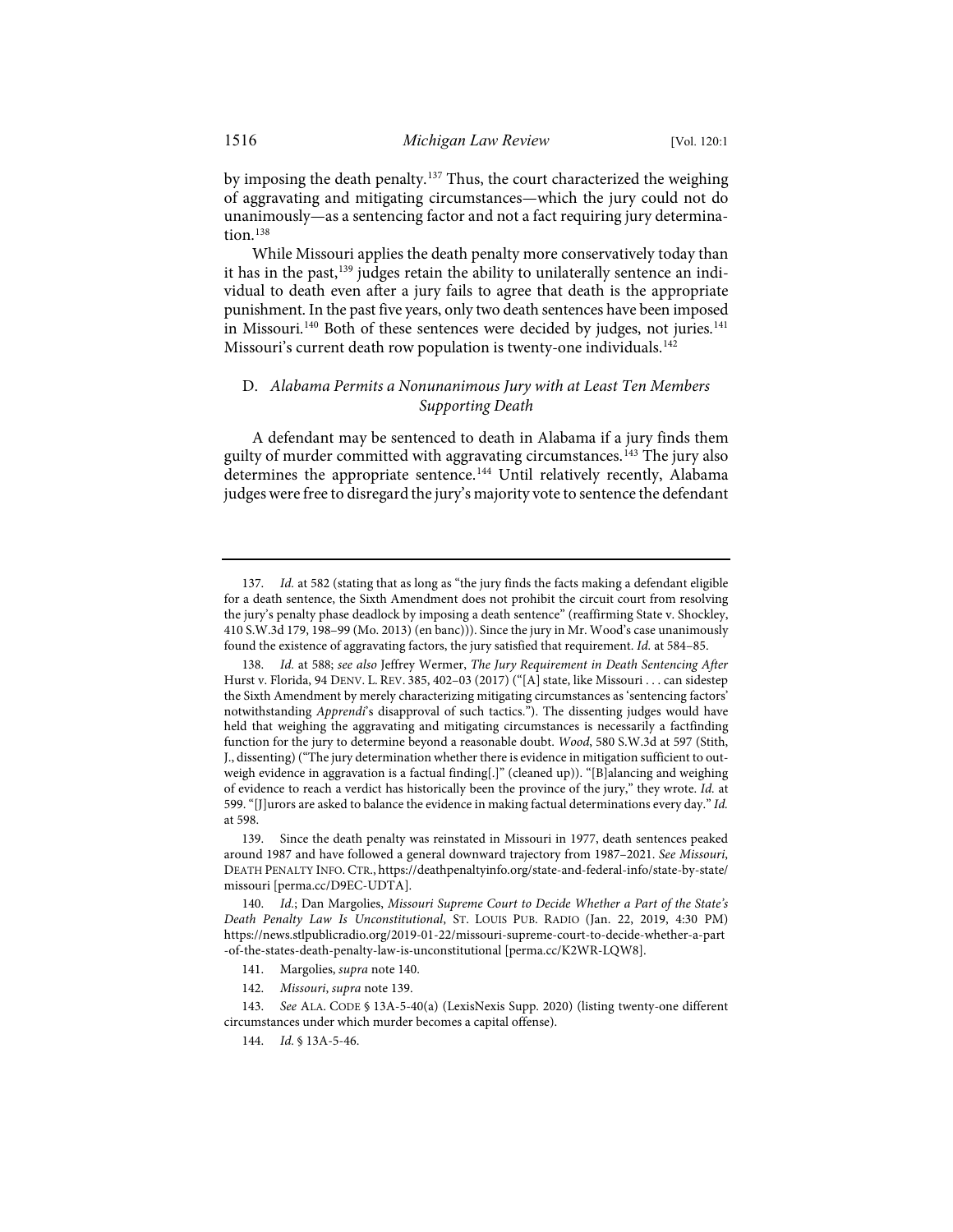to a prison term and instead impose a death sentence.<sup>[145](#page-18-0)</sup> At least three individuals who received a death sentence from an Alabama judge when the jury recommended a life sentence were later exonerated.<sup>[146](#page-18-1)</sup>

While Alabama eliminated judicial overrides in  $2017$ ,<sup>147</sup> the state remains an outlier when it comes to capital sentencing, albeit for a different reason. Most death penalty jurisdictions require the jury to reach a unanimous verdict to sentence a defendant to death. Alabama, however, permits nonunanimous verdicts during the sentencing phase.<sup>[148](#page-18-3)</sup> Under state law, a person can be executed if the jury reaches a  $10-2$  decision in favor of his death.<sup>[149](#page-18-4)</sup>

Thus far, the United States Supreme Court has failed to strike down Alabama's use of nonunanimous juries in capital sentencing. In 2016, the Court declined to hear the argument that *Hurst*, the Sixth Amendment, and the Eighth Amendment require a unanimous jury recommendation for a death sentence.[150](#page-18-5) The Court also has not heard a post-*Ramos* Alabama case on the issue of a nonunanimous death sentence. While *Ramos* was pending, defendant Nathaniel Woods cited that case in a filing as a reason to stay his execution.<sup>[151](#page-18-6)</sup>

<span id="page-18-1"></span>146. Kent Faulk, *In Alabama, You Can Be Sentenced to Death Even if Jurors Don't Agree*, MARSHALL PROJECT (Dec. 7, 2016, 7:00 AM)[, https://www.themarshallproject.org/2016/12/07/in](https://www.themarshallproject.org/2016/12/07/in-alabama-you-can-be-sentenced-to-death-even-if-jurors-don-t-agree)[alabama-you-can-be-sentenced-to-death-even-if-jurors-don-t-agree](https://www.themarshallproject.org/2016/12/07/in-alabama-you-can-be-sentenced-to-death-even-if-jurors-don-t-agree) [\[perma.cc/D2CK-6V3R\]](https://perma.cc/D2CK-6V3R).

147. Radelet & Cohen, *supra* not[e 130,](#page-15-10) at 545.

<span id="page-18-3"></span><span id="page-18-2"></span>148. *Compare* ALA.CODE § 13A-5-46(f) (LexisNexis Supp. 2020) ("The decision of the jury to recommend a sentence of death must be based on a vote of at least 10 jurors."), *with* Rauf v. State, 145 A.3d 430 (Del. 2016) (holding that under *Hurst* and the Sixth Amendment, Delaware's capital sentencing scheme violates defendants' right to have a jury determine the critical facts necessary to impose a death sentence).

<span id="page-18-4"></span>149. § 13A-5-46(f). After *Hurst*, the only other states that also permitted such nonunanimous sentencing verdicts—Florida and Delaware—declared their capital sentencing schemes unconstitutional. *See* discussion *infra* Part II.E. When asked to do the same, however, Alabama courts upheld the validity of these verdicts. Young v. State, No. CR-17-0595, 2021 WL 3464152, at \*55 (Ala. Crim. App. Aug. 6, 2021) (citing *Ex parte* Bohannon, 222 So. 3d 525, 534 (Ala. 2016)).

<span id="page-18-5"></span>150. Petition for a Writ of Certiorari at 16–17, Arthur v. Alabama (2016), *cert. denied*, 137 S. Ct. 831 (mem.), [https://www.scotusblog.com/wp-content/uploads/2016/11/16-595-cert-peti](https://www.scotusblog.com/wp-content/uploads/2016/11/16-595-cert-petition.pdf)[tion.pdf](https://www.scotusblog.com/wp-content/uploads/2016/11/16-595-cert-petition.pdf) [\[perma.cc/RHV6-MZCH\]](https://perma.cc/RHV6-MZCH).

<span id="page-18-6"></span>151. Brian Lyman, *Temporary Stay Lifted, Alabama Prepares for Nathaniel Woods' Execution Amid Protests*, MONTGOMERY ADVERTISER (Mar. 5, 2020, 9:48 PM)[, https://www.montgom](https://www.montgomeryadvertiser.com/story/news/2020/03/05/nathaniel-woods-set-execution-amid-appeals-protests-alabama-death-penalty-nate-woods/4953559002/)[eryadvertiser.com/story/news/2020/03/05/nathaniel-woods-set-execution-amid-appeals-protests](https://www.montgomeryadvertiser.com/story/news/2020/03/05/nathaniel-woods-set-execution-amid-appeals-protests-alabama-death-penalty-nate-woods/4953559002/)[alabama-death-penalty-nate-woods/4953559002](https://www.montgomeryadvertiser.com/story/news/2020/03/05/nathaniel-woods-set-execution-amid-appeals-protests-alabama-death-penalty-nate-woods/4953559002/) [\[perma.cc/Q65Q-3M7B\]](https://perma.cc/Q65Q-3M7B). "If the Supreme Court were to hold on Friday that non-unanimous verdicts offend the Fourteenth Amendment as well as the Sixth Amendment, it would be a tragedy if a man sentenced to death on a 10–2 death

<span id="page-18-0"></span><sup>145.</sup> Radelet & Cohen, *supra* note [130,](#page-15-10) at 545; Harris v. Alabama, 513 U.S. 504 (1995) (holding that the imposition of a death sentence by an elected judge did not violate the Eighth Amendment); Woodward v. Alabama, 571 U.S. 1045 (2013) (denying certiorari and declining to review the constitutionality of judicial override in Alabama); Brooks v. Alabama, 577 U.S. 1115 (2016) (similarly denying certiorari); *see also Alabama Suspends African American Judge Who Declared Death Penalty Unconstitutional, Alleging Abuse of Power and Anti-Death Penalty Bias*, DEATH PENALTY INFO. CTR. (Apr. 23, 2021), [https://deathpenaltyinfo.org/news/alabama-sus](https://deathpenaltyinfo.org/news/alabama-suspends-african-american-judge-who-declared-death-penalty-unconstitutional-alleging-abuse-of-power-and-anti-death-penalty-bias)[pends-african-american-judge-who-declared-death-penalty-unconstitutional-alleging-abuse-of](https://deathpenaltyinfo.org/news/alabama-suspends-african-american-judge-who-declared-death-penalty-unconstitutional-alleging-abuse-of-power-and-anti-death-penalty-bias)[power-and-anti-death-penalty-bias](https://deathpenaltyinfo.org/news/alabama-suspends-african-american-judge-who-declared-death-penalty-unconstitutional-alleging-abuse-of-power-and-anti-death-penalty-bias) [\[perma.cc/ZXV5-WEWJ\]](https://perma.cc/ZXV5-WEWJ).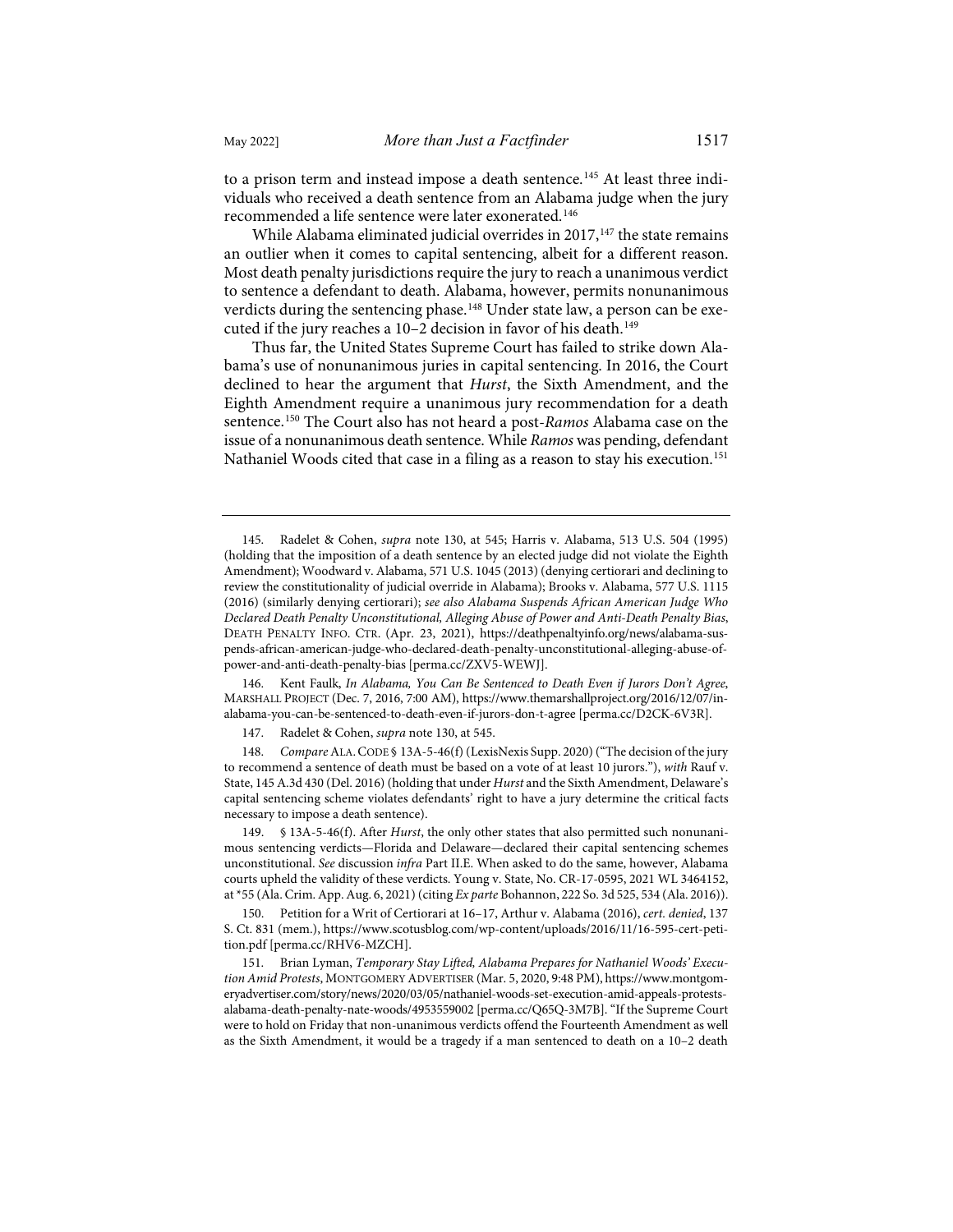This argument, however, did not make it to federal court in Mr. Woods's appeal to the Eleventh Circuit[,152](#page-19-0) and Alabama executed Mr. Woods before the Court decided *Ramos*. [153](#page-19-1)

Alabama's capital sentencing scheme has significant consequences: the state has one of the highest per capita capital sentencing rates in the country.[154](#page-19-2) Further, out of the individuals sentenced to death and later exonerated, all five received death sentences from a judge override or a nonunanimous jury.[155](#page-19-3) The state's death row population at the time of this writing is 170.<sup>[156](#page-19-4)</sup>

## E. *Florida in Limbo*

After Florida's capital sentencing scheme was declared unconstitutional in *Hurst*, the state revisited its approach. The new statute incorporates federal and Florida state requirements that "all the critical findings necessary before the trial court may consider imposing a sentence of death must be found unanimously by the jury."<sup>[157](#page-19-5)</sup> This reform may seem like a step in the right direction, but the Florida Supreme Court soon retreated from its decision in

<span id="page-19-2"></span>154. *State Execution Rates (through 2020)*, DEATH PENALTY INFO. CTR.[, https://deathpen](https://deathpenaltyinfo.org/stories/state-execution-rates)[altyinfo.org/stories/state-execution-rates](https://deathpenaltyinfo.org/stories/state-execution-rates) [\[perma.cc/LL8M-EZHD\]](https://perma.cc/LL8M-EZHD).

<span id="page-19-3"></span>155. Kent Faulk, *Alabama Gov. Kay* Ivey *Signs Bill: Judges Can No Longer Override Juries in Death Penalty Cases*, AL.COM (Apr. 11, 2017, 5:13 PM), [https://www.al.com/news/birming](https://www.al.com/news/birmingham/2017/04/post_317.html)[ham/2017/04/post\\_317.html](https://www.al.com/news/birmingham/2017/04/post_317.html) [\[perma.cc/K7JV-U7QT\]](https://perma.cc/K7JV-U7QT).

<span id="page-19-4"></span>156. *Alabama*, DEATH PENALTY INFO. CTR. (May 24, 2021), [https://deathpenaltyinfo.org/](https://deathpenaltyinfo.org/%E2%80%8Cstate-and-federal-info/state-by-state/alabama) [state-and-federal-info/state-by-state/alabama](https://deathpenaltyinfo.org/%E2%80%8Cstate-and-federal-info/state-by-state/alabama) [\[perma.cc/M4LZ-UYPC\]](https://perma.cc/M4LZ-UYPC).

<span id="page-19-5"></span>157. Hurst v. State, 202 So. 3d 40, 44, 59 (Fla. 2016) (per curiam), *abrogated by* State v. Poole, 297 So. 3d 487 (Fla. 2020) (per curiam); Melanie Kalmanson, *The Difference of One Vote or One Day: Reviewing the Demographics of Florida's Death Row After* Hurst v. Florida, 74 U. MIA. L. REV. 990, 1001 (2020). The relevant portion of the Florida statute states:

If a unanimous jury determines that the defendant should be sentenced to death, the jury's recommendation to the court shall be a sentence of death. If a unanimous jury does not determine that the defendant should be sentenced to death, the jury's recommendation to the court shall be a sentence of life imprisonment without the possibility of parole.

FLA. STAT. § 921.141(2)(c) (2021).

verdict were executed on Thursday," attorneys wrote in a filing. *Id.* "With the risk of an unconstitutional execution so high, the equities strongly favor a stay until the opinion is announced." *Id.*

<span id="page-19-0"></span><sup>152.</sup> *See* Principal Brief of Appellant, Woods v. Comm'r, 951 F.3d 1288 (2020) (No. 20- 10843), [https://eji.org/wp-content/uploads/2020/03/nathaniel-woods-11th-circuit-brief-03-03-](https://eji.org/wp-content/uploads/2020/03/nathaniel-woods-11th-circuit-brief-03-03-20.pdf) [20.pdf](https://eji.org/wp-content/uploads/2020/03/nathaniel-woods-11th-circuit-brief-03-03-20.pdf) [\[perma.cc/M6D4-A963\]](https://perma.cc/M6D4-A963) (asking the Eleventh Circuit to consider issues related to the method of execution).

<span id="page-19-1"></span><sup>153.</sup> *See* Eliott C. McLaughlin, Martin Savidge & Ray Sanchez, *Alabama Executes Inmate Nathaniel Woods*, CNN (Mar. 5, 2020, 10:43 PM), [https://www.cnn.com/2020/03/05/us/ala](https://www.cnn.com/2020/03/05/us/alabama-nathaniel-woods-execution/index.html)[bama-nathaniel-woods-execution/index.html](https://www.cnn.com/2020/03/05/us/alabama-nathaniel-woods-execution/index.html) [\[perma.cc/U86K-A3TJ\]](https://perma.cc/U86K-A3TJ) (reporting that Alabama executed Mr. Woods).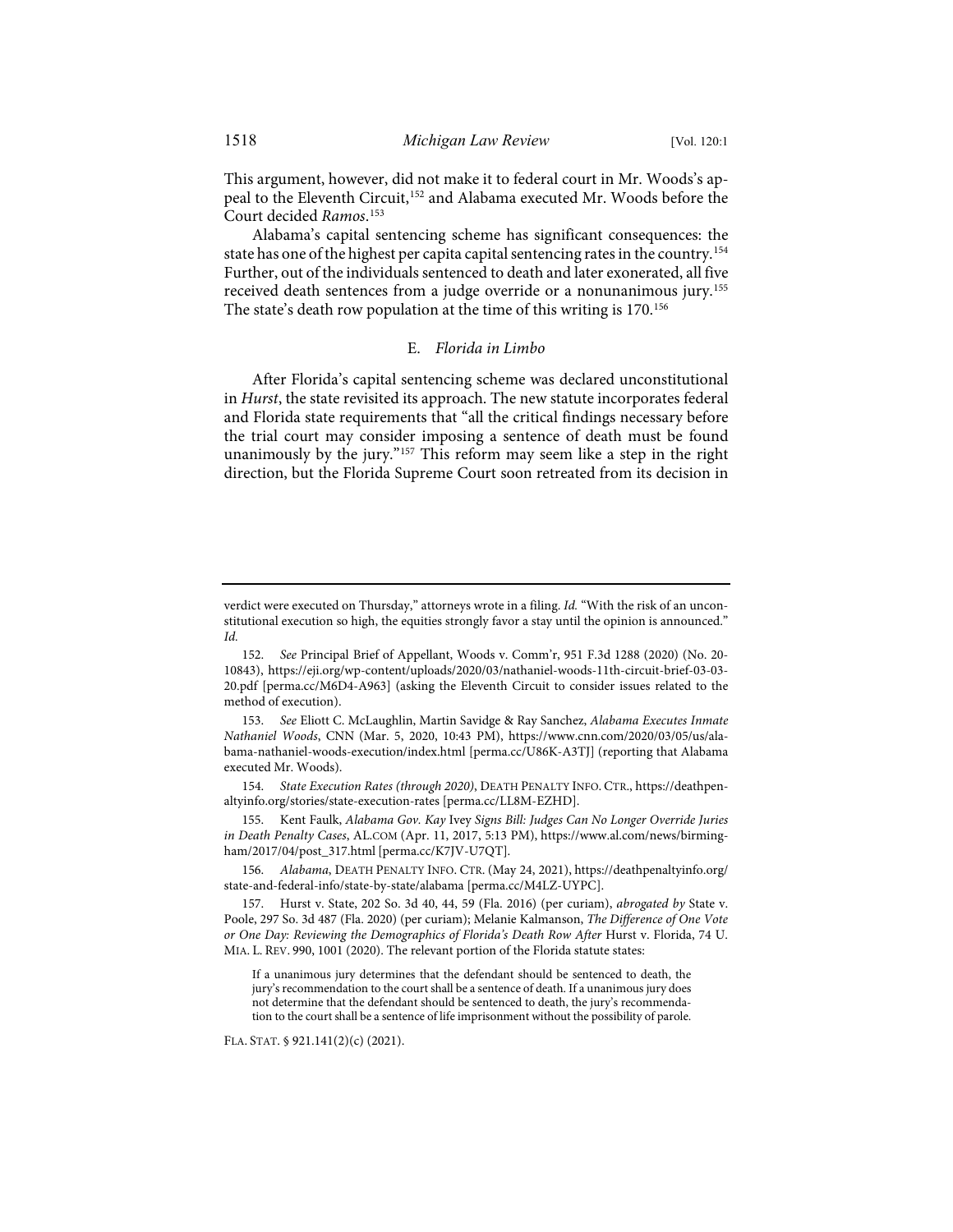likely still be on death row.<sup>163</sup>

*Hurst v. State*, [158](#page-20-0) holding in *State v. Poole* that a jury need only reach a unani-mous verdict as to "the existence of a statutory aggravating circumstance."<sup>[159](#page-20-1)</sup> The court explained that "[n]either *Hurst v. Florida*, nor the Sixth or Eighth Amendment, nor the Florida Constitution" requires the jury to make any other statutory finding *or* recommend a death sentence.[160](#page-20-2) As of this writing, Florida's statute states that juries cannot impose a death sentence without a unanimous sentencing verdict.<sup>[161](#page-20-3)</sup> The effects of *Poole*, though, remain to be seen.[162](#page-20-4) For example, *Poole* could be read to reauthorize judge sentencing in capital cases and perhaps even nonunanimous death sentences and judicial overrides. Significantly, if the court had reached the same conclusion in *Hurst* as it did in *Poole*, 147 individuals who have obtained relief under *Hurst* would

# III. EXPANDING THE ROLE OF CAPITAL JURIES UNDER THE SIXTH AMENDMENT

While the Supreme Court has recognized the importance of juries in criminal prosecutions in cases like *Apprendi*, *Ramos*, *Ring*, and *Hurst*, these cases fall short of fully protecting defendants' Sixth Amendment rights. This Part argues that capital defendants have a right to be sentenced by a unanimous jury. Section III.A asserts that juries, not judges, must impose capital sentences, and Section III.B argues for unanimity in jury verdicts during capital sentencing phases. Section III.C then discusses solutions to common roadblocks and proposes a sample statute.

# A. *Juries, Not Judges*

The Court's Sixth Amendment doctrine fails to afford capital defendants the right to a jury at sentencing despite evidence that the Constitution requires as much. The Constitution twice provides the right to a jury trial but never explicitly states whether a "trial" encompasses sentencing.<sup>[164](#page-20-6)</sup> Common law and practice at the Founding make clear that in capital cases the jury right does extend to sentencing. The Court should reject as unconstitutional the

<span id="page-20-0"></span><sup>158.</sup> *Poole*, 297 So. 3d at 507 ("Having thoroughly considered the State's and Poole's arguments in light of the applicable law, we recede from *Hurst v. State* except to the extent it requires a jury unanimously to find the existence of a statutory aggravating circumstance beyond a reasonable doubt.").

<sup>159.</sup> *Id.*

<sup>160.</sup> *Id.* at 503.

<sup>161. § 921.141.</sup>

<span id="page-20-4"></span><span id="page-20-3"></span><span id="page-20-2"></span><span id="page-20-1"></span><sup>162.</sup> *See* Hannah L. Gorman & Margot Ravenscroft, *Hurricane Florida: The Hot and Cold Fronts of America's Most Active Death Row*, 51 COLUM. HUM. RTS. L. REV. 935, 954–56 (2020).

<span id="page-20-6"></span><span id="page-20-5"></span><sup>163.</sup> *See Florida*, DEATH PENALTY INFO. CTR., [https://deathpenaltyinfo.org/state-and-fed](https://deathpenaltyinfo.org/state-and-federal-info/state-by-state/florida)[eral-info/state-by-state/florida](https://deathpenaltyinfo.org/state-and-federal-info/state-by-state/florida) [\[perma.cc/7HBD-LTS3\]](https://perma.cc/7HBD-LTS3); *see also* Radelet & Cohen, *supra* note [130,](#page-15-10) at 541, 543.

<sup>164.</sup> *See* U.S. CONST. art. III, § 2; *id.* amend. VI.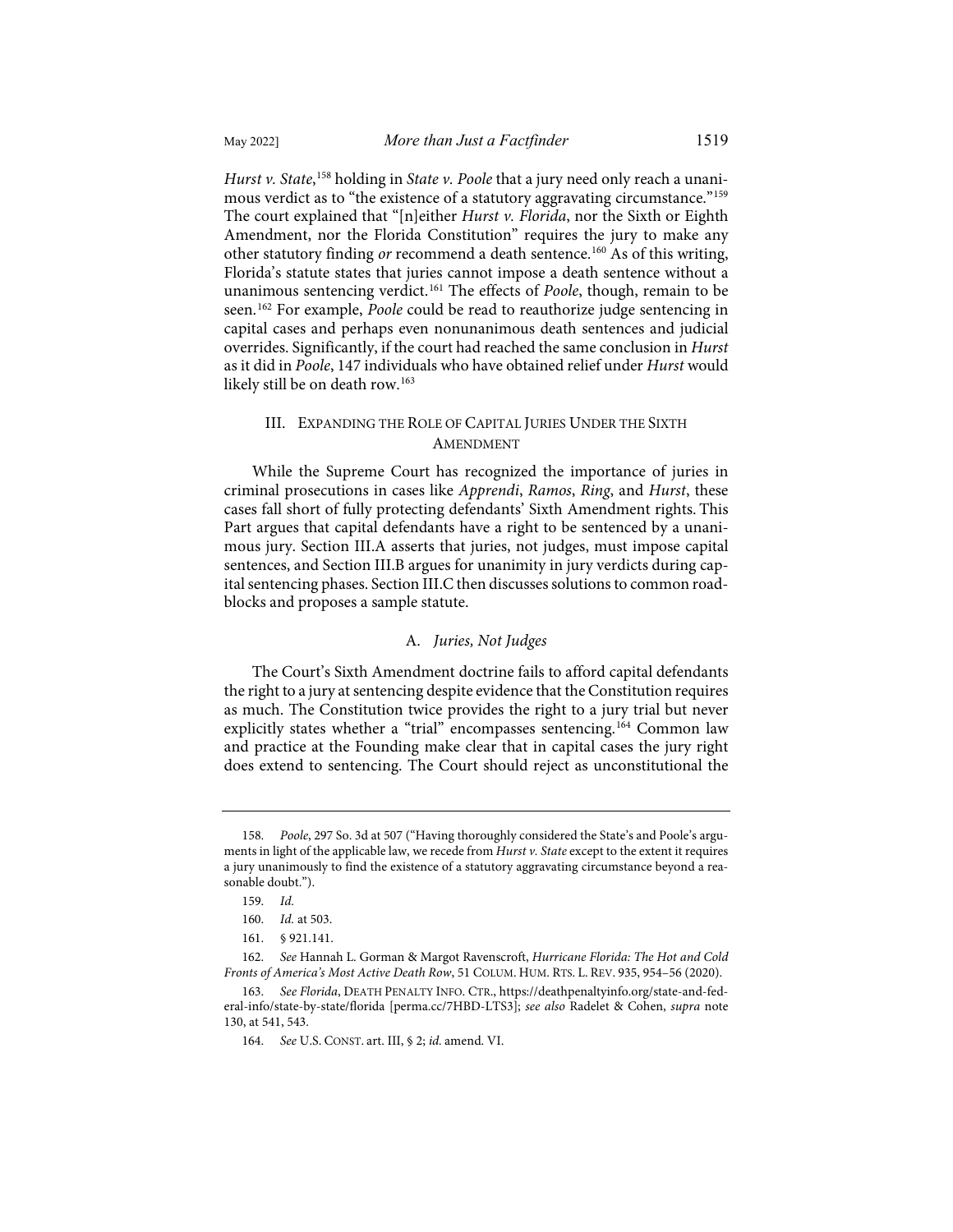sentencing schemes of the five states which violate this jury right: Indiana, Missouri, Montana, Nebraska, and Florida.

As the Court's doctrine currently stands, defendants have a constitutional right only to jury factfinding during sentencing.<sup>[165](#page-21-0)</sup> This right requires juries to determine the existence of aggravating factors necessary to trigger the death penalty.[166](#page-21-1) In this line of cases, at least two justices have suggested an expanded constitutional right: the right to jury sentencing.[167](#page-21-2) Despite this suggestion, neither of the Court's most recent Sixth Amendment capital sentencing cases explicitly establishes such a right.<sup>[168](#page-21-3)</sup> These cases reveal that the Court either dangerously misunderstands the scope of the Sixth Amendment or—and perhaps *more* dangerously—is improperly limiting defendants' constitutional rights. In fact, the right to jury sentencing in death penalty cases is rooted in common law and historical practices. To enforce the full scope of these constitutional protections, the Court must protect this right by expanding its Sixth Amendment doctrine to require jury sentencing in all capital cases.

#### 1. Who Should We Trust with Our Lives?

"The Sixth Amendment jury trial right . . . does not turn on the relative rationality, fairness, or efficiency of potential factfinders."[169](#page-21-4) Juries, however, are in a better position to make sentencing decisions in capital cases. Some Supreme Court justices have already reached this conclusion in the past.<sup>[170](#page-21-5)</sup> Justice Breyer, for one, has argued that "[b]ecause juries are better suited than judges to 'express the conscience of the community on the ultimate question of life or death,' the Constitution demands that jurors make, and take respon-sibility for, the ultimate decision to impose a death sentence."<sup>[171](#page-21-6)</sup> The additional Sixth Amendment right to "an impartial jury of the State and district

169. *Ring*, 536 U.S. at 607.

<sup>165.</sup> *See supra* Section I.B.2.

<sup>166.</sup> Ring v. Arizona, 536 U.S. 584 (2002); Hurst v. Florida, 577 U.S. 92 (2016).

<span id="page-21-2"></span><span id="page-21-1"></span><span id="page-21-0"></span><sup>167.</sup> Spaziano v. Florida, 468 U.S. 447, 467–90 (1984) (Stevens, J., concurring in part and dissenting in part); *Ring*, 536 U.S. at 613–19 (Breyer, J., concurring); *Hurst*, 577 U.S. at 103 (Breyer, J., concurring).

<span id="page-21-3"></span><sup>168.</sup> Hessick & Berry, supra not[e 75,](#page-10-10) at 476; *see also* State v. Poole, 297 So. 3d 487, 507 (Fla. 2020) ("Having thoroughly considered the State's and Poole's arguments in light of the applicable law, we recede from *Hurst v. State* except to the extent it requires a jury unanimously to find the existence of a statutory aggravating circumstance beyond a reasonable doubt."); *Hurst*, 577 U.S. at 103 (Breyer, J., concurring). *But see* Rauf v. State, 145 A.3d 430 (Del. 2016) (holding that under *Hurst* and the Sixth Amendment, Delaware's capital sentencing scheme violates defendants' right to have a jury determine the critical facts necessary to impose a death sentence).

<span id="page-21-5"></span><span id="page-21-4"></span><sup>170.</sup> *See Spaziano*, 468 U.S. at 468–69 (Stevens, J., concurring in part and dissenting in part); *Ring*, 536 U.S. at 614 (Breyer, J., concurring); *Hurst*, 577 U.S. at 103 (Breyer, J., concurring).

<span id="page-21-6"></span><sup>171.</sup> Reynolds v. Florida, 139 S. Ct. 27 (2018) (Breyer, J., dissenting) (quoting Witherspoon v. Illinois, 391 U.S. 510, 519 (1968)), *denying cert. to* 251 So. 3d 811 (Fla. 2018).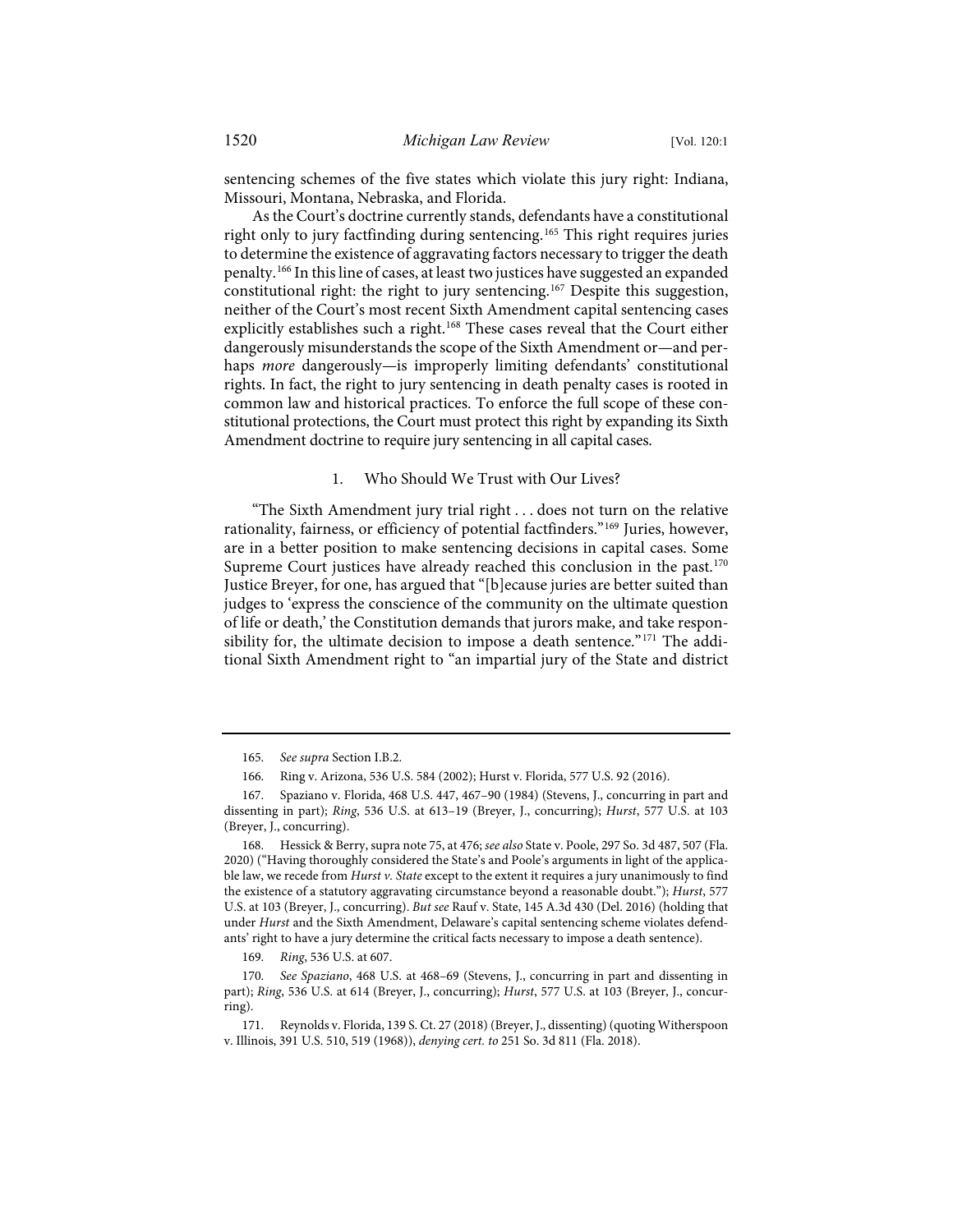wherein the crime shall have been committed" highlights the importance of the factfinder reflecting the affected community.<sup>[172](#page-22-0)</sup>

Trusting a jury of peers to make a life-or-death decision, however, may be a big ask. For one, juries notoriously struggle to understand sentencing instructions, *especially* in capital cases.<sup>[173](#page-22-1)</sup> But judge sentencing in death penalty cases actually exacerbates confusion.[174](#page-22-2) Requiring jurors to make the final sentencing decision in capital cases increases both the jurors' actual responsibility and their perception of such responsibility.[175](#page-22-3) Reallocating responsibility for capital sentencing from the judge to the jury would better protect defendants' constitutional rights.

Given the impact that actual and perceived responsibility has on juries in states where the judge makes final sentencing decisions, judicial sentencing appears to have the added benefit of consistency.[176](#page-22-4) That consistency is concerning because judges regularly sentence more defendants to death than juries do.[177A](#page-22-5)nd judges do this without the procedural safeguard of requiring twelve individual jurors to all agree that the defendant's life is not valuable enough to protect. Research has shown that states that require death sentencing by the judge alone "tend to have the highest rates in the region."[178](#page-22-6) Further, political pressure can affect elected judges' rate of death sentences. Evidence suggests that judges facing reelection impose higher death sentence rates than other judges.[179](#page-22-7) This high death sentencing rate among judges is at odds with the widely supported sentiment that capital punishment should be reserved for only the most extreme cases, if not abolished outright. Thus, when permitting the state to carry out an irreversible sentence, the Constitution requires

<sup>172.</sup> U.S. CONST. amend. VI.

<span id="page-22-1"></span><span id="page-22-0"></span><sup>173.</sup> *See, e.g.*, William J. Bowers, Wanda D. Foglia, Jean E. Giles & Michael E. Antonio, *The Decision Maker Matters: An Empirical Examination of the Way the Role of the Judge and the Jury Influence Death Penalty Decision-Making*, 63 WASH. & LEE L. REV. 931, 963 (2006) ("The research of the Capital Jury Project has revealed that many jurors fail to understand aspects of the law that are supposed to guide their punishment decision-making.").

<span id="page-22-2"></span><sup>174.</sup> *Id.* at 963–64 ("In hybrid, as opposed to binding states, fewer jurors understood that they were free to consider mitigating and aggravating factors beyond those enumerated in their statutes, and more jurors simply said they did not know what aggravating and mitigating factors they could consider.").

<span id="page-22-3"></span><sup>175.</sup> In fact, findings from the Capital Jury Project "reveal[] that jurors in states with hybrid systems are more likely to deny responsibility, invest less energy in understanding instructions, and more often rush to judgment." *Id.* at 950 (explaining that the Capital Jury Project is a national program of research on capital jurors' decisionmaking).

<span id="page-22-4"></span><sup>176.</sup> Proffitt v. Florida, 428 U.S. 242, 252 (1976) (highlighting consistency advantages of judicial sentencing).

<span id="page-22-5"></span><sup>177.</sup> John H. Blume, Theodore Eisenberg & Martin T. Wells, *Explaining Death Row's Population and Racial Composition*, 1 J. EMPIRICAL LEGAL STUD. 177–78 (2004) (quoting DAVID C. BALDUS, GEORGE G. WOODWORTH & CHARLES A. PULASKI, JR., EQUAL JUSTICE AND THE DEATH PENALTY 235 (1990)).

<sup>178.</sup> *Id.*

<span id="page-22-7"></span><span id="page-22-6"></span><sup>179.</sup> *Id.* at 178 (citing JAMES S. LIEBMAN ET AL., A BROKEN SYSTEM, PART II: WHY THERE IS SO MUCH ERROR IN CAPITAL CASES, AND WHAT CAN BE DONE ABOUT IT (2002)).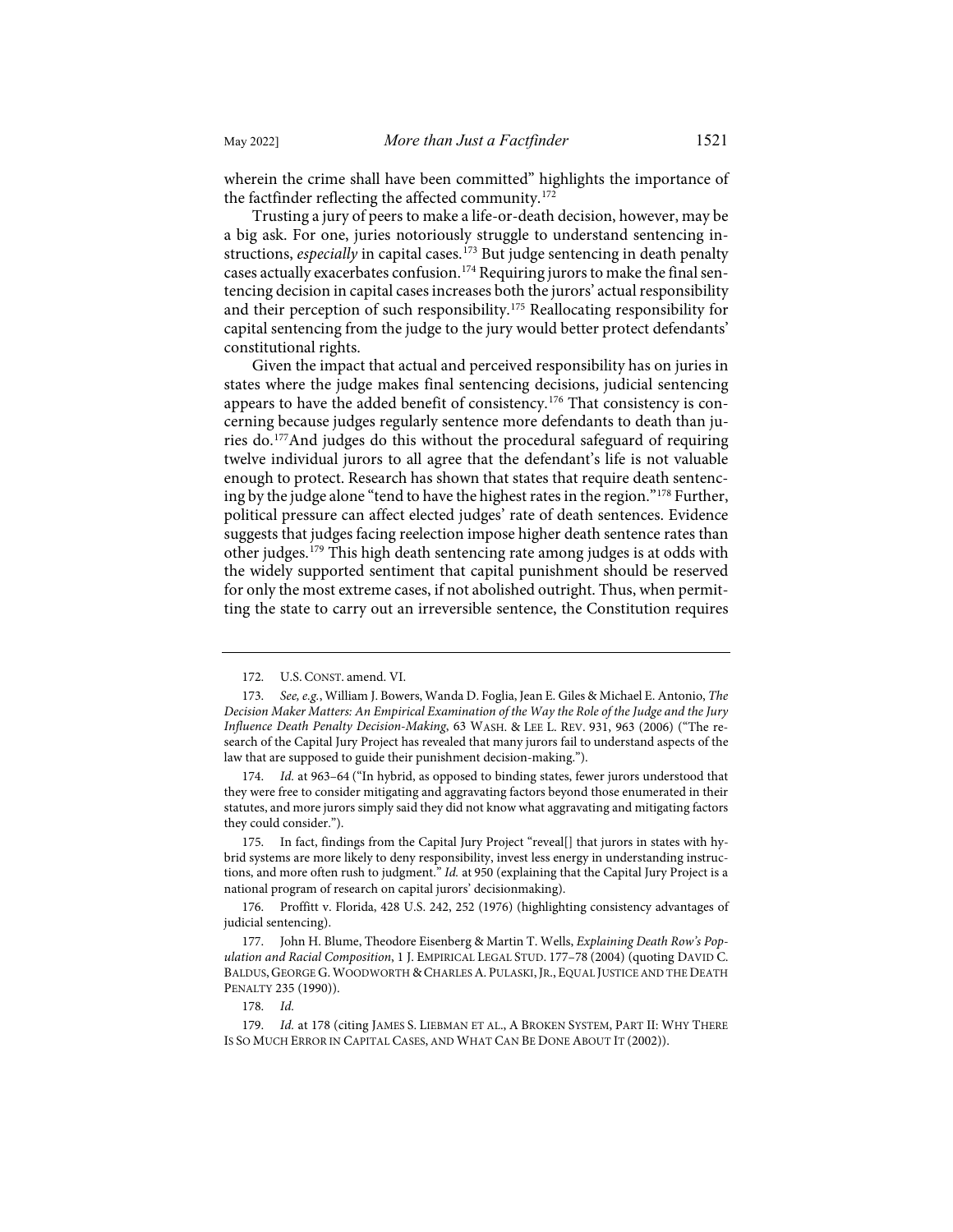that the Court be more concerned by overinclusive sentencing by judges than inconsistent or underinclusive sentencing by juries.

Exoneration data further supports limiting judicial discretion in capital sentencing. The Death Penalty Information Center found that in states that permitted nonunanimous capital sentences, one or more jurors had voted for life in more than 90 percent of death row exonerations.<sup>[180](#page-23-1)</sup> These findings suggest that there may be strength in numbers: unilateral sentencing decisions from judges may be more likely to condemn an innocent person to death than those supported by twelve jurors.

Of course, juries are not immune to making arbitrary or irrational findings. To protect against such outcomes and promote consistency, states should follow California's lead and allow the judge to determine "whether the jury's findings and verdicts that the aggravating circumstances outweigh the mitigating circumstances are contrary to law or the evidence presented" but not vice versa[.181](#page-23-2) Judges would thus have only the authority to nullify a death sentence. Therefore, permitting this type of judicial review does not have the same downfalls as hybrid sentencing schemes that give judges the power to impose the death penalty unilaterally.

#### <span id="page-23-0"></span>2. Common Law, Originalism, and Historical Practice

The Supreme Court routinely uses English common law, historical practices, and original intent at the Founding to inform its interpretation of the Constitution. At common law, homicide, with only narrow exceptions, carried a mandatory death sentence.[182](#page-23-3) England actually developed jury trials in the thirteenth century to determine whether one of these exceptions applied to an alleged offender.<sup>[183](#page-23-4)</sup> In homicide cases that did not fall under any exception, the jury also had to find the existence of mitigating factors that would justify a sentence lighter than death.<sup>[184](#page-23-5)</sup> By the seventeenth century, though, the common law definition of capital homicide had changed.[185](#page-23-6) Rather than

<span id="page-23-1"></span><sup>180.</sup> *DPIC Analysis: Exoneration Data Suggests Non-Unanimous Death-Sentencing Statutes Heighten Risk of Wrongful Conviction*, DEATH PENALTY INFO. CTR. (Mar. 13, 2020), [https://deathpenaltyinfo.org/news/dpic-analysis-exoneration-data-suggests-non-unanimous](https://deathpenaltyinfo.org/news/dpic-analysis-exoneration-data-suggests-non-unanimous-death-sentencing-statutes-heighten-risk-of-wrongful-convictions)[death-sentencing-statutes-heighten-risk-of-wrongful-convictions](https://deathpenaltyinfo.org/news/dpic-analysis-exoneration-data-suggests-non-unanimous-death-sentencing-statutes-heighten-risk-of-wrongful-convictions) [\[perma.cc/QYT9-E4JQ\]](https://perma.cc/QYT9-E4JQ).

<sup>181.</sup> CAL. PENAL CODE § 190.4(e) (West 2014).

<span id="page-23-3"></span><span id="page-23-2"></span><sup>182.</sup> A defendant would not be sentenced to death if they acted in self-defense. Aumann, *supra* not[e 16,](#page-3-5) at 852 n.50. Similarly, the mandatory death sentence did not apply to individuals who committed homicide involuntarily or while of unsound mind. *Id.*

<span id="page-23-6"></span><span id="page-23-5"></span><span id="page-23-4"></span><sup>183.</sup> *Id.* at 852; *see also* Welsh S. White, *Fact-Finding and the Death Penalty: The Scope of a Capital Defendant's Right to Jury Trial*, 65 NOTRE DAME L. REV. 1, 5–7 (1989); Thomas A. Green, *The Jury and the English Law of Homicide, 1200*–*1600*, 74 MICH. L. REV. 413, 421–22 (1976).

<sup>184.</sup> Aumann, *supra* not[e 16,](#page-3-5) at 852 (citing White, *supra* not[e 183,](#page-23-0) at 7).

<sup>185.</sup> *Id.* at 852–53.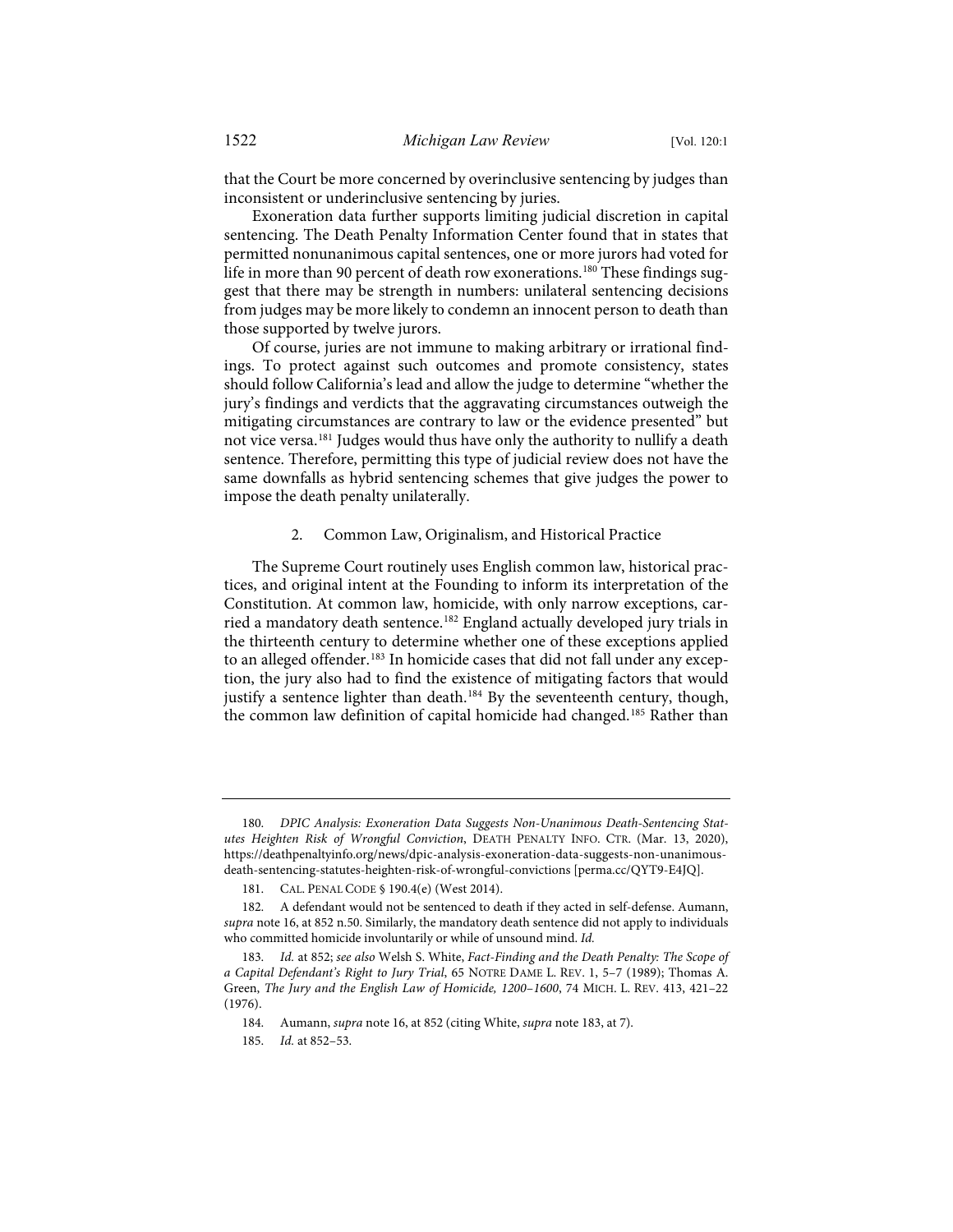relying only on a short list of exceptions to the mandatory death sentence, defendants could escape capital punishment if the killing lacked premeditation.[186](#page-24-0) This distinction arose partially as a result of juries exercising this discretion, regardless of the law, when sentencing offenders to death.<sup>[187](#page-24-1)</sup>

With the option to convict an offender of manslaughter instead of capital murder, juries continued exercising discretion, but this time with explicit permission from the law. Jurors had to determine the offender's state of mind at the time of the killing before the offender could be sentenced to death or an alternative sentence.<sup>188</sup> The decision turned on whether the jury found "malice aforethought" (i.e. premeditation), thereby distinguishing capital homi-cide (with malice) from noncapital manslaughter (without malice).<sup>[189](#page-24-3)</sup> Functionally, "the murkiness of the required factual determinations inevitably vested the jury with considerable discretion."[190](#page-24-4) As a result, juries often reached a verdict of manslaughter when they determined that the circum-stances of the particular case did not warrant a death sentence.<sup>[191](#page-24-5)</sup>

Under this capital punishment scheme, there was no bifurcation between guilt and sentencing.[192](#page-24-6) Yet common law juries necessarily engaged in "de facto sentencing" when deciding whether the defendant was guilty as well as the degree of guilt.<sup>[193](#page-24-7)</sup> In contrast, judges had little to no discretion in sentencing.<sup>[194](#page-24-8)</sup> It was with this distribution of discretion between the judge and jury that the United States established its early criminal legal system.

The common law system heavily influenced the American jury system.<sup>[195](#page-24-9)</sup> Even before the Sixth Amendment guaranteed "the right to . . . an impartial jury,"<sup>[196](#page-24-10)</sup> Article III provided that "the Trial of all Crimes ... shall be by

<span id="page-24-11"></span><sup>186.</sup> *Id.*

<span id="page-24-1"></span><span id="page-24-0"></span><sup>187.</sup> Douglass, *supra* note [11,](#page-2-12) at 2012–13 n.261 (citing Green, *supra* note [183,](#page-23-0) at 415). Many juries opted for life in prison even when the law required the imposition of a death sentence. Aumann, *supra* not[e 16,](#page-3-5) at 852 n.50 (citing Green, *supra* not[e 183,](#page-23-0) at 432).

<span id="page-24-2"></span><sup>188.</sup> Aumann, *supra* not[e 16,](#page-3-5) at 853 n.52 ("As fact-finder, the jury had the power to determine not only whether the defendant was guilty of homicide but also the degree of the offense." (quoting White, *supra* not[e 183,](#page-23-0) at 10)).

<span id="page-24-5"></span><span id="page-24-4"></span><span id="page-24-3"></span><sup>189.</sup> Douglass, *supra* note [11,](#page-2-12) at 2013 (citing McGautha v. California, 402 U.S. 183, 198 (1971) (discussing history of concept of malice)).

<sup>190.</sup> *Id.* (citing White, *supra* not[e 183,](#page-23-0) at 8).

<sup>191.</sup> *Id.*

<sup>192.</sup> *See id.*

<sup>193.</sup> *Id.* at 1973.

<span id="page-24-8"></span><span id="page-24-7"></span><span id="page-24-6"></span><sup>194.</sup> *Id.* at 1973 n.34 ("The substantive criminal law tended to be sanction-specific ...." (quoting Apprendi v. New Jersey, 530 U.S. 466, 479 (2000))).

<span id="page-24-10"></span><span id="page-24-9"></span><sup>195.</sup> John W. Poulos, *Liability Rules, Sentencing Factors, and the Sixth Amendment Right to a Jury Trial*, 44 U. MIA. L. REV. 643, 650 (1990)); Aumann, *supra* note [16,](#page-3-5) at 852; *see also id.* at 856 nn.75–77, 857 n.78 (discussing state adoptions of the Model Penal Code formulation of a death sentencing scheme, which provides no mandate for juries to make the sentencing determination).

<sup>196.</sup> U.S. Const. amend. VI.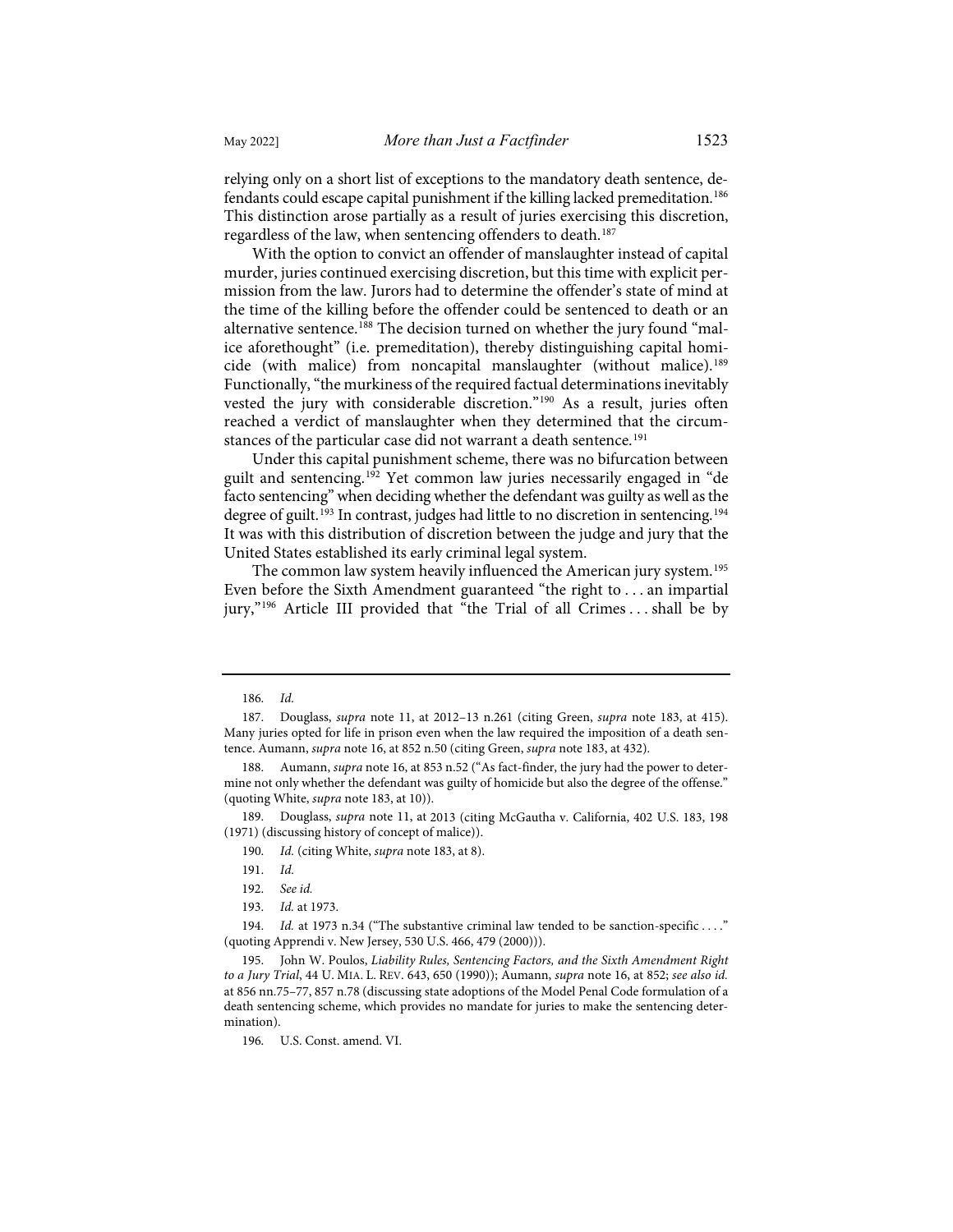Jury."[197](#page-25-0) As a result, early juries in the United States enjoyed the same level of discretion as English juries when it came to capital offenses. Even beyond homicide cases, juries engaged in what Blackstone called "pious perjury": issuing "partial verdicts" or "downvaluing" stolen goods to avoid imposing the death penalty when it didn't think it was appropriate.<sup>[198](#page-25-1)</sup> Juries effectively sus-pended many capital statutes with these tactics.<sup>[199](#page-25-2)</sup> According to Rachel Barkow, "the power of juries to exercise this kind of sentencing discretion by issuing unreviewable verdicts [of acquittal], even if contrary to the evidence, had become an accepted characteristic of jury trials by the time of the American Constitution."[200](#page-25-3) These practices reveal that juries produced more than just "mere 'factual findings.'<sup>"[201](#page-25-4)</sup> The Founders, then, likely fully aware of the implications of giving the jury such discretion, chose to enshrine the role of the jury in the Constitution in not one, but two, places.

#### 3. Post-Ratification Shift

As history demonstrates, mandatory capital sentences effectively gave juries the power to determine both guilt and punishment at the trial stage. This use of mandatory capital sentences for certain offenses continued even after the ratification of the Eighth Amendment.<sup>[202](#page-25-5)</sup> As the United States grew, how-ever, mandatory capital punishment for certain offenses diminished.<sup>[203](#page-25-6)</sup> Some states began to abolish the death penalty altogether.<sup>[204](#page-25-7)</sup> Other states that re-

<span id="page-25-5"></span>202. *Woodson*, 428 U.S. at 289 ("At the time the Eighth Amendment was adopted in 1791, the States uniformly followed the common-law practice of making death the exclusive and mandatory sentence for certain specified offenses.").

<span id="page-25-6"></span>203. Aumann, *supra* note [16,](#page-3-5) at 852–55 (citing Poulos, *supra* not[e 195,](#page-24-11) at 651; Act of Jan. 10, 1838, ch. 29, 1838 Tenn. Pub. Acts 55 (enacting a scheme of absolute sentencing discretion for capital cases in Tennessee)).

<span id="page-25-7"></span>204. Robert A. Stein, Speech, *The History and Future of Capital Punishment in the United States*, 54 SAN DIEGO L. REV. 1, 6 (2017); *see Michigan*, DEATH PENALTY INFO. CTR., [https://deathpenaltyinfo.org/state-and-federal-info/state-by-state/michigan](https://deathpenaltyinfo.org/state-and-federal-info/state-by-state/michigan/) [\[perma.cc/M8KS-](https://perma.cc/M8KS-RRJ5)[RRJ5\]](https://perma.cc/M8KS-RRJ5) ("Michigan became the first English-speaking territory in the world to abolish capital punishment in 1847."); RAYMOND PATERNOSTER, CAPITAL PUNISHMENT IN AMERICA 9 (1991) (Rhode Island, Maine, and Wisconsin also prohibited the death penalty); LARRY W. KOCH, COLIN WARK & JOHN F. GALLIHER, THE DEATH OF THE AMERICAN DEATH PENALTY 13–14, 16 (2012) (Vermont, Iowa, and West Virginia abolished the death penalty).

<sup>197.</sup> *Id.* art. III, § 2.

<span id="page-25-1"></span><span id="page-25-0"></span><sup>198.</sup> Douglass, *supra* not[e 11,](#page-2-12) at 2013 (quoting 4 WILLIAM BLACKSTONE, COMMENTARIES \*239 (1765)).

<span id="page-25-2"></span><sup>199.</sup> Id. (quoting LEON RADZINOWICZ, A HISTORY OF ENGLISH CRIMINAL LAW AND ITS ADMINISTRATION FROM 1750, at 95 (1948)).

<span id="page-25-3"></span><sup>200.</sup> *Id.* at 2014; *see also* Rachel E. Barkow, *Recharging the Jury: The Criminal Jury's Constitutional Role in an Era of Mandatory Sentencing*, 152 U. PA. L. REV. 33, 49–50 (2003).

<span id="page-25-4"></span><sup>201.</sup> Douglass, *supra* not[e 11,](#page-2-12) at 2014 n.266 ("Juries at the time of the framing could not be forced to produce mere 'factual findings,' but were entitled to deliver a general verdict pronouncing the defendant's guilt or innocence." (quoting United States v. Gaudin, 515 U.S. 506, 513 (1995))); *see also* Woodson v. North Carolina, 428 U.S. 280, 289–90 (1976).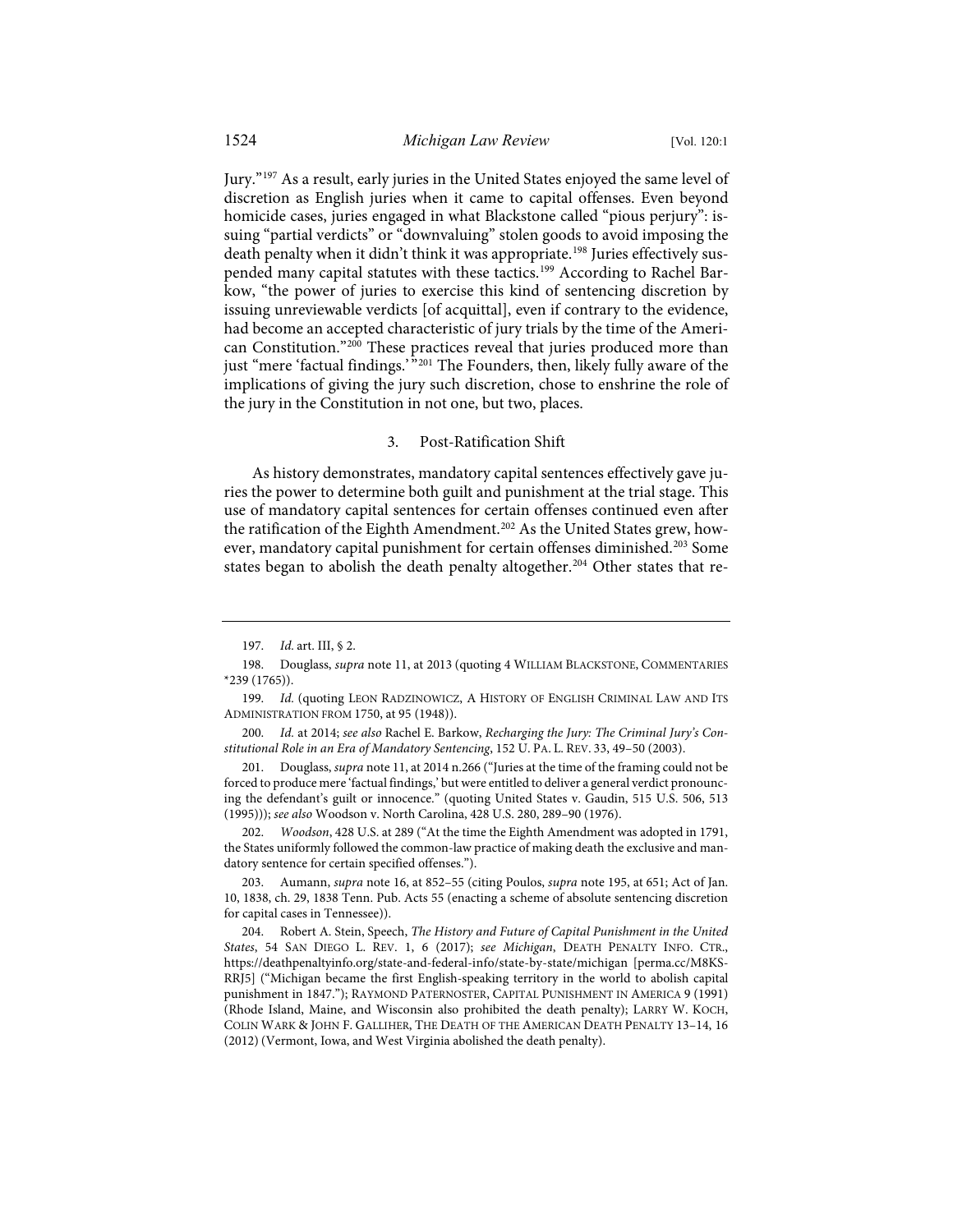tained the death penalty enacted new sentencing schemes that gave the factfinder unconstrained discretion, after a finding of guilt, to determine whether to impose the death penalty.[205](#page-26-0) By 1972, discretionary sentencing became the dominant capital sentencing scheme in the country.<sup>[206](#page-26-1)</sup> These sentencing schemes began to implement the bifurcated procedure most death penalty states still use today.[207](#page-26-2) But this bifurcation only arose post-ratification and was "born from a movement away from capital punishment, not as a means to implement it.["208](#page-26-3)

The Court has repeatedly invoked judicial discretion in sentencing as an "age-old" norm, however, without acknowledging the historical practice of unitary proceedings.[209](#page-26-4) Similarly, the Court noted in *Spaziano v. Florida*, a now overturned case, that "[t]he Sixth Amendment never has been thought to guarantee a right to a jury determination of that issue."[210](#page-26-5) This assumption that "the Sixth Amendment right to [a] jury trial '[never has] been thought' to encompass sentencing is to ignore the world of the founders, where a unitary proceeding adjudicated guilt and punishment with a single jury verdict."<sup>[211](#page-26-6)</sup> Contrary to *Spaziano*'s conclusion, the question of "appropriate punishment" was not only at issue in those unified proceedings but was often the principal issue faced by the jury.<sup>[212](#page-26-7)</sup>

While *Apprendi* took a step in the right direction, the ruling fell short of fully acknowledging the jury's historic role in capital cases. In *Apprendi*, the Court recognized that the jury in the eighteenth century had to find all of the relevant facts to justify a particular sanction.<sup>213</sup> But the Court failed to recognize the role of the jury beyond factfinding.[214](#page-26-9) To justify its conclusion, the Court found that "nothing in this history suggests that it is impermissible for

206. Aumann, supra not[e 16,](#page-3-5) at 854 (citing Poulos, *supra* not[e 195,](#page-24-11) at 652).

- 209. *See, e.g.*, Williams v. New York, 337 U.S. 241, 250 (1949).
- 210. Spaziano v. Florida, 468 U.S. 447, 459 (1984).
- 211. Douglass, *supra* note [11,](#page-2-12) at 1986 (quoting *Spaziano*, 468 U.S. at 459).

<span id="page-26-7"></span><span id="page-26-6"></span><span id="page-26-5"></span><span id="page-26-4"></span><span id="page-26-3"></span>212. *Id.* at 2013 (citing JOHN H. LANGBEIN, THE ORIGINS OF ADVERSARY CRIMINAL TRIAL 59 (A.W. Brian Simpson ed., 2003)).

<span id="page-26-8"></span>213. Douglass, *supra* not[e 11,](#page-2-12) at 2021; Apprendi v. New Jersey, 530 U.S. 466, 479 (2000) ("The substantive criminal law tended to be sanction-specific . . . .").

<span id="page-26-9"></span>214. *See* Douglass, *supra* not[e 11,](#page-2-12) at 2021 (citing *Apprendi*, 530 U.S. at 482–83) (noting that the Court only went so far as to "conclude[] that the jury's constitutional role is to find any fact necessary to subject a defendant to the maximum penalty prescribed by statute" "[b]ecause historically, a jury's felony verdict effectively authorized the punishment fixed by law for a given offense.").

<span id="page-26-2"></span><span id="page-26-1"></span><span id="page-26-0"></span><sup>205.</sup> Aumann, *supra* note [16,](#page-3-5) at 853–54 (citing Poulos, *supra* note [195,](#page-24-11) at 651; John W. Poulos, *The Supreme Court, Capital Punishment and the Substantive Criminal Law: The Rise and Fall of Mandatory Capital Punishment*, 28 ARIZ. L. REV. 143, 148 (1986)).

<sup>207.</sup> *See* discussion *supra* Part II.

<sup>208.</sup> Douglass, *supra* not[e 11,](#page-2-12) at 1973.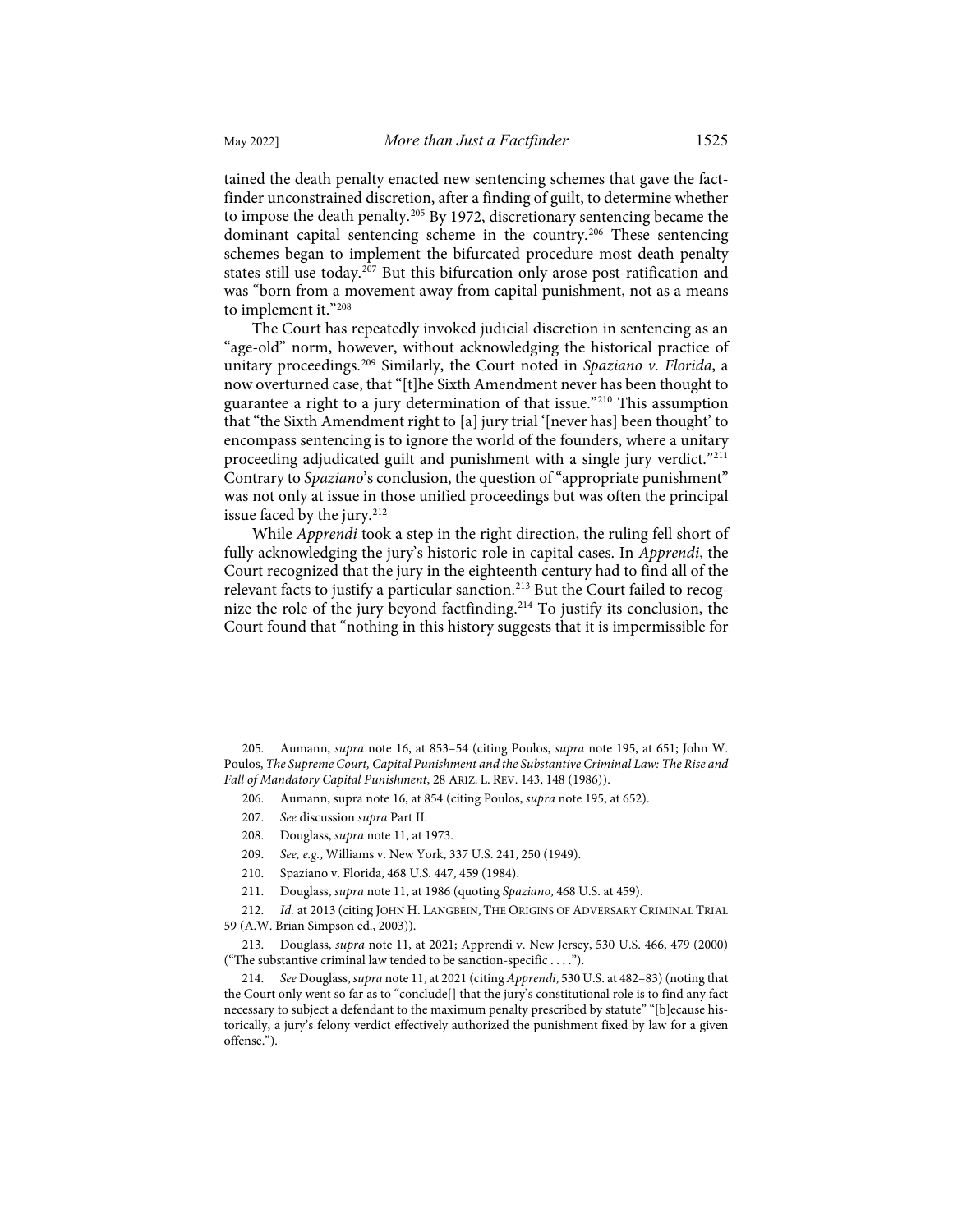judges to exercise discretion . . . in imposing a judgment *within the range* pre-scribed by statute."<sup>[215](#page-27-0)</sup> While judges exercised this sort of discretion for misdemeanor offenses,[216](#page-27-1) the unitary adjudication of guilt and punishment in capital cases suggests that judges should not have the latitude to unilaterally sentence a defendant to death.

The Court's Sixth Amendment death penalty cases similarly ignore the original role of the jury in such proceedings. Carissa Byrne Hessick and William W. Berry have posited that, instead, the Court has focused "more on history and formalism than on the values underlying the Sixth Amendment jury trial right.["217](#page-27-2) And the *Ring* Court did just that. The line that *Ring* attempted to draw between factfinding to establish death eligibility and the ultimate sen-tencing decision was rooted in formalism and lacked historical support.<sup>[218](#page-27-3)</sup> As a result, the final sentence selection decision fell outside of the Sixth Amend-ment's protection.<sup>[219](#page-27-4)</sup>

Hessick and Berry also argue that *Hurst* was a spark of revival for the Court.[220](#page-27-5) In practice, though, the rule from *Hurst*seems to be less administrable than originally believed.[221](#page-27-6) *Hurst* still pigeonholed the jury as a mere factfinder. Failing to recognize a jury right "for findings that are part of a judge's unfettered sentencing discretion" assumes the constitutionality of judge sentencing in capital cases.<sup>[222](#page-27-7)</sup> And this assumption fails to recognize the historic role juries played in imposing the death sentence.

Nonetheless, these cases emphasize the Court's reliance on originalism and historical practice in developing its death penalty doctrine. But the Court's hindsight is not 20/20: so far, it has only recognized the jury's role after the post-ratification shift toward more judicial discretion in sentencing. However, "[w]e cannot assume, as the Court seems to have done, that separation of trial and sentencing is part of the natural order of things, or that the 'trial rights' of the Sixth Amendment were conceived with such a separation

- 217. Hessick & Berry, *supra* not[e 75,](#page-10-10) at 468.
- 218. Douglass, *supra* not[e 11,](#page-2-12) at 2022.
- 219. *See* Ring v. Arizona, 536 U.S 584 (2002); *see also* discussion *supra* Section I.B.1.

<span id="page-27-5"></span><span id="page-27-4"></span><span id="page-27-3"></span><span id="page-27-2"></span><span id="page-27-1"></span><span id="page-27-0"></span>220. *See* Hessick & Berry, *supra* note [75,](#page-10-10) at 475 ("*Hurst* pushes back on the encroachment of the Sixth Amendment sentencing rights that has occurred in recent years. It restores a balance between the historical origins of the Sixth Amendment doctrine and the reasons underlying the jury right, and it does so in formalistic terms that are sensible and easily administrable.")

<span id="page-27-6"></span>221. *See* Hurst v. State, 202 So. 3d 40, 44 (Fla. 2016) ("All the critical findings necessary before the trial court may consider imposing a sentence of death must be found unanimously by the jury."). *Compare* State v. Poole, 297 So. 3d 487, 507 (Fla. 2020) ("Having thoroughly considered the State's and Poole's arguments in light of the applicable law, we recede from *Hurst v. State* except to the extent it requires a jury unanimously to find the existence of a statutory aggravating circumstance beyond a reasonable doubt."), *with* Rauf v. State, 145 A.3d 430, 434 (Del. 2016) ("Because Delaware's death penalty statute does not require the jury to [find that the aggravating circumstances found to exist outweigh the mitigating circumstances found to exist,] it is unconstitutional.").

<span id="page-27-7"></span>222. Hessick & Berry, *supra* note [75,](#page-10-10) at 497.

<sup>215.</sup> *Apprendi*, 530 U.S. at 481.

<sup>216.</sup> Douglass, *supra* not[e 11,](#page-2-12) at 1974.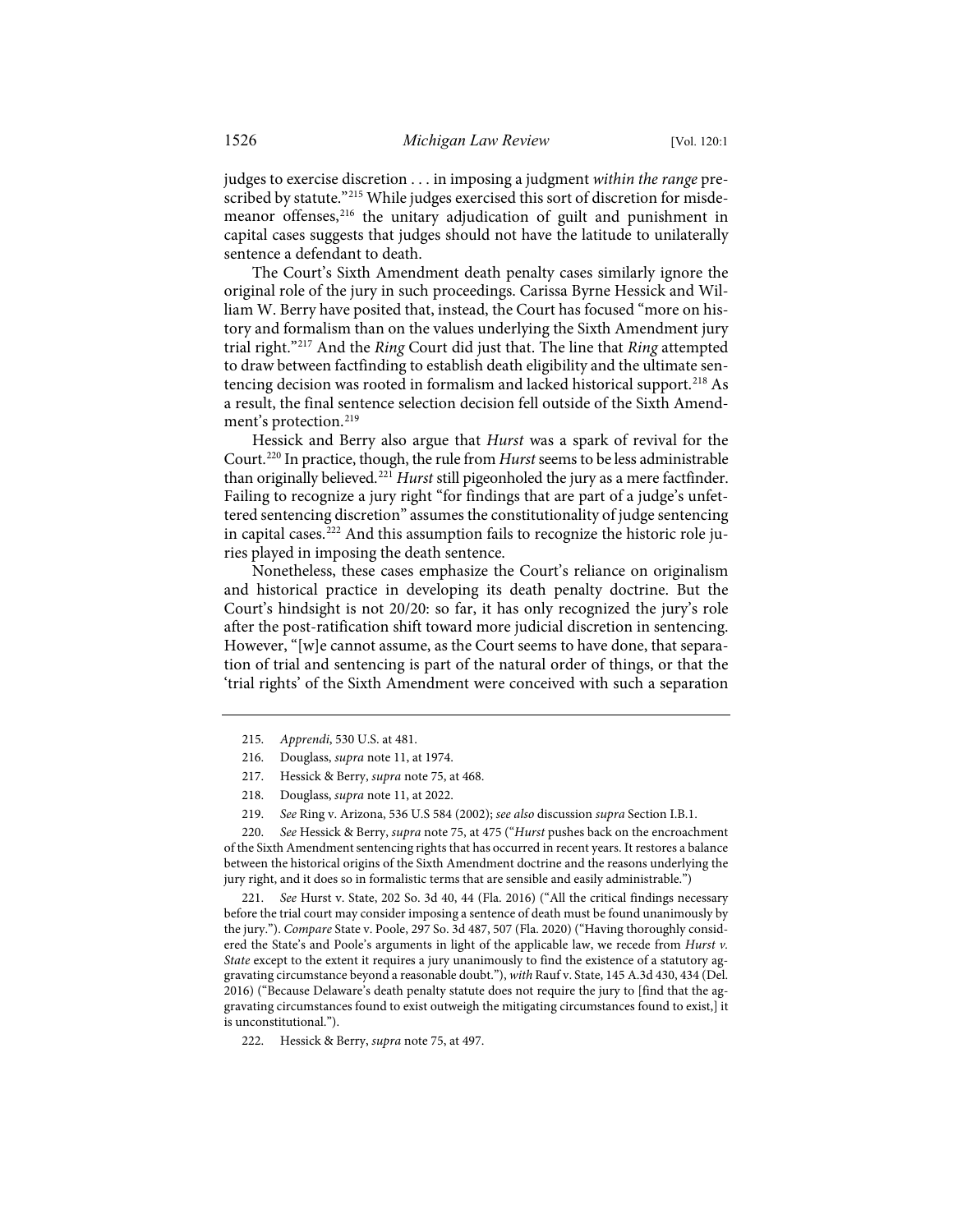in mind."[223](#page-28-0) Therefore, if it claims to apply an originalist understanding throughout these Sixth Amendment cases, the Court must acknowledge the role of the jury as the final decisionmaker in capital sentencing.

## B. *Unanimity*

The right to an impartial jury would be incomplete without requiring that all twelve jurors agree in order to impose a death sentence. *Ramos* has already laid the foundation for this acknowledgment.<sup>[224](#page-28-1)</sup> Thus, this Section argues that a unanimity requirement at the sentencing phase in capital cases is not only constitutionally required but also a natural extension of the Court's Sixth Amendment doctrine.

# 1. *Ramos* Requires Unanimity

No defendant should be executed at the hands of the state if even a single member of the jury believes that the individual's life is worth preserving. In *Ramos*, the jury convicted Mr. Ramos of second-degree murder in a nonunanimous verdict, and the Court sentenced him to life without parole.<sup>225</sup> As a result, *Ramos* only considered the Sixth Amendment issue at the guiltinnocence phase of a noncapital trial. But the entirety of a defendant's constitutional rights does not vanish after this phase of a criminal trial in federal or state courts. Some trial rights have already been extended to the sentencing phase of criminal proceedings. Such rights include the right to effective assis-tance of counsel,<sup>[226](#page-28-3)</sup> *Brady* rights,<sup>[227](#page-28-4)</sup> the right against self-incrimination,<sup>[228](#page-28-5)</sup> and the right to a jury determination beyond a reasonable doubt of all facts that increase the possible sentence.<sup>[229](#page-28-6)</sup>

The Constitution protects these rights in capital and noncapital cases alike. In *Ring*, the Court rejected the argument that defendants facing the death penalty should receive less constitutional protection than other criminal defendants.[230](#page-28-7) Indeed, the Court stated that the meaning of the Sixth Amendment would be "senselessly diminished" if the Court did not apply the Sixth

<span id="page-28-1"></span><span id="page-28-0"></span><sup>223.</sup> Douglass, *supra* not[e 11,](#page-2-12) at 1973 (citing Williams v. New York, 337 U.S. 241, 245–46 (1949)).

<sup>224.</sup> Ramos v. Louisiana, 140 S. Ct. 1390, 1391 (2020).

<sup>225.</sup> *Id.* at 1390.

<sup>226.</sup> Mempa v. Rhay, 389 U.S. 128 (1967); Strickland v. Washington, 466 U.S. 668 (1984).

<span id="page-28-5"></span><span id="page-28-4"></span><span id="page-28-3"></span><span id="page-28-2"></span><sup>227.</sup> Brady v. Maryland, 373 U.S. 83 (1963) (holding that the prosecution must turn over all exculpatory evidence related "to guilt or to punishment" to the defendant in a criminal case); *see also* Andrew Weissmann & Katya Jestin, *"Brady" and Sentencing*, NAT'L L.J. (Oct. 27, 2008, 12:00 AM)[, https://www.law.com/nationallawjournal/almID/1202425458913/?slre](https://www.law.com/nationallawjournal/almID/1202425458913/?slreturn=20211007080107)[turn=20211007080107](https://www.law.com/nationallawjournal/almID/1202425458913/?slreturn=20211007080107) (on file with the *Michigan Law Review*).

<sup>228.</sup> Mitchell v. United States, 526 U.S. 314 (1999).

<sup>229.</sup> Apprendi v. New Jersey, 530 U.S. 466 (2000).

<span id="page-28-7"></span><span id="page-28-6"></span><sup>230.</sup> Ring v. Arizona, 536 U.S. 584 (2002).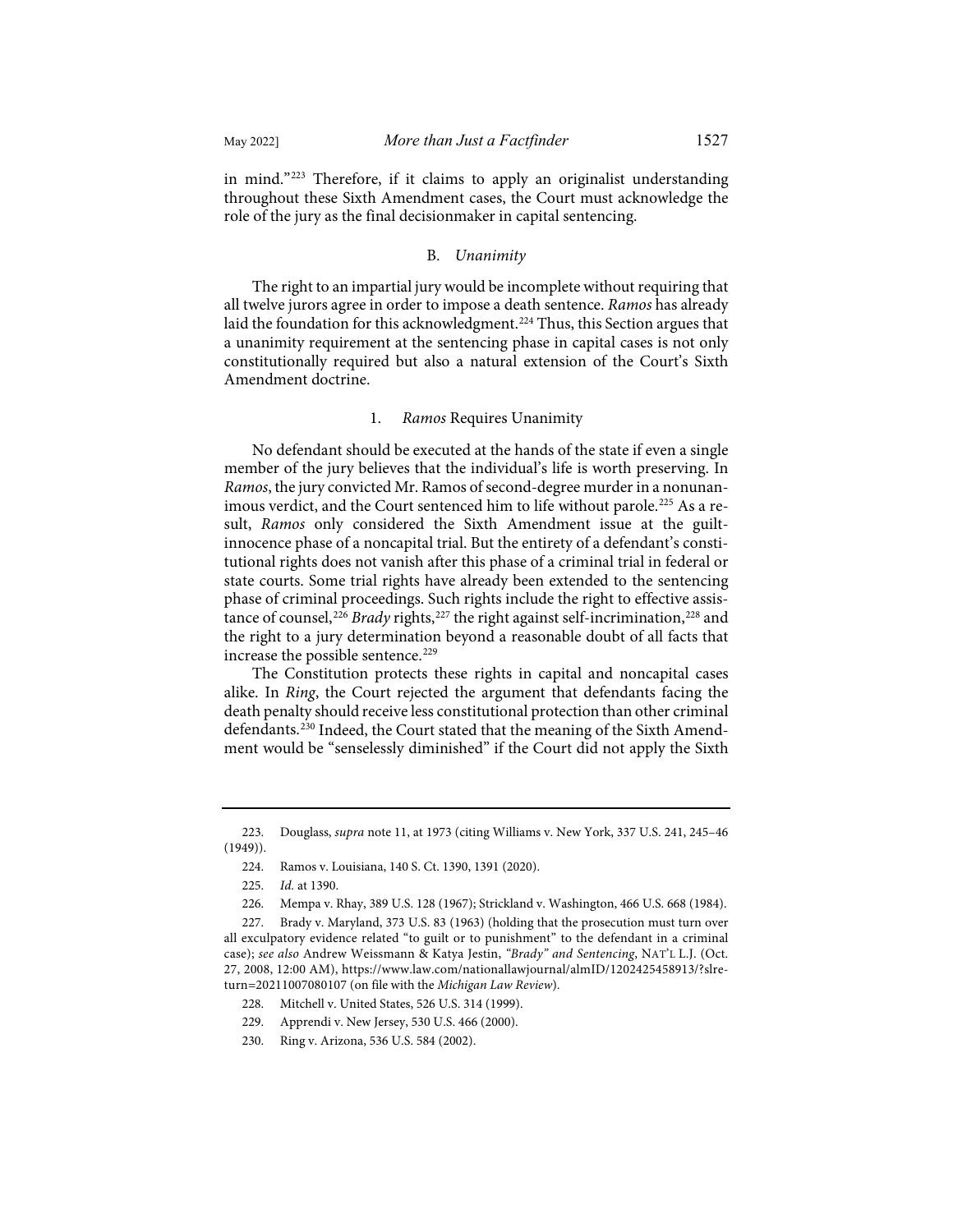Amendment to death penalty determinations[.231](#page-29-0) Read together with *Hurst*, *Ring* suggests that the Sixth Amendment right to a unanimous jury verdict at the capital sentencing phase should apply in all jurisdictions.

Another case, *Andres v. United States*, furthers this point. The *Andres* Court affirmatively held that "[i]n criminal cases this requirement of unanimity extends to all issues—character or degree of the crime, guilt *and punishment*—which are left to the jury."[232](#page-29-1) Though the underlying case in *Andres* originated from a federal district court,[233](#page-29-2) the *Ramos* Court held that "if the Sixth Amendment's right to a jury trial requires a unanimous verdict to sup-port a conviction in federal court, it requires no less in state court."<sup>[234](#page-29-3)</sup> Since *Andres*reads the Sixth Amendment to require a unanimous verdict to support a punishment decided by a jury, the Constitution should require no less in other jurisdictions[.235](#page-29-4)

## 2. Dealing with Deadlock

Requiring unanimous verdicts at the guilt phase of criminal proceedings runs the risk of more hung juries. Applying the same right to the sentencing phase of capital trials does not necessarily pose the same risk. In most death penalty jurisdictions, if the jury is unable to reach a verdict during the sentencing phase, the court is required by law to impose a sentence of life without parole.<sup>[236](#page-29-5)</sup> A hung jury during the sentencing phase in these jurisdictions, then, does not have the same drawbacks as hung juries during the guilt phase of criminal proceedings.[237](#page-29-6)

<span id="page-29-4"></span><span id="page-29-3"></span><span id="page-29-2"></span>235. I have narrowed my analysis of *Andres* to capital sentencing because this Note argues that the Sixth Amendment requires jury sentencing in capital cases in all jurisdictions. The issue of jury sentencing in noncapital cases is beyond the scope of this Note.

236. *See supra* Section II.A.

<span id="page-29-6"></span><span id="page-29-5"></span>237. *See, e.g.*, William S. Neilson & Harold Winter, *The Elimination of Hung Juries: Retrials and Nonunanimous Verdicts*, 25 INT'L REV. L. & ECON. 1, 2 (2005) (discussing costs of retrial after a hung jury). In Indiana and Missouri, state law authorizes the court to determine the defendant's sentence when the jury deadlocks. *See supra* Section II.C. If states are concerned about having hung juries during the sentencing phase, they could alter their sentencing scheme to require the court to impose a mandatory sentence of life without parole when the jury is unable to reach a unanimous verdict. Alternatively, when the jury is unable to reach a unanimous decision imposing a sentence of death in Utah, state law requires the jury to then determine whether the penalty of life in prison without parole should be imposed. UTAH CODE ANN. § 76-3-207 (LexisNexis 2017). If the jury is further deadlocked as to whether to impose life without parole, Utah permits the court to discharge the jury and impose an indeterminate prison term of not less than 25 years. *Id.* Finally, states could impanel a different set of jurors for a new sentencing phase when the original jury deadlocks.

<sup>231.</sup> *Id.* at 609.

<span id="page-29-1"></span><span id="page-29-0"></span><sup>232. 333</sup> U.S. 740, 748 (1948) (emphasis added); *see also* Ramos v. Louisiana, 140 S. Ct. 1390, 1397 n.21 (2020) ("Unanimity in jury verdicts is required where the Sixth and Seventh Amendments apply." (quoting *Andres*, 333 U.S. at 748)).

<sup>233.</sup> *Andres*, 333 U.S. at 741.

<sup>234.</sup> *Ramos*, 140 S. Ct. at 1397.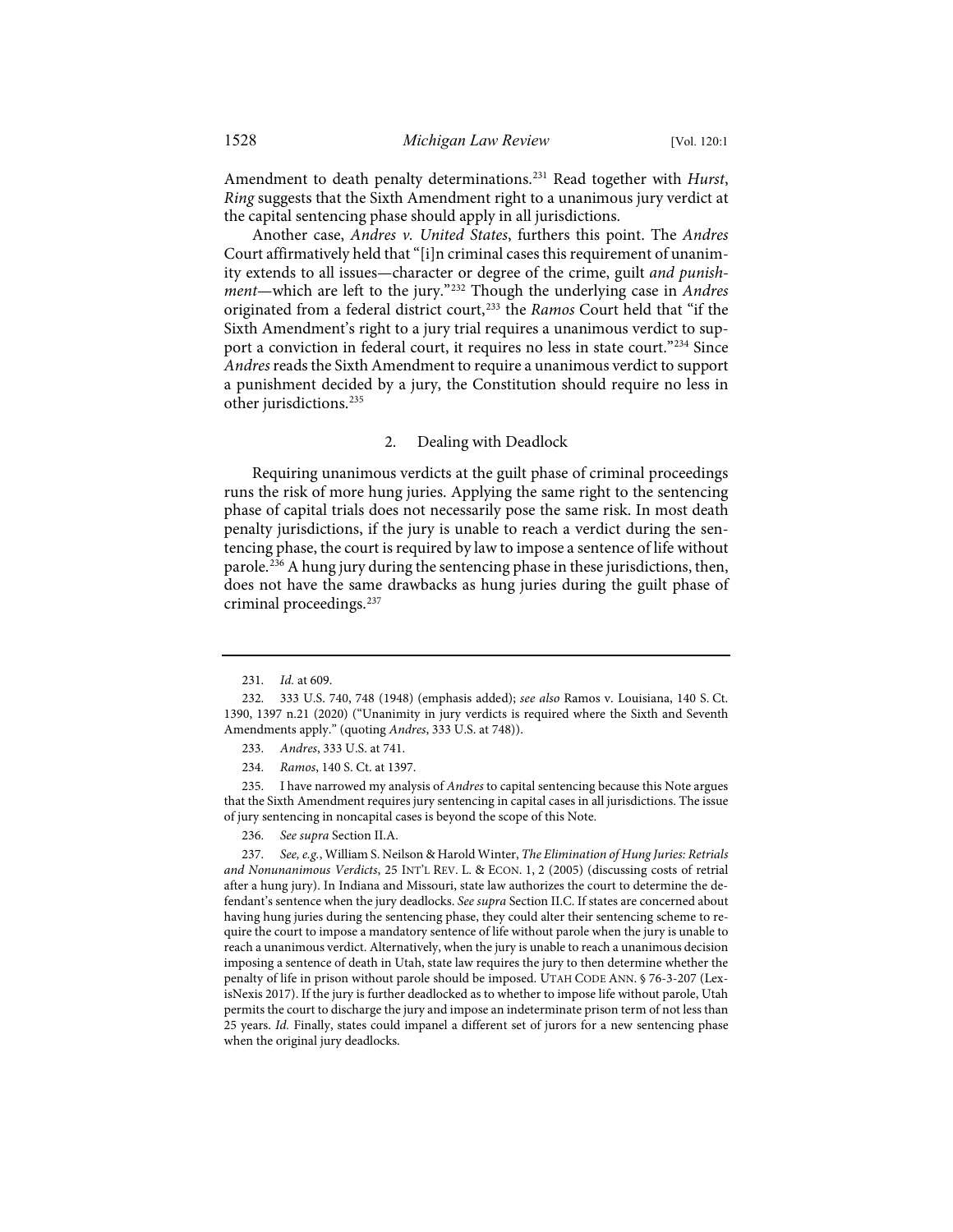As Justice Gorsuch stated in *Ramos*, "who can say whether any particular hung jury is a waste, rather than an example of a jury doing exactly what the plurality said it should—deliberating carefully and safeguarding against overzealous prosecutions?["238](#page-30-0) This sentiment is especially true in capital cases, as

votes for life sentences are typically not the result of a jury stacked with antideath penalty jurors: the Constitution permits prosecutors in death penalty cases to assemble "death-qualified juries" by striking any potential juror who firmly opposes the death penalty.<sup>[239](#page-30-1)</sup> In such cases, a juror holding out on a death sentence that deadlocks the jury is a feature, not a bug.

## C. *Reforming Current Capital Sentencing Schemes*

Most capital sentencing schemes share a similar structure. Jurisdictions that already protect the Sixth Amendment rights discussed in this Note typi-cally require four steps at the penalty phase in capital cases.<sup>[240](#page-30-2)</sup> First, the jury must find one of the aggravating factors enumerated in the relevant statute to be true beyond a reasonable doubt.<sup>[241](#page-30-3)</sup> Second, "the jury considers evidence . . . to determine 'whether any mitigating factors exist.' "[242](#page-30-4) Third, the jury must assess whether the mitigating evidence outweighs the aggravating  $factor(s)$ .<sup>[243](#page-30-5)</sup> Only if the jury finds beyond a reasonable doubt that the mitigating factor(s) *do not* outweigh the aggravating factor(s) does the jury proceed to the fourth step.[244](#page-30-6) In the fourth step, the jury must ultimately decide "whether death is the appropriate punishment."<sup>[245](#page-30-7)</sup> This step gives the jury discretion to impose a sentence other than death even when the mitigating evidence is insufficient to outweigh the aggravating factor(s).

These third and fourth steps are where the Court has fallen short of protecting defendants' Sixth Amendment rights. Since these steps do not require any factfinding but rather necessitate a weighing of circumstances, *Hurst* does

<sup>238.</sup> *Ramos*, 140 S. Ct. at 1401.

<span id="page-30-1"></span><span id="page-30-0"></span><sup>239.</sup> Radelet & Cohen, *supra* not[e 130,](#page-15-10) at 545 (citing Witherspoon v. Illinois, 391 U.S. 510 (1968)).

<span id="page-30-2"></span><sup>240.</sup> *E.g.*, Hessick & Berry, *supra* not[e 75,](#page-10-10) at 495 n.230 (citing Sam Kamin & Justin Marceau, *Waking the* Furman *Giant*, 48 U.C. DAVIS L.REV. 981, 1017 (2015)) (discussing Colorado's capital sentencing system).

<span id="page-30-4"></span><span id="page-30-3"></span><sup>241.</sup> *See* GA. CODE ANN. § 17-10-31 (2020) ("[A] sentence of death shall not be imposed unless the jury verdict includes a finding of at least one statutory aggravating circumstance and a recommendation that such sentence be imposed.").

<sup>242.</sup> Hessick & Berry, *supra* not[e 75,](#page-10-10) at 495 n.230.

<sup>243.</sup> *Id.*

<sup>244.</sup> *Id.*

<span id="page-30-7"></span><span id="page-30-6"></span><span id="page-30-5"></span><sup>245.</sup> *Id.* (discussing Colorado's capital sentencing system and stating that the fourth step could be given to a judge without running afoul of *Hurst* because the final determination does not require factfinding).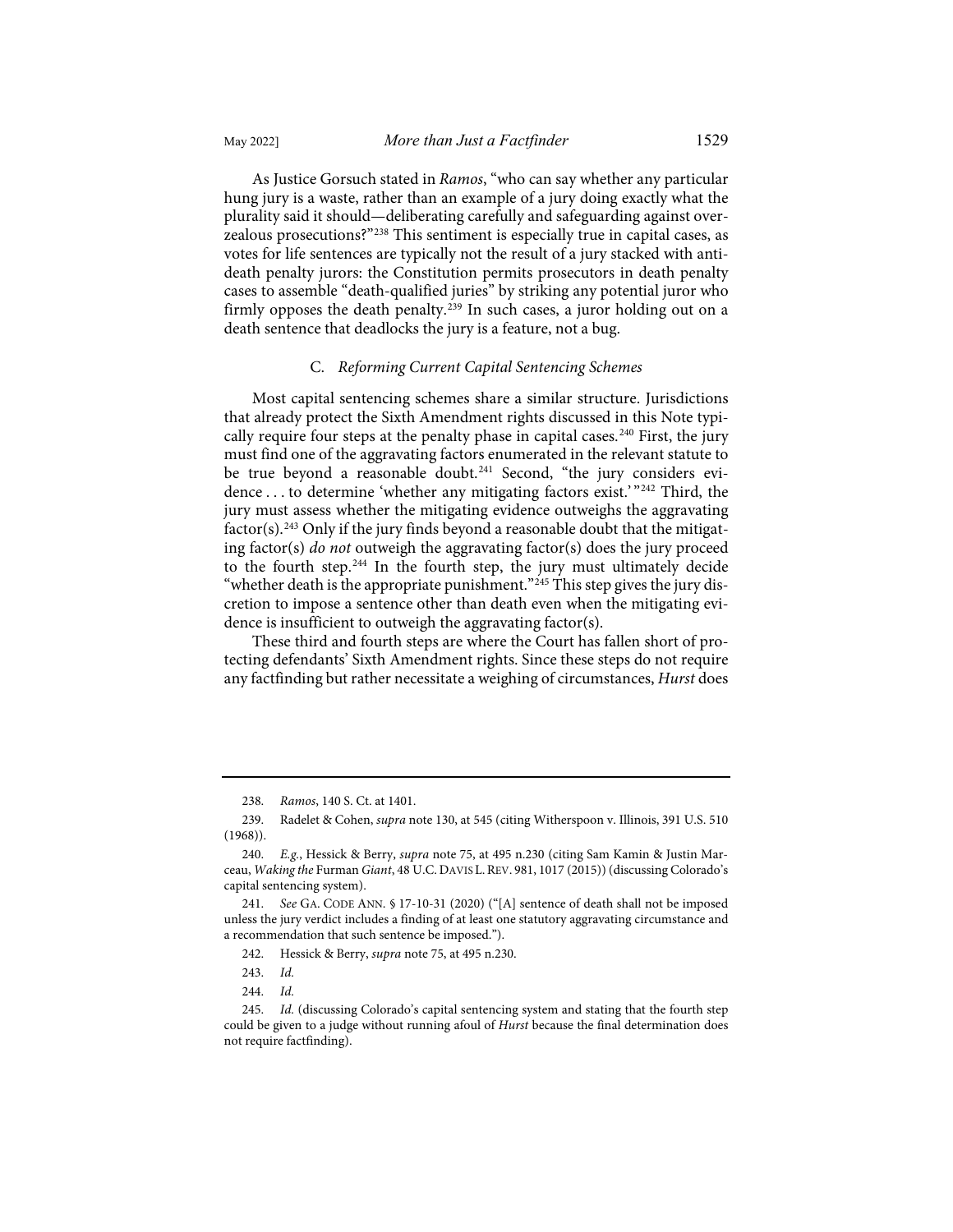not necessarily demand that a jury conduct them.<sup>[246](#page-31-0)</sup> This Note, however, argues that the Sixth Amendment requires the jury to weigh the evidence and eventually make the final sentencing determination because the decision of whether or not a defendant should live or die should be made by a jury of his peers and *checked* by the state, not *made* by the state. The following is a proposed statute that would recognize and protect these rights while maintaining the role of the state.

## 1. Sample Statute

- (1) Where, upon a trial by jury, a person is convicted of an offense that may be punishable by death, the jury must return a unanimous verdict imposing the death penalty.
	- (a) Before imposing a sentence of death, the jury must: unanimously find beyond a reasonable doubt that at least one (1) statutory aggravating factor exists;
	- (b) Consider any mitigating evidence offered by the defendant;
	- (c) Unanimously determine beyond a reasonable doubt that the aggravating factor(s) outweigh the mitigating circumstances that are found to exist;
	- (d) And unanimously determine beyond a reasonable doubt that death is the appropriate punishment.
- (2) The judge shall decide whether the jury's findings and verdicts that the aggravating circumstances outweigh the mitigating circumstances are contrary to law or the evidence presented. If the jury is unable to unanimously agree on a determination, the court shall impose a sentence of life imprisonment.
- (3) The judge shall, in no instance, impose the death penalty when the jury cannot agree unanimously to its sentence recommendation.
- (4) In nonjury cases, the court shall follow the requirements of this section in determining the sentence to be imposed.

# 2. Death Is Different

Some have argued that extending the Sixth Amendment doctrine to pro-tect capital defendants' right to a jury sentence would be a slippery slope.<sup>[247](#page-31-1)</sup> This is not the case. Extending the Sixth Amendment doctrine to protect defendants' right to jury sentencing in capital cases does not necessarily require

<span id="page-31-1"></span><span id="page-31-0"></span><sup>246.</sup> *See* MONT. CODE ANN. § 46-18-305 (2021) (requiring that judges weigh aggravating and mitigating factors and decide whether death is the appropriate sentence); NEB. REV. STAT. § 29-2522 (2021) (requiring the same); *see also* State v. Wood, 580 S.W.3d 566, 588 (Mo. 2019) (en banc) (characterizing the weighing of aggravating and mitigating factors as a sentencing factor, not a fact to be found by a jury).

<sup>247.</sup> *E.g.*, Douglass, *supra* not[e 11,](#page-2-12) at 1973–74.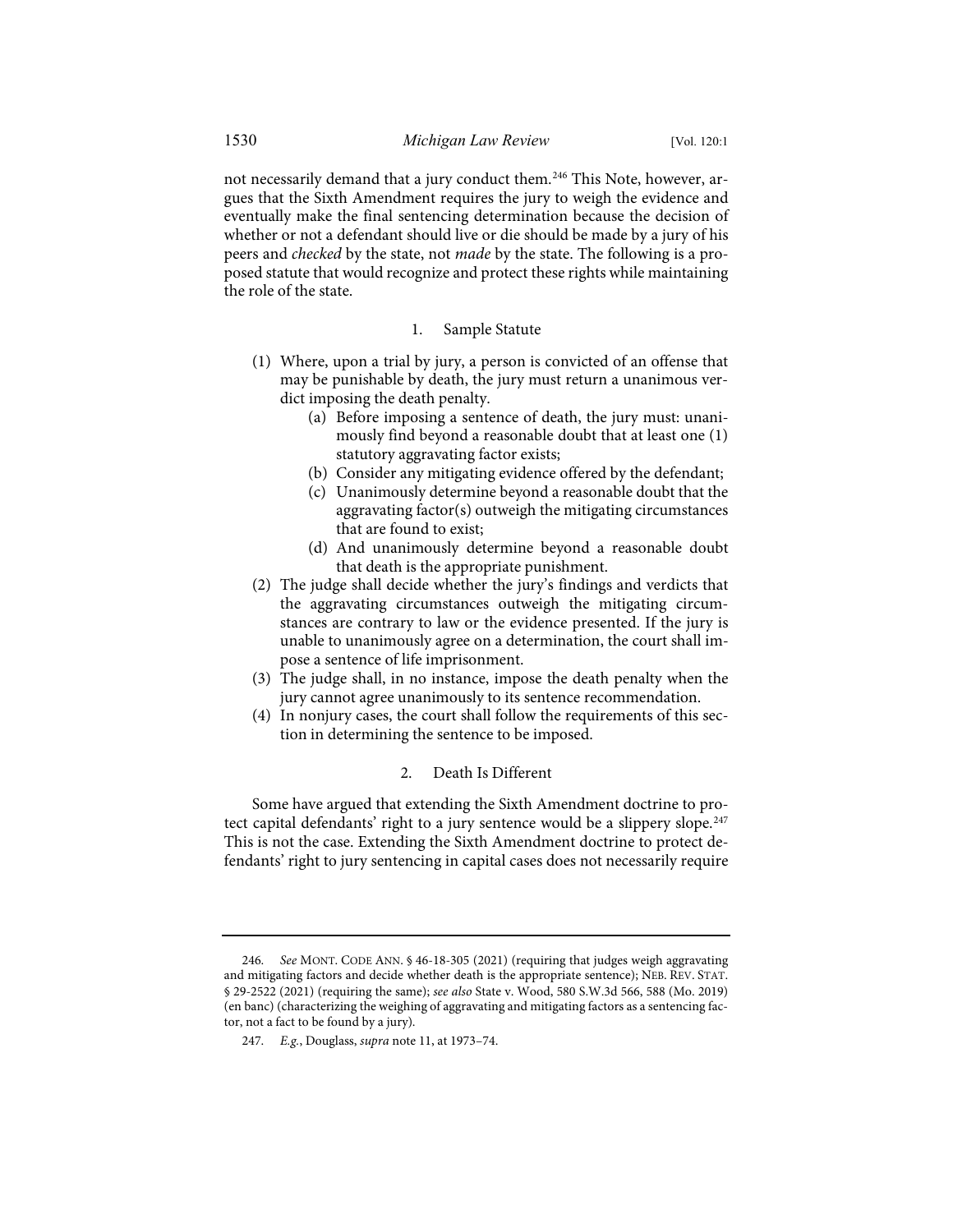jury sentencing in all criminal cases.<sup>[248](#page-32-0)</sup> First, original practice counsels in favor of extending the right solely in capital cases. As discussed in Section III.A.2, eighteenth-century common law and the early American jury system held capital trials that "were essentially sentencing hearings" but did not retain this same focus on sentencing issues in noncapital cases.<sup>[249](#page-32-1)</sup> Original practice, then, provides no reason to extend this right to all—capital and noncapital—criminal proceedings.

Second, to suggest, as the Court has, that capital sentencing "involves the same fundamental issue[s]" as noncapital sentencing is at odds with the Court's complex death penalty case law.[250](#page-32-2) Since the overhaul of capital sentencing schemes in the  $1970s$ ,<sup>[251](#page-32-3)</sup> case law has repeatedly demonstrated how capital sentencing *is* fundamentally different from noncapital sentencing.<sup>[252](#page-32-4)</sup> The Court has held that the Constitution "requires States to apply special procedural safeguards when they seek the death penalty."[253](#page-32-5) For these two reasons, expanding the Sixth Amendment doctrine as this Note proposes would not necessitate expanding the doctrine in all criminal proceedings.

## 3. Retroactivity

A Supreme Court decision finding that death sentences must be unanimously made by a jury need not undermine the validity of each and every past capital proceeding. Prior to May 2021, only newly recognized "watershed rules" of criminal procedure could apply in collateral review.<sup>[254](#page-32-6)</sup> This exception, though, was extremely narrow, and the Court failed to announce a single new rule of criminal procedure capable of meeting the demanding test set out in *Teague*. [255](#page-32-7) Given this void, the Court recently found that the "watershed" rule effectively does not exist.[256](#page-32-8) While considering whether *Ramos* applies

<span id="page-32-0"></span><sup>248.</sup> *But cf.* Spaziano v. Florida, 468 U.S 447, 459 (1984) ("[A] capital sentencing proceeding involves the same fundamental issue[s] involved in any other sentencing proceeding . . . .").

<span id="page-32-1"></span><sup>249.</sup> Douglass, *supra* note [11,](#page-2-12) at 1974; *see* discussion *supra* Section III.A.1; *see also* Douglass, *supra* at 1974 ("[T]he first criminal legislation passed by the First Congress . . . prescribed death as a mandatory punishment for a number of offenses. It prescribed sentencing ranges for a handful of noncapital offenses. But there were no crimes for which a sentencing judge could make a choice between life and death." (footnotes omitted)).

<sup>250.</sup> *Spaziano*, 468 U.S. at 459.

<span id="page-32-2"></span><sup>251.</sup> *See generally* John D. Bessler, *Tinkering Around the Edges: The Supreme Court's Death Penalty Jurisprudence*, 49 AM. CRIM. L. REV. 1913 (2012).

<span id="page-32-5"></span><span id="page-32-4"></span><span id="page-32-3"></span><sup>252.</sup> *See, e.g.*, Beck v. Alabama, 447 U.S. 625, 637 (1980) ("[T]here is a significant constitutional difference between the death penalty and lesser punishments.").

<sup>253.</sup> Ring v. Arizona, 536 U.S. 584, 614 (2002) (Breyer, J., concurring).

<span id="page-32-6"></span><sup>254.</sup> Teague v. Lane, 489 U.S. 288, 311–12 (1989). Such rules included those that "implicate the fundamental fairness [and accuracy] of the trial." *Id.* at 312.

<sup>255.</sup> Ramos v. Louisiana, 140 S. Ct. 1390, 1407 (2020).

<span id="page-32-8"></span><span id="page-32-7"></span><sup>256.</sup> Edwards v. Vannoy, 141 S. Ct. 1547, 1557 (2021) ("In practice, the exception has been theoretical, not real.").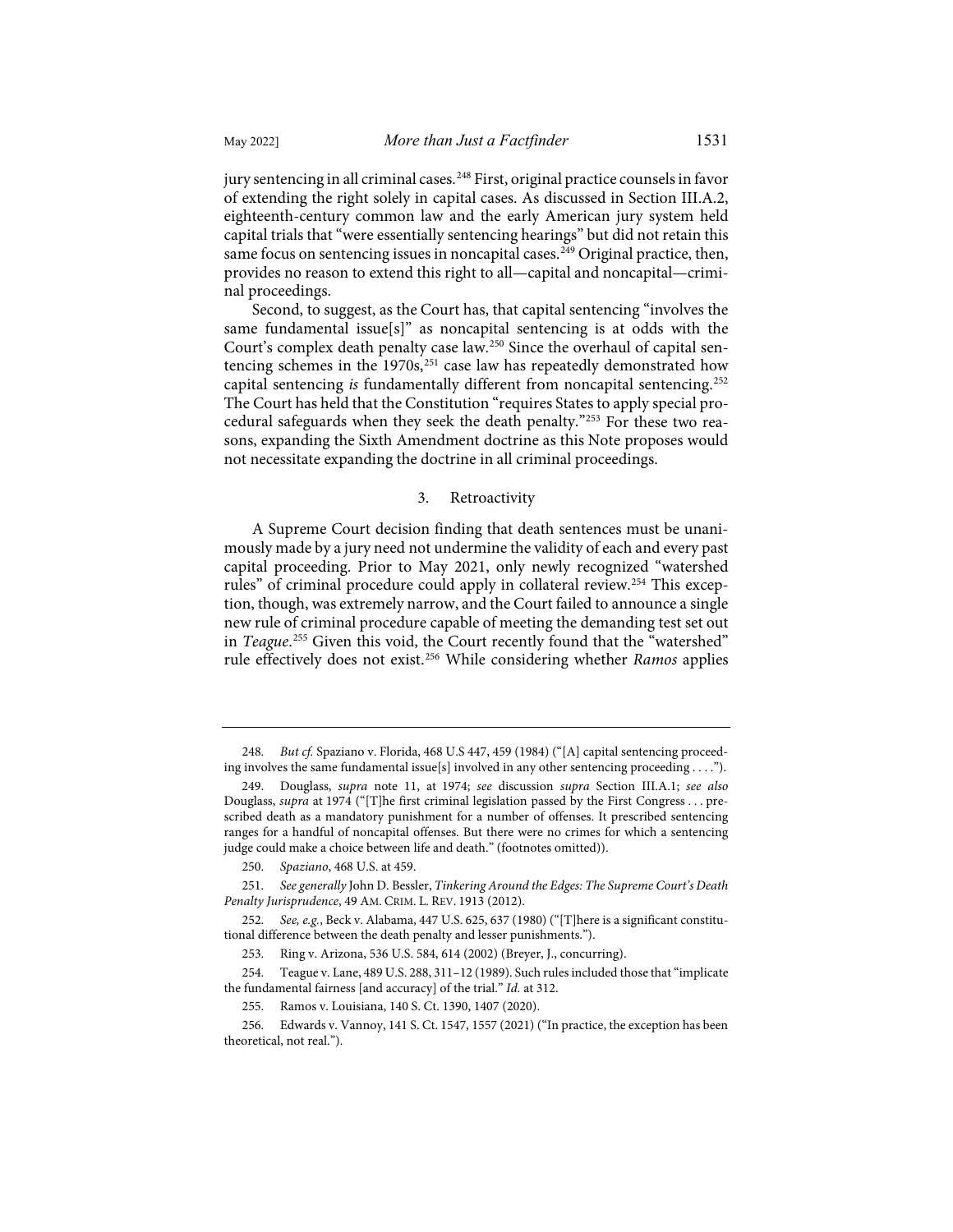retroactively, the Court in *Edwards v. Vannoy* eliminated the watershed ex-ception altogether.<sup>[257](#page-33-0)</sup> As a result of this recent decision,<sup>[258](#page-33-1)</sup> a newly recognized right to unanimous jury sentencing in capital cases would not apply retroactively.

Regardless, expanding the Court's Sixth Amendment doctrine will protect important constitutional rights. Collectively, the potentially affected states have a population of 561 individuals on death row.<sup>[259](#page-33-2)</sup> Additionally, a 2016 report by Harvard Law School's Fair Punishment Project also found that 89 percent of Florida and Alabama's death penalty sentences since 2010 were decided by nonunanimous juries.[260](#page-33-3) The *Ramos* Court considered the effect of finding the sentencing schemes of just two states unconstitutional. In a rare nod towards legal realism, the Supreme Court recognized that ruling in favor of the states "would invite other States to relax their own . . . requirements."[261](#page-33-4) Further, any single individual at risk of facing a judge-imposed death sentence "today, and elsewhere tomorrow, would dispute the . . . suggestion that their Sixth Amendment rights are of 'little practical importance.' "[262](#page-33-5) These rights, whatever their effect, must be enshrined in both case law and capital sentencing statutes.

#### **CONCLUSION**

The Sixth Amendment jury right was intended to protect defendants against the routine, machine-like gears of the criminal justice system. As early

<span id="page-33-2"></span>259. *See supra* Part II. As of this writing, Montana had 2 people on death row, while Nebraska had 12, Indiana had 8, Missouri had 21, Alabama had 170, and Florida had 347.

<span id="page-33-3"></span>260. C.J. Ciaramella, *Condemned to Death by a Split Jury in Florida*, REASON (Apr. 27, 2020, 6:00 AM)[, https://reason.com/2020/04/27/condemned-to-death-by-a-split-jury-in-flor](https://reason.com/2020/04/27/condemned-to-death-by-a-split-jury-in-florida/)[ida](https://reason.com/2020/04/27/condemned-to-death-by-a-split-jury-in-florida/) [\[perma.cc/C7DL-JK5G\]](https://perma.cc/C7DL-JK5G).

<span id="page-33-0"></span><sup>257.</sup> *Id.* at 1560. Justice Kavanaugh, writing for the majority, asked, "[i]f landmark and historic criminal procedure decisions—including *Mapp*, *Miranda*, *Duncan*, *Crawford*, *Batson*, and now *Ramos*—do not apply retroactively on federal collateral review, how can any additional new rules of criminal procedure apply retroactively on federal collateral review?" *Id.* at 1559. Opposing this sentiment, Justices Kagan, Breyer, and Sotomayor dissented and criticized the majority for "flaunting decisions since *Teague* that held rules non-retroactive" when "the majority comes up with none comparable to this case." *Id.* at 1574 (Kagan, J., dissenting).

<span id="page-33-1"></span><sup>258.</sup> Analyzing the implications and validity of the Court's decision in *Edwards v. Vannoy* is important given the bright-line rule it imposes, but such a discussion is beyond the scope of this Note.

<span id="page-33-4"></span><sup>261.</sup> Ramos v. Louisiana, 140 S. Ct. 1390, 1407 (2020).As in *Ramos*, it doesn't require much imagination to predict how states could experiment with judge sentencing and nonunanimous death sentences. As discussed above, the Florida Supreme Court has already paved the way for the state to reduce safeguards for capital defendants. *See* discussion *supra* Section II.E. Additionally, in 2007 and 2008, Georgia legislators considered bills that would have allowed the judge to sentence a defendant to death when jurors could not reach a unanimous sentencing verdict, and that would have permitted nonunanimous capital sentencing, respectively. Lisa Caucci, *Evaluating the Constitutionality of Proposals to Allow Non-Unanimous Juries to Impose the Death Penalty in Georgia*, 26 GA. ST. U. L. REV. 1003, 1006–08 (2012).

<span id="page-33-5"></span><sup>262.</sup> *Ramos*, 140 S. Ct. at 1408 (quoting *id.* at 1426 (Alito, J., dissenting)).